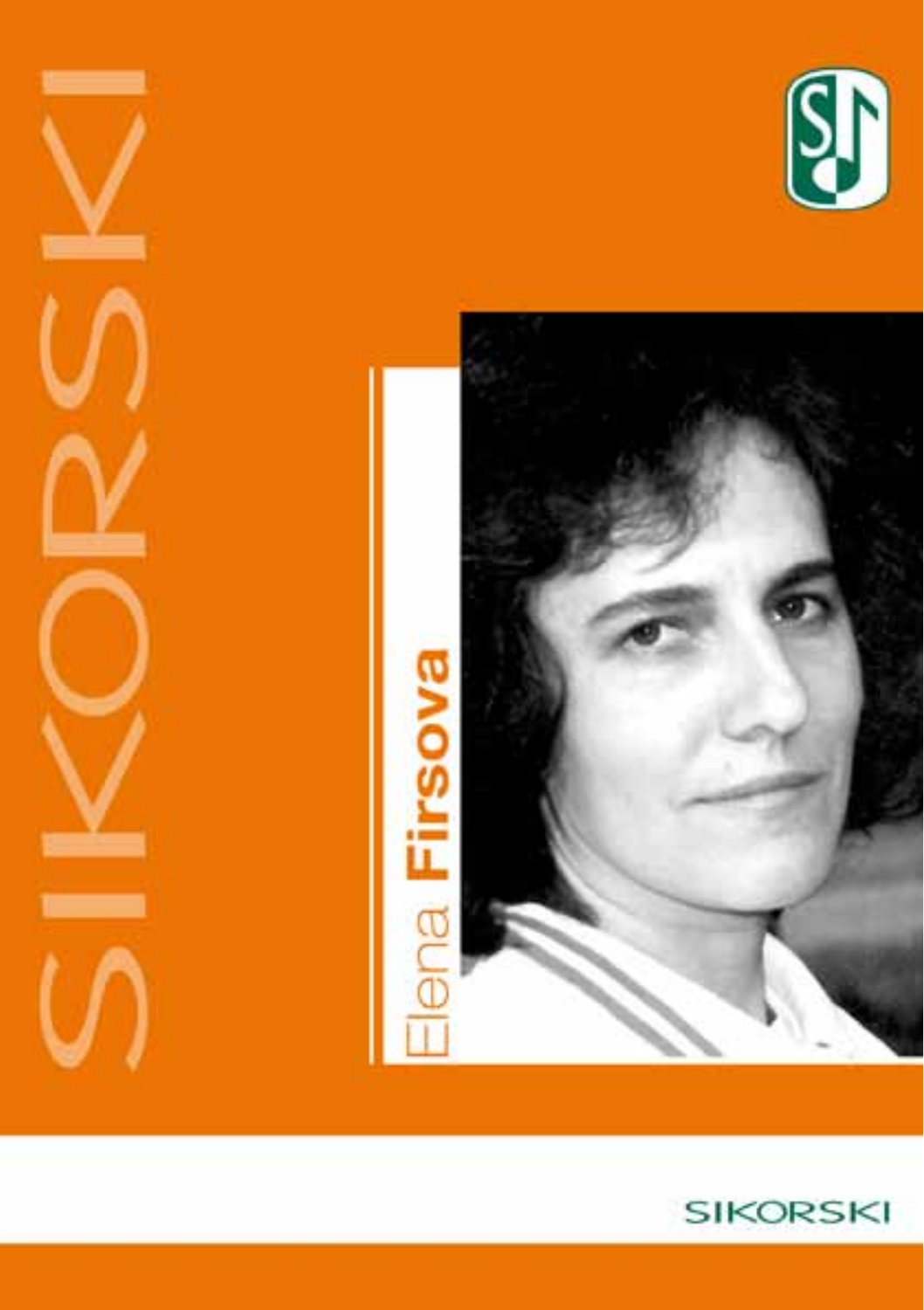# E L E N A **f i r s o v a**

Eseua Onfeoler



**SIKORSKI MUSIKVERLAGE HAMBURG** 

**sik 4/5610**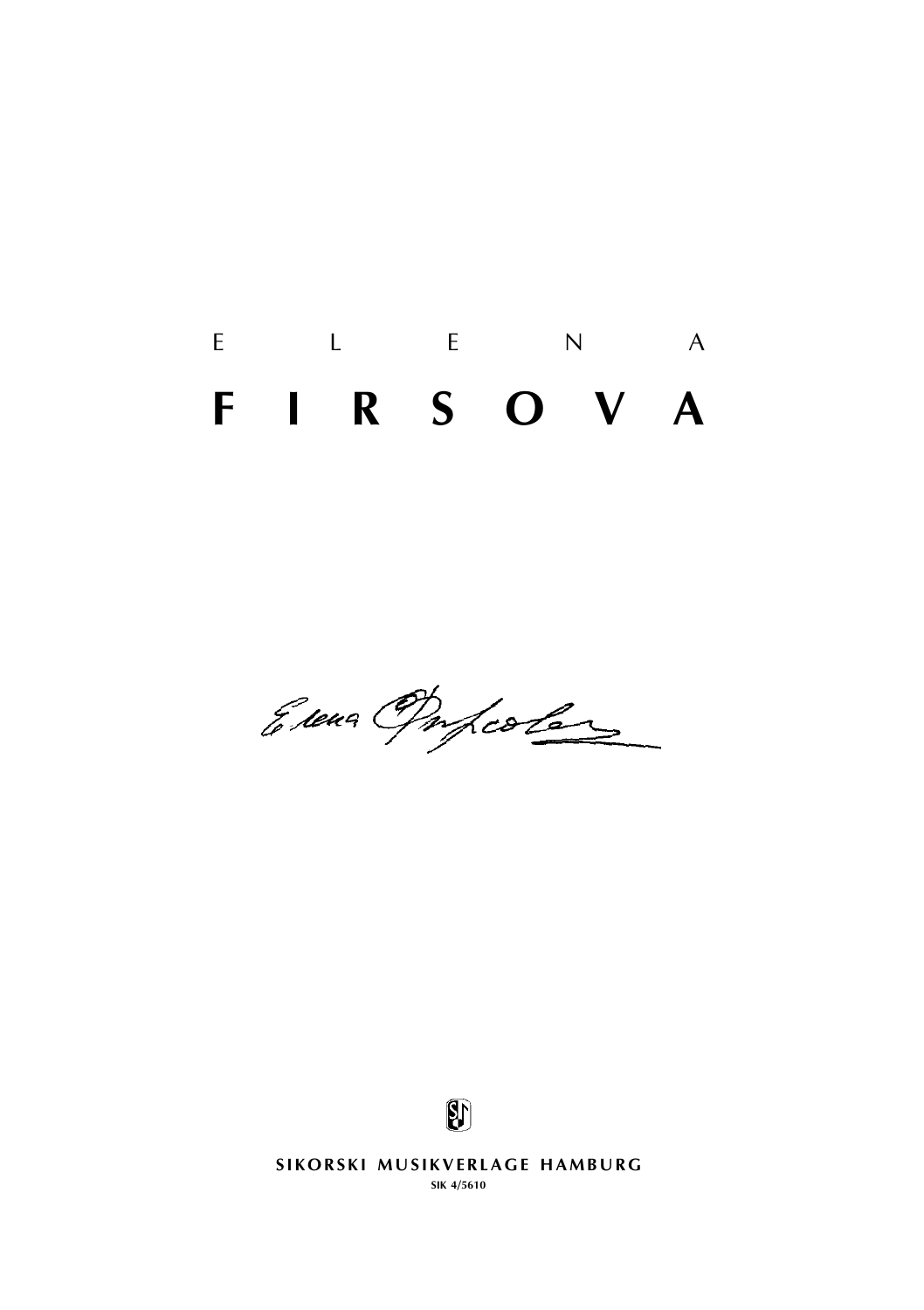### **contents**

| ELENA FIRSOVA (1999) CONTRACT A CONTRACT A CONTRACT A CONTRACT A CONTRACT A CONTRACT A CONTRACT A CONTRACT A CONTRACT A CONTRACT A CONTRACT A CONTRACT A CONTRACT A CONTRACT A CONTRACT A CONTRACT A CONTRACT A CONTRACT A CON |
|--------------------------------------------------------------------------------------------------------------------------------------------------------------------------------------------------------------------------------|
|                                                                                                                                                                                                                                |
| ORCHESTRAL WORKS And Construction of the 10                                                                                                                                                                                    |
| SOLO INSTRUMENT(S) & ORCHESTRA  15                                                                                                                                                                                             |
|                                                                                                                                                                                                                                |
|                                                                                                                                                                                                                                |
|                                                                                                                                                                                                                                |
| VOICES A CAPPELLA And a substitution of the state of the state of the state of the state of the state of the state of the state of the state of the state of the state of the state of the state of the state of the state of  |
|                                                                                                                                                                                                                                |
|                                                                                                                                                                                                                                |
| SOLO INSTRUMENTAL WORKS Manufacturer 156                                                                                                                                                                                       |
| FILM MUSIC $\cdots$ $\cdots$ $\cdots$                                                                                                                                                                                          |
|                                                                                                                                                                                                                                |
| CHRONOLOGICAL WORKLIST                                                                                                                                                                                                         |
|                                                                                                                                                                                                                                |

sikorski Musikverlage 20139 hamburg phone: (+ 49) (0)40 / 41 41 00-0 · fax: (+ 49) (0)40 / 41 41 00-41 www.sikorski.de · contact@sikorski.de **8 o c t o b e r 2020** cover photo © dmitri smirnov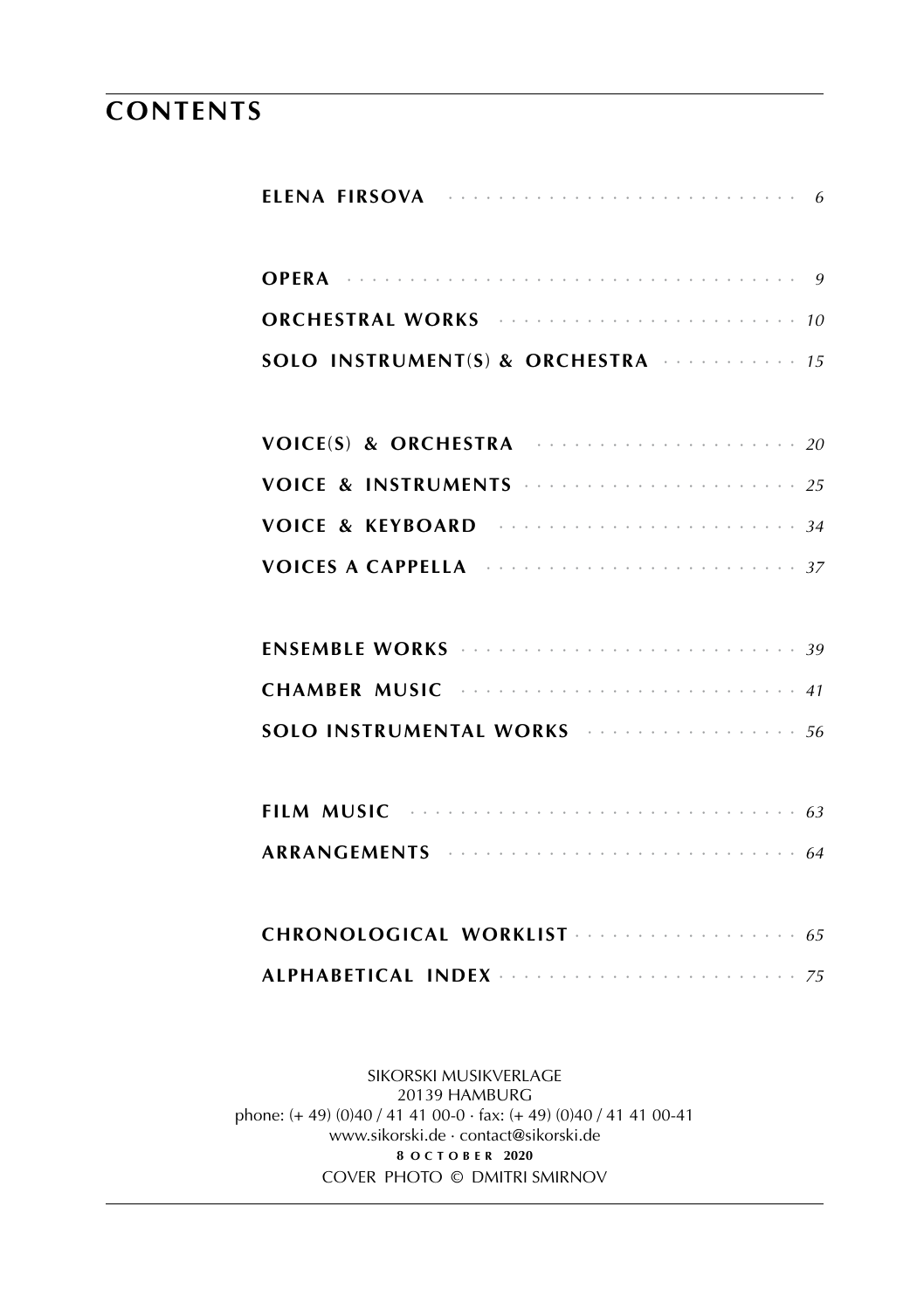### **elena firsova**

The essential qualities of Elena Firsova's music were established almost from the very beginning of her composing life. Even in her student days she was already an unashamedly confessional artist, whose clear intention was to give utterance to intimate personal feelings. From her earliest works she favoured smaller, more delicate combinations of instruments, and deployed a distinctive and at that time unfashionable musical language centred on the subtle manipulation of an emotionally expressive melodic line, often supported on a delicate web of post-romantic harmony. She showed no interest at all in the noisily conventional rhetoric so characteristic of most of the Soviet music being written and played around her.

Firsova was born in Leningrad on 21 March 1950. Her parents were both physicists, and she grew up in an atmosphere where education was taken seriously. When she was still quite young, her family moved to Moscow, and there she received her musical training, entering music college in 1966 and the Moscow Conservatoire in 1970. During five years at the Conservatoire, she studied composition with Alexander Pirumov and analysis with the distinguished Yuri Kholopov. But it was her unofficial contacts during her student years that she regards as having had a crucial influence on her later development. The most important of these were with the composer Edison Denisov and the teacher and Webernpupil, Philip Gershkovich [Hershkovitz]. It was at this time too that she met her husband, the composer Dmitri Smirnov.

In 1970, when she was still at music college, she wrote her first settings of Osip Mandelstam, who died in the Stalinist camps in 1938. Though now regarded as one of the greatest Russian poets of the 20<sup>th</sup> century, Mandelstam was unpublished in the Soviet Union in the period when Firsova first fell in love with his work, and was to remain so until Glasnost in the late 1980s. Her contact with the luminous world of this writer's imagination could come only through carefully hidden and preserved old editions or through unofficial samizdat publications. Firsova has written more than a dozen settings of Mandelstam's verse and a series of instrumental compositions inspired by his words. She has said that "Had I been a poet, his is the poetry I would like to have written". For a composer who dislikes talking about music, the Mandelstam texts she has chosen come closest to describing the inner nature of Firsova's art. Particularly suggestive are lines set in one of her most appealing and characteristic pieces, the chamber cantata E arthly Life of 1984.

Although Elena Firsova never sought political conflict, it was in the nature of the society to which she belonged that such conflict inevitably materialised. The music she wrote placed her from the beginning among the 'unofficial' Soviet composers (of whom the most wellknown were Denisov, Schnittke and Gubaidulina). This led in 1979 to her being included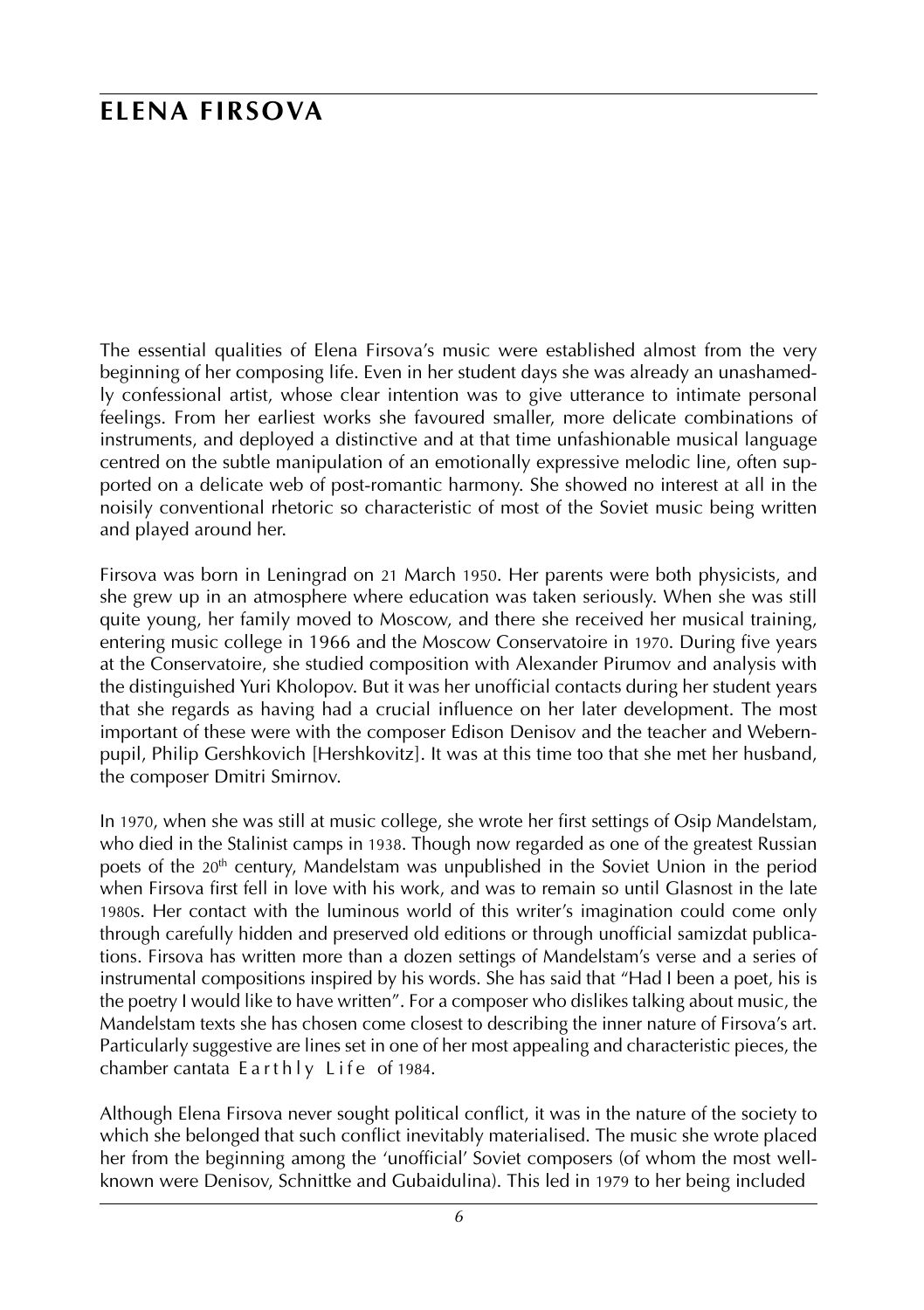with her husband in the 'Seven' who were publicly castigated by the notorious head of the Composers' Union, Tikhon Khrennikov, for having allowed their music (which he described as 'not representative of the work of Soviet composers') to be played in a festival in Cologne. This rebuke had no effect on Firsova's confidence, but it markedly increased Western interest in her music, which was certainly not the effect Khrennikov had intended.

Unsurprisingly, and more recently, the collapse of Soviet power in the late 1980s and the troubled conditions of the new Russia have had a considerable effect on Elena Firsova's life and music. The rate of her musical output acquired a new urgency, with no less than 29 pieces written between 1991 and 1993, and its range broadened as if through poetic necessity with her attention turning to the composition of music on a larger scale. Between 1988 and 1992 she completed four pieces for full orchestra which, taken together as a cycle, make up what is perhaps her most important creative statement to date.

The first of these orchestral works, A u g u r y, composed in 1988 and premiered at the 1992 BBC Proms in London by the BBC Symphony Orchestra under Andrew Davis, culminates in a choral setting of Blake's famous lines beginning 'To see the world in a grain of sand  $\ldots$ ' Although the text is by Blake, A u g u r y seems to sum up many of the characteristic preoccupations and moods of Firsova's settings of Mandelstam; the music rises and falls on the waves of a romantic and lyrical reaching after ecstasy. The composition of A u gury was followed in 1989 by Nostalgia, where both title and music seem to reflect the composer's growing anxiety about the future and the increasing pressure to consider a period spent outside Russia. In 1991 the decisive break was made: Elena Firsova and her husband and children moved to Britain where they made brief stays at Cambridge University and Dartington Hall in Devon, before being appointed as joint composers-in-residence at Keele University.

Early in 1992, Firsova completed one of her most ambitious works, an uncommissioned setting for soprano and full orchestra of poems by her beloved Mandelstam entitled *Secret Way*, commissioned by WDR and premiered by the Moscow Radio Orchestra under Vladimir Fedoseyev at the Musikverein in Vienna in 1996. The human voice, as in Augury, here fulfils a summarising role towards the end of the work, singing a text which explores a bleak and broken world in which verbal memory is lost amidst the tolling of Stygian bells. The fourth and last of this cycle of recent orchestral works is  $C$  as s a n d r a , commissioned, premiered and recorded by the BBC National Orchestra of Wales under Tadaaki Otaka. It is named after the prophetess of impending doom who, for Firsova, spoke not only of Troy but also of contemporary Russia.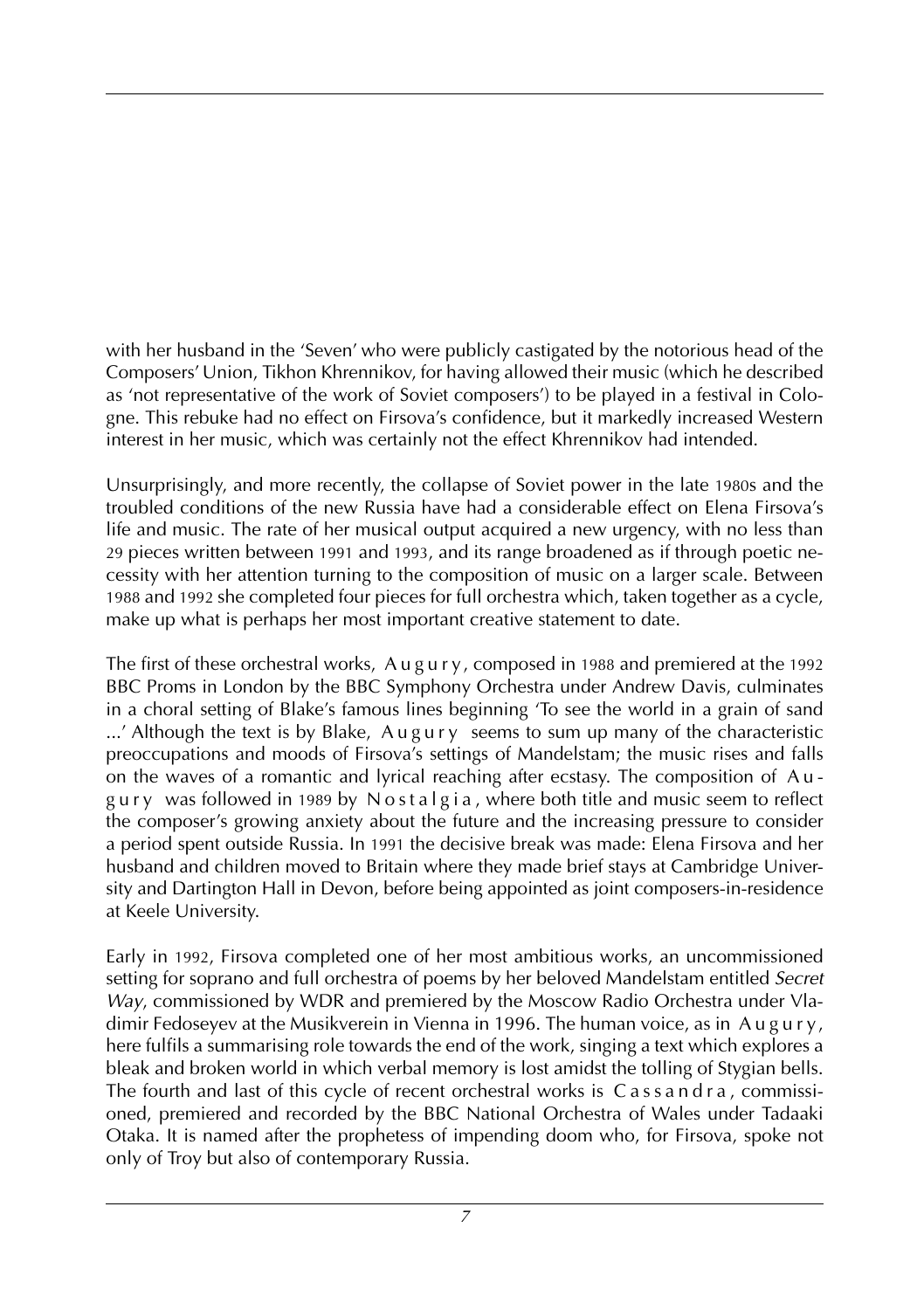Despite her newfound commitment to orchestral music, Firsova has continued to produce a large body of chamber music, both for purely instrumental forces as seen in her ongoing series of string quartets, and for the idiomatic combination of solo voice and chamber ensemble which has been so central to Firsova's output. In 1992 she composed Distance for the Birmingham Contemporary Music Group, a setting of poems by Marina Tsvetayeva which depicts the same loneliness and desperation as the contemporary  $S$  e c r et  $W$  a  $y$ , Firsova's 1994 chamber cantata.

B e f o r e t h e T h u n d e r s t o r m returns to Mandelstam and is an impressive successor to Earthly Life and Forest Walks. All three chamber cantatas were given their premiere by the Nash Ensemble who, together with the BBC, have been the most stalwart of champions for her music. New departures for Firsova in recent years have included a chamber opera, The Nightingale and the Rose, premiered at the 1994 Almeida Opera Festival, and an a cappella setting of Pushkin for WDR and The Hilliard Ensemble, entitled Insomnia.

Through all the various changes that have taken place over the last decade, both in her outside life and in the inner life of her music, Elena Firsova has clung tenaciously to her distinctive musical voice and to her fiercely held musical ideals. In each new piece we can be sure to hear the characteristic qualities that emerged so early in her career, the same singing line and supple harmonies, and the same sense that this is an artist telling us about what she herself has felt, about what she would have us feel too.

*Gerard McBurney,* 1996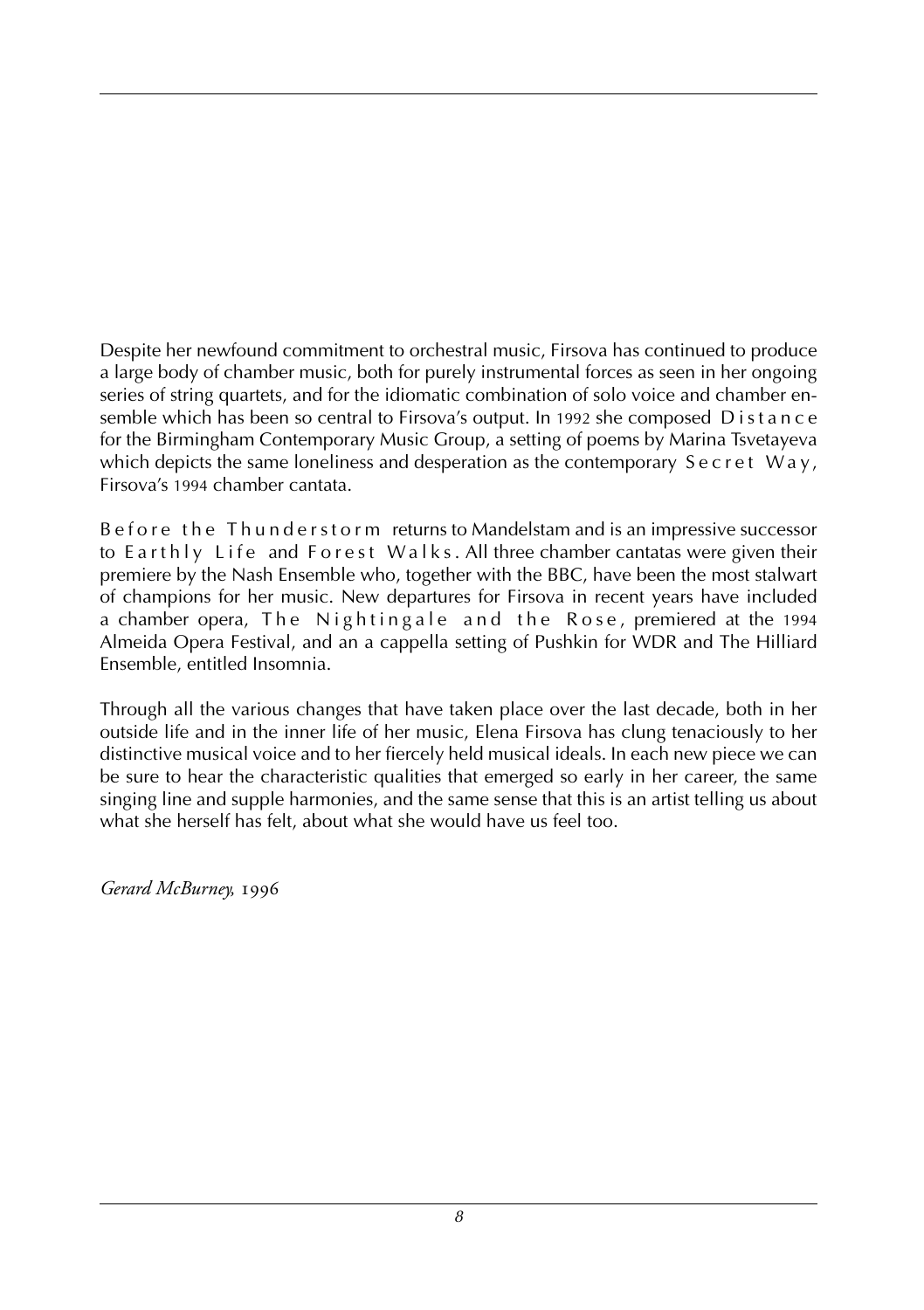### **opera**

### **A Feast in Time of Plague**, Op. 7 **1972**

Chamber opera Libretto by Elena Firsova after Alexander Pushkin (in Russian)

Cast: Chairman (baritone) – Mary (soprano) – Luisa (mezzo-soprano) – Clergyman (bass) – Joung Man (tenor) – Guests at the Feast (male choir, 6-12 voices) – People from the Parish (mixed choir, 12 voices)

 $2(pice).1.1.1 - 2.1.1.1 - perc$  (timp, tgl, temple bl, wood bl, maracas, tom-t, side dr, bass dr, cym, bells, tam-t, glsp, xyl, vibr). harp. cel. org. strings

Duration: 35'

### **The Nightingale and the Rose**, Op. 46 **1990**-**1991**

Chamber opera in one act

Libretto by Elena Firsova after Oscar Wilde's like-named story and poetry by Christina Rossetti (in English)

Cast: Nightingale (soprano) – Student (tenor) – Girl (mezzo-soprano) – Red, White and Yellow Rose-bush / Green Lizard / Butterfly / Daisy / Oak (chamber choir)

 $1(pice).1.1.1 - 1.1.1.0 - 3$  perc (tgl, indian jingles, whip, maracas, bamboo pipes, pagoda jingles, bass drum, susp.cym, bells, Chinese gong, Javanese gong, tam-t, glsp, xyl, vibr). harp. cel. strings (1/1/1/1/1)

Duration: 90'

First performance: 8 July 1994 Almeida Theatre, London Almeida Opera – David Parry (conductor)

© Boosey & Hawkes, London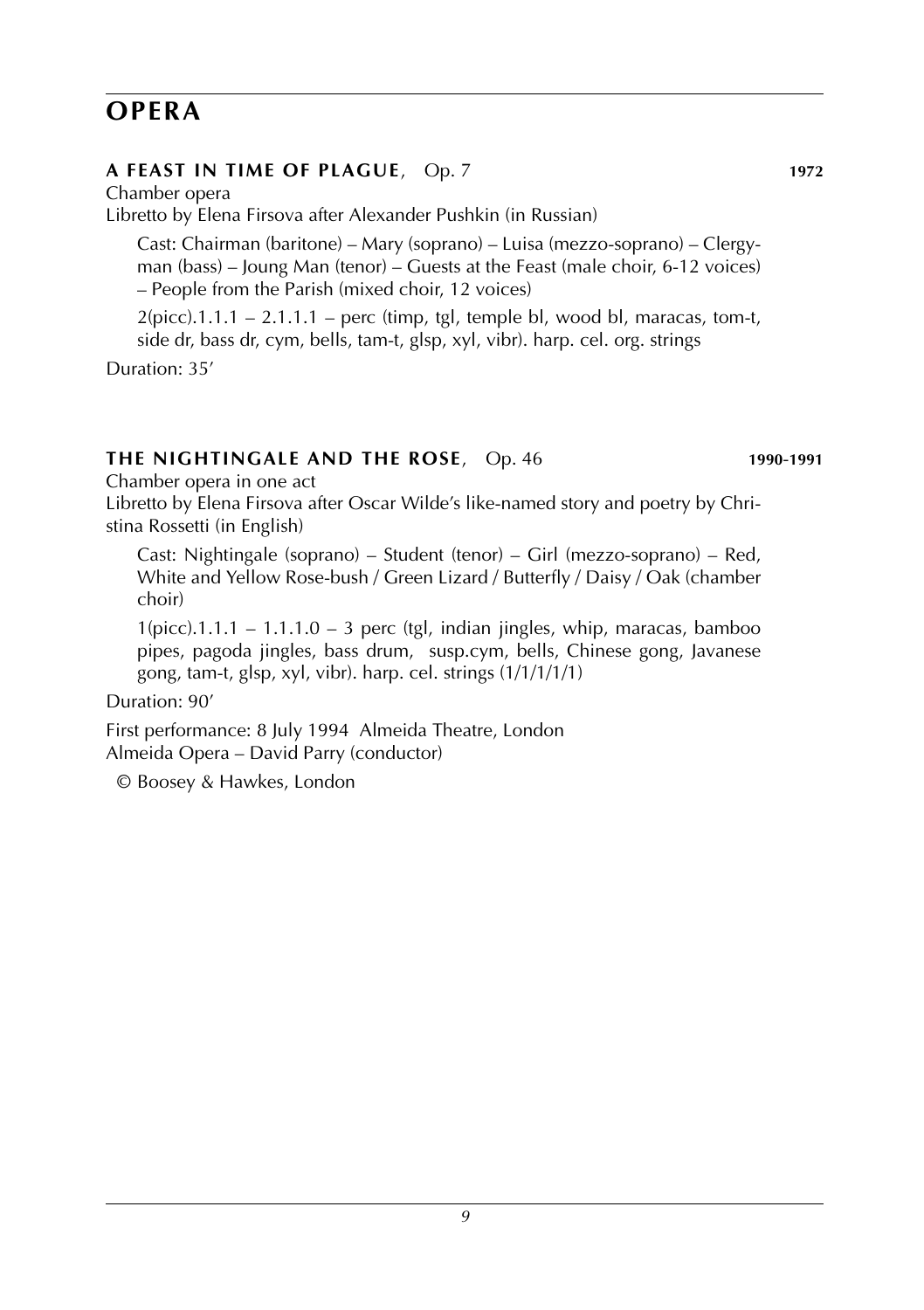#### **FIVE PIECES**, Op. 6 **1971**

- *1*. Moderato
- *2*. Allegretto
- *3*. Lento
- *4*. Vivo
- *5*. Moderato

2.2.2.2 – 4.3.3.0 – perc. strings

Duration: 12'

### **Stanzas**, Op. 13 **1975**

#### for orchestra

one movement

 $3(picc).2.2.2 - 4.3.3.1 - perc$  (timp, 3 tom-t, side dr, bass dr, cym, tubular bells, glsp, vibr). harp. cel. strings

Duration: 11'

First performance: June 1987, Dortmund Dortmund Philharmonic – Klaus Weise (conductor) © Sikorski, Hamburg for the world

### **Autumn Music**, Op. 39 **1988**

for chamber orchestra

one movement

 $1.2.0.2 - 2.0.0.0 - \text{strings} (4/3/4/3/1)$ 

Duration: 11'

First performance: 14 May 1990, Barbican Hall, London

English Chamber Orchestra – Vasily Sinaisky (conductor)

© Boosey & Hawkes, London · Sikorski, Hamburg for: D, CH, E, GR, IL, IS, NL, P, SKAND, TR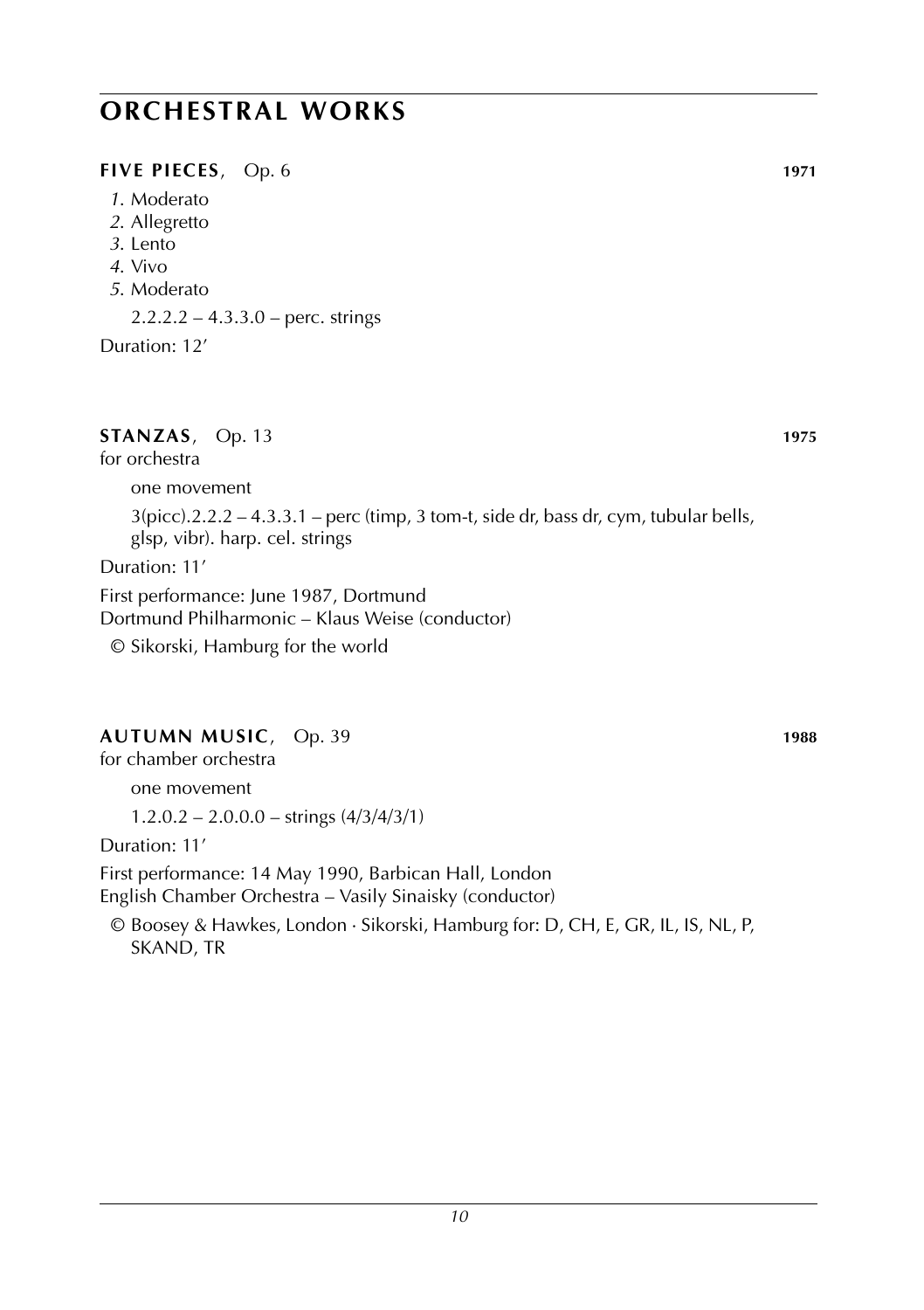### **Nostalgia** (**nostalgie**), Op. 42 **1989** one movement: Andante 3(picc).3.3.3 – 4.3.3.1 – perc: (tgl, 3 wood bl, 3 bongos, 3 tom-t, bass dr, susp. cym [small/medium], gong, tam-t, tubular bells, vibr). harp. cel. strings Duration: 16' First performance: 14 June 1992, Staatstheater Kassel Orchestra of the Kassel Staatstheater – Bernard Lang (conductor) © Sikorski, Hamburg for the world except CIS **Cassandra**, Op. 60 **1992** *Commissioned by the BBC Welsh Symphony Orchestra* one movement: Andante 2(picc).2.2(*Eb* cl, bass cl).3(db bn) – 4.3.3.1 – perc (tgl, 3 bongos, 3 tom-t, side dr, bass dr, susp.cym, gong, tam-t, glsp, vibr). harp. cel. strings Duration: 13' First performance: 8 October 1993, Brangwyn Hall, Swansea BBC National Orchestra of Wales – Tadaaki Otaka (conductor) © Boosey & Hawkes, London **cp:** BIS 668 BBC National Orchestra of Wales – Tadaaki Otaka (conductor)

#### **Mnemosyne**, Op. 73 **1995**

for chamber orchestra

one movement 1.1.2.1 – 1.0.0.0 – perc, harp, cel, strings (3/0/2/2/1)

### **the sound of time passing**, Op. 83 **1997**

(der klang der vergehenden zeit)

one movement

3.3.3.3 – 5.4.4.1 – perc. 2 harps. cel. strings Duration: 10'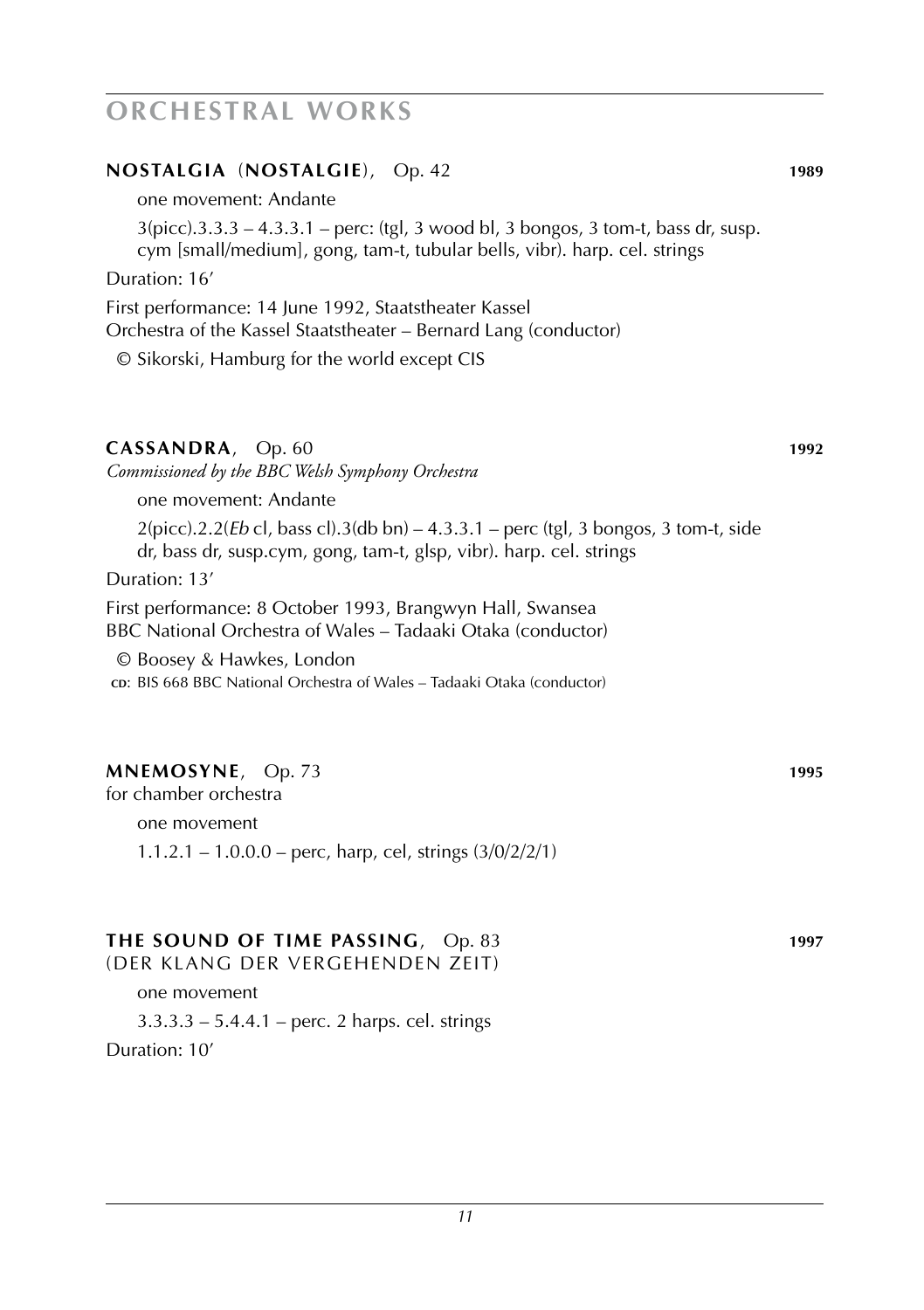**captivity** (die gefangenschaft), Op. 85 **1998** for wind orchestra, harp, celesta, and percussion *Commissioned by the BABWE Education Trust*

one movement

3.3.3.3 – 4.3.3.1 – perc. harp. cel

Duration: 12'

First performance: 9 February 2000, Manchester RNCM Wind Orchestra – Clark Rundell (conductor)

### **leaving**, Op. 86 **1998**

for strings (at least 4/4/4/3/1) *Commissioned by Internationale Fredener Musiktage Dedicated to My Father*

one movement: Lento

Duration: 12'

First performance: 29 August 1999, Freden camerata freden – Adrian Adlam (conductor)

© Sikorski, Hamburg for the world

### **the singing forest** (**der singende wald**), Op. 92 **1999** for four recorders and string orchestra (part of 'The Lost Puzzle of Gondwana Pro-

ject') *Commissioned by The Soloists Ensemble*

one movement

Duration: 4'

First performance: 9 October 1999, London, Southwark Cathedral The Soloists Ensemble – Robert Turrel (conductor)

© The Soloists Ensemble Limited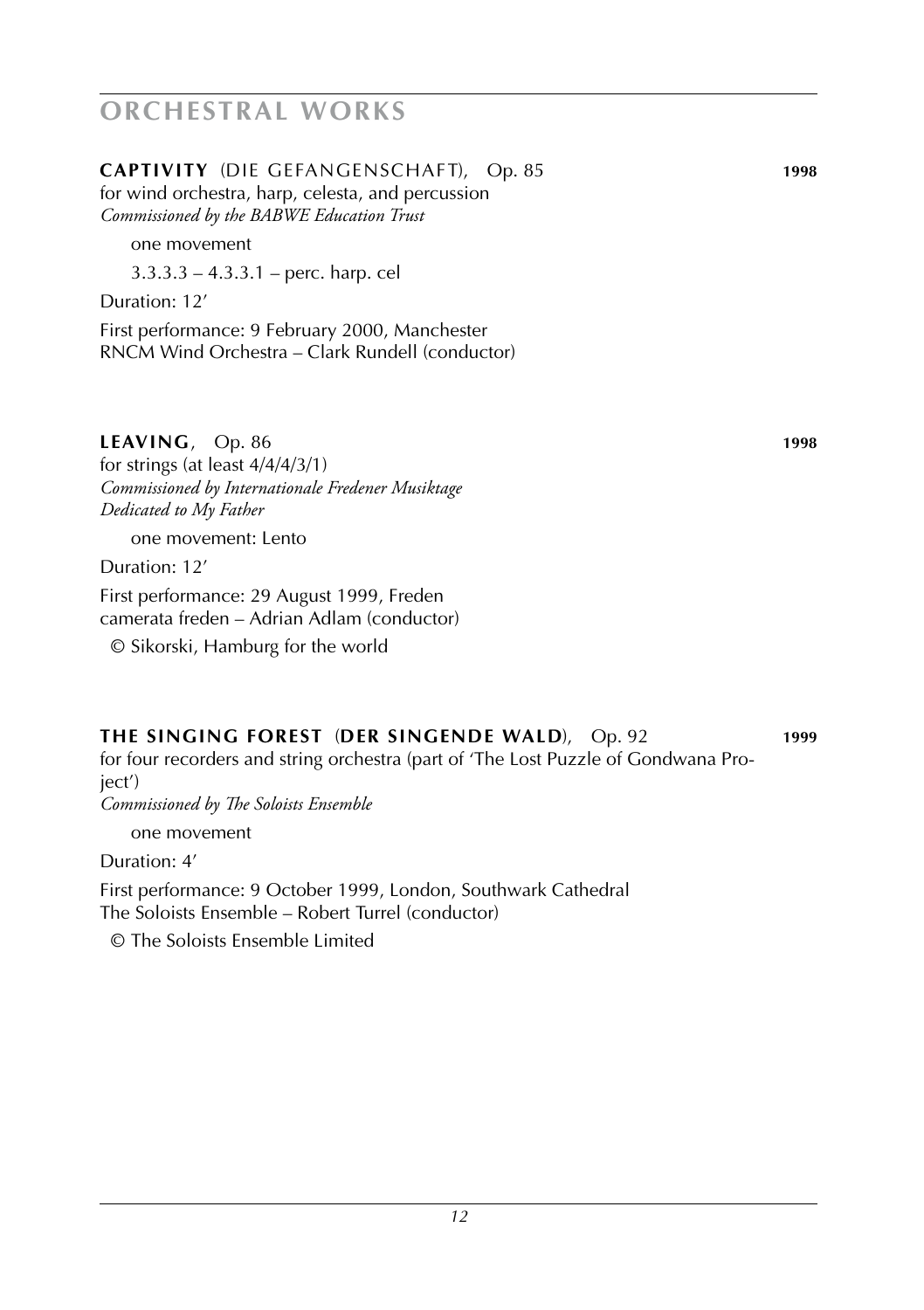#### **Lyrical variations**, Op. 102a **2002**

for large orchestra

- *1*. Theme *Andante rubato*
- *2*. Variation I *Poco più mosso*
- *3*. Variation II *Più mosso, risoluto*
- *4*. Variation III *Con moto, capriccioso*
- *5*. Variation IV *Lento, misterioso*
- *6*. Variation V *Andante*
- *7*. Variation VI *Con moto, espressivo*
- *8*. Variation VII *Lento, pensieroso*
- *9*. Coda *Grave*

 $3(picc).2(cor anglais).3.3(db bn) - 4.3.3.1 - 4 perc (timp, tgl, crot, 5 tom-t, bass)$ dr, cym, susp. cym, bells, gong, tam-t, glsp, xyl, vibr). harp. cel. strings

Duration: 8'

© Meladina Press - St. Albans

#### **the garden of dreams** (**Hommage to Shostakovich**), Op. 111 **2004**

for orchestra

*Commissioned by the Amsterdam Concergebouw Orchestra*

one movement: Adagio – Allegro

 $3(picc).3.3(bass cl).3(db bn) - 4.3.3.1 - perc (timp, 4 tom-t, tambourine, side)$ dr, bass dr, cym, susp.cym, bells, gong, tam-t, glsp, vibr). harp. cel. strings

Duration: 12'

First performance: 23 June 2006, Amsterdam

Concertgebouw Orchestra – Tughan Sokhiev (conductor)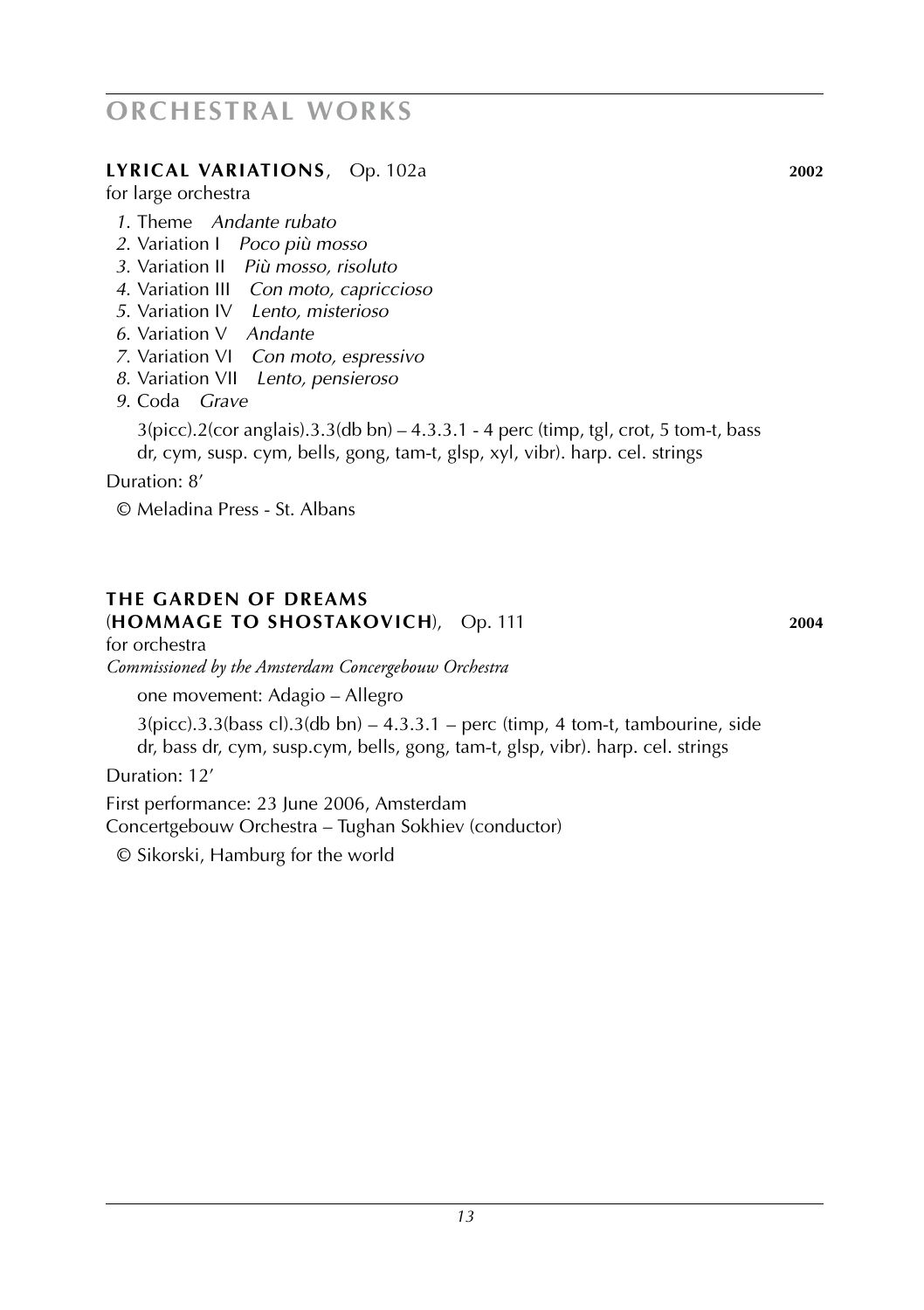#### **BEYOND THE SEVEN SEALS**, Op. 119 **2010**

for orchestra *Commissioned by Orchestre National du Capitole de Toulouse Dedicated to Tughan Sokhiev*

3.3.3.3(db bn) – 4.3.3.1 – 5 perc (timp, tgl, crot, 3 bongos, 3 temple bl, 3 wood bl, 3 tom-t, side dr, bass dr, 3 susp.cym, gong, bells, tam-t, glsp, xyl, vibr). harp. cel. strings

Duration: 12'

First performance: 9 September 2010, Toulouse Orchestre National du Capitole de Toulouse – Tughan Sokhiev (conductor)

© Sikorski, Hamburg for the world

### **gothic**, Op. 152 **2014**

for orchestra

3(picc).3.3.3(db bn) – 4.3.3.1 – timp. 4 perc (cym, 2 gongs [low/high], tam-t, tubular bells, glsp). strings

Duration: 7'

### **night in appen** (nacht in appen), Op. 127 **2009**/**2020**

for orchestra. Revised version *Dedicated to Sofia Gubaidulina*

> $3(pice).3.4(bass clar).4(db bn) - 4.3.3.1 - timp. 5 perc (tgl, temple bl, wood)$ bl, rattle, 2 bongos, 5 tom-t, snare dr, bass dr, cym, 3 susp.cym, tam-t, tubular bells, glsp, vibr). strings

Duration: 20'

First performance: 21 November 2020, Berlin Rundfunk-Sinfonieorchester Berlin – Vladimir Jurowski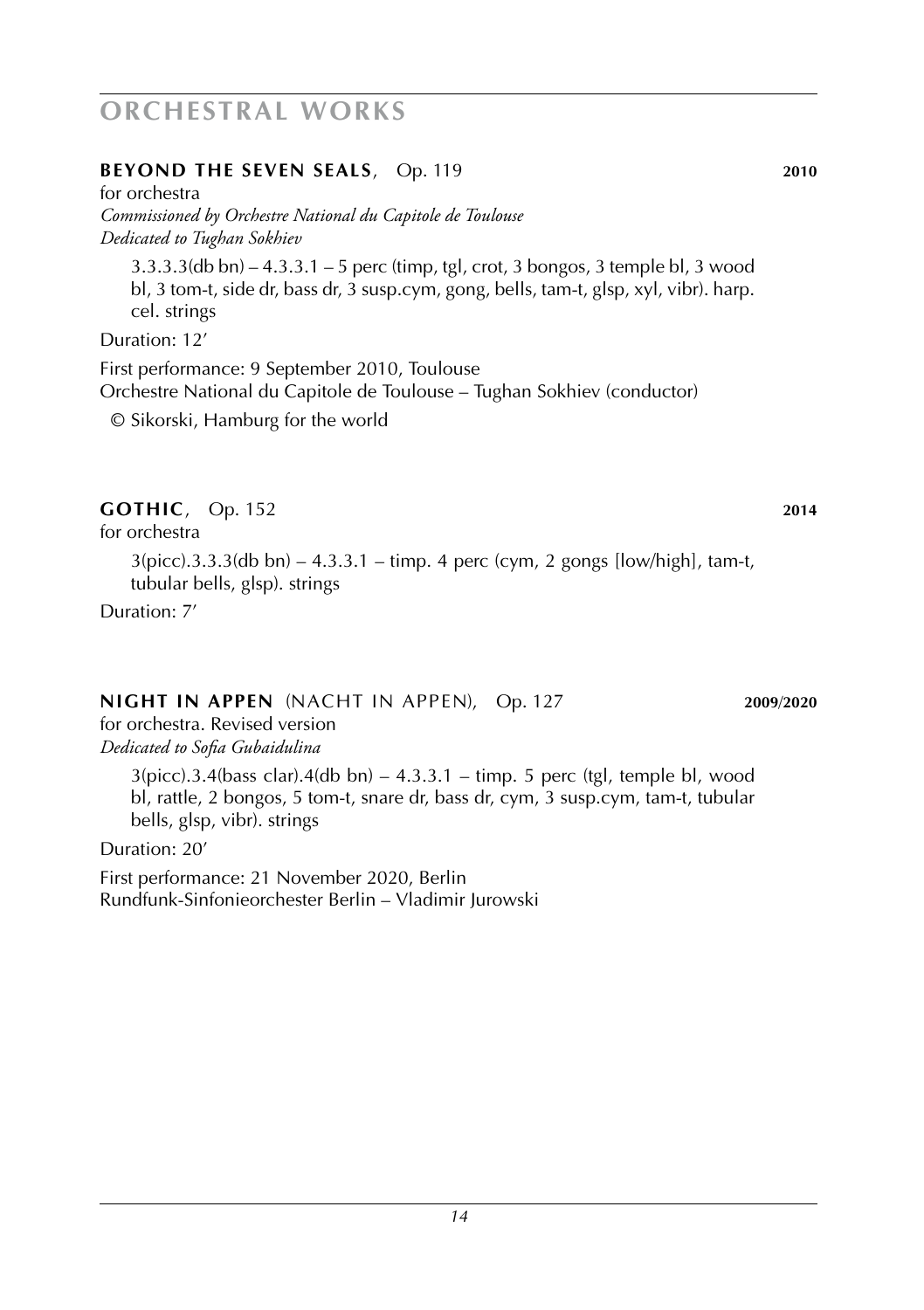### **Concerto for violoncello and orchestra No. 1**, Op. 10 **1973**

one movement

 $2(pice)$ .1.1.1 – 3.1.0.0 – 5 perc (timp, tgl, wood bl, 2 temple bl, 3 bongos, 3 tom-t, side dr, bass dr, cym, tam-t, glsp, xyl, vibr, marimba). harp. cel. strings

Duration: 18'

First performance: 10 June 1975, Moscow Conservatoire

Anatole Liebermann (violoncello) – Veronika Dudarova (conductor)

© Sikorski, Hamburg for the world

#### **Concerto for violin and orchestra No. 1**, Op. 14 **1976**

one movement: Lento

 $3$ (picc).3.3.3 – 3.3.3.1 – perc (timp, tgl, wood bl, 3 tom-t, side dr, bass dr, tam-t, bells, glsp, vibr). harp. cel. strings

Duration: 11'

© Sikorski, Hamburg for the world

### **Postlude**, Op. 18 **1977**

for harp and orchestra

one movement: Lento

 $0.0.0$ .0 –  $0.0.0$ .0 – tubular bells. glsp. cel. strings

Duration: 5'

First performance: 22 February 1978, Moscow – Union of Composers Ludmila Vartanyan (harp) – Yuri Nikolayevsky (conductor)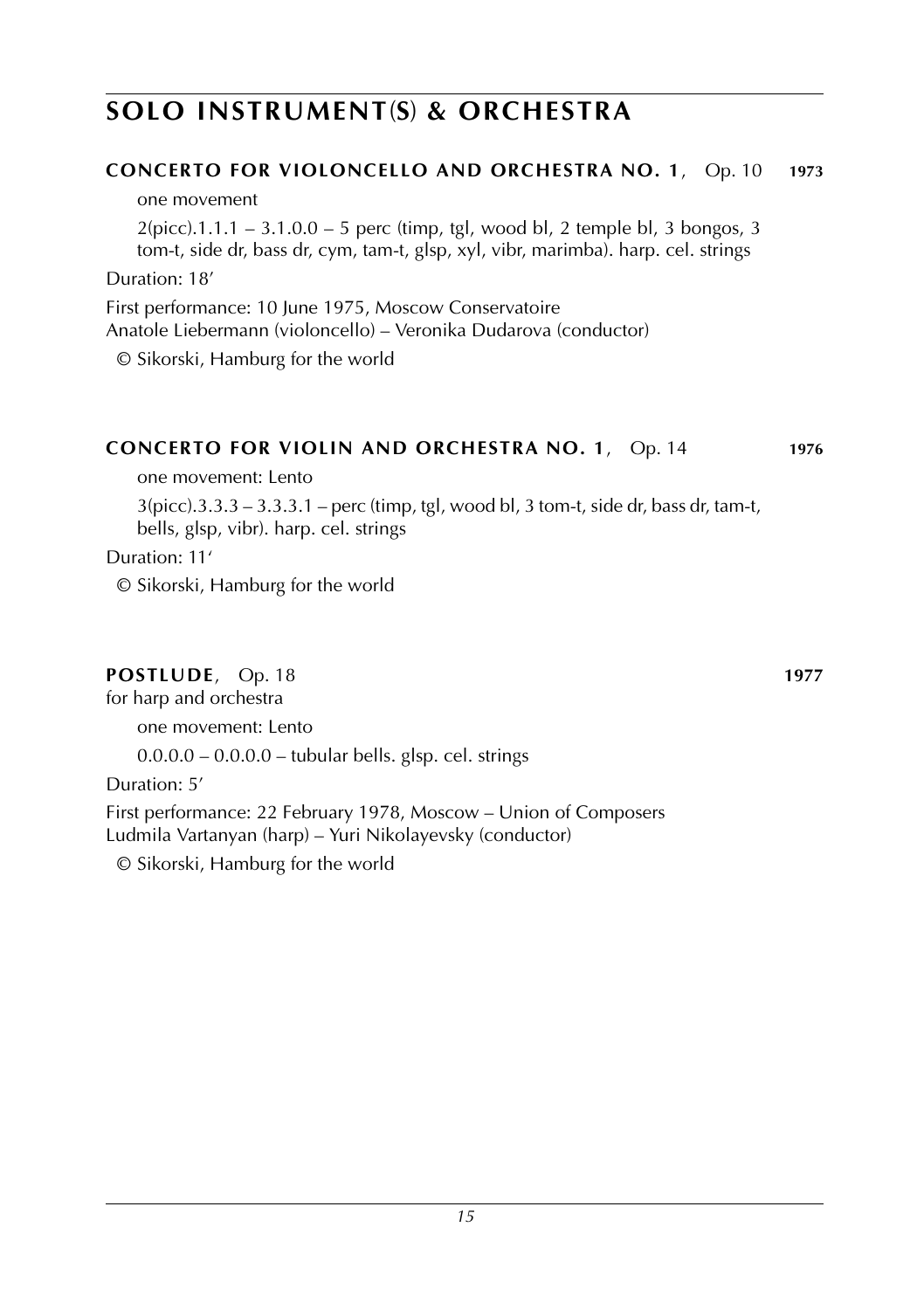#### **Chamber Concerto No. 1**, Op. 19 **1978**

for flute and strings

one movement: Lento

Duration: 12'

First performance: 10 March 1980, Moscow – Union of Composers Alexander Korneyev (flute) – Sergei Skripka (conductor)

© Sikorski, Hamburg for the world · *score:* Sovetsky Kompozitor Publishers, Moscow, 1984 in the collection 'Works by Soviet Composers for flute and orchestra'

**cd**: Mobile Fidelity MF 906 Alexander Korneyev (flute) – Ensemble of Soloists of the State Acade mic Symphony Orchestra of the USSR – Vladimir Berbitski (conductor)

#### **Chamber Concerto No. 2**, Op. 26 **1982** (**Concerto for violoncello and orchestra No. 2**)

one movement

 $1.1.1.1 - 1.1.1.0 -$  perc (susp.cym, tam-t, tubular bells, glsp, vibr). harp. cel. strings (4/2/4/3/1)

Duration: 12'

First performance: 17 October 1982, Moscow Conservatoire Ivan Monighetti (violoncello) – Gennady Rozhdestvensky (conductor)

© Sikorski, Hamburg for the world · *score:* **s i k o r s k i 1864**, Sovetsky Kompozitor Publishers, Moscow, 1990 in 'Elena Firsova: Chamber Concerto for Cello and Orchestra / V. Tarnopolsky: Concerto'

#### **Concerto for violin and orchestra No. 2**, Op. 29 **1983**

one movement

 $3(pice).3.3.3$ (db bn) –  $3.4.3.1$  – perc (3 bongos, 3 tom-t, susp cym, gong, tam-t, vibr). cel. strings

Duration: 15'

First performance: November 1987, Moscow – Hall of Columns Grigori Fagin (violin) – Moscow Radio and Television Orchestra – Mikhail Yurovsky (conductor)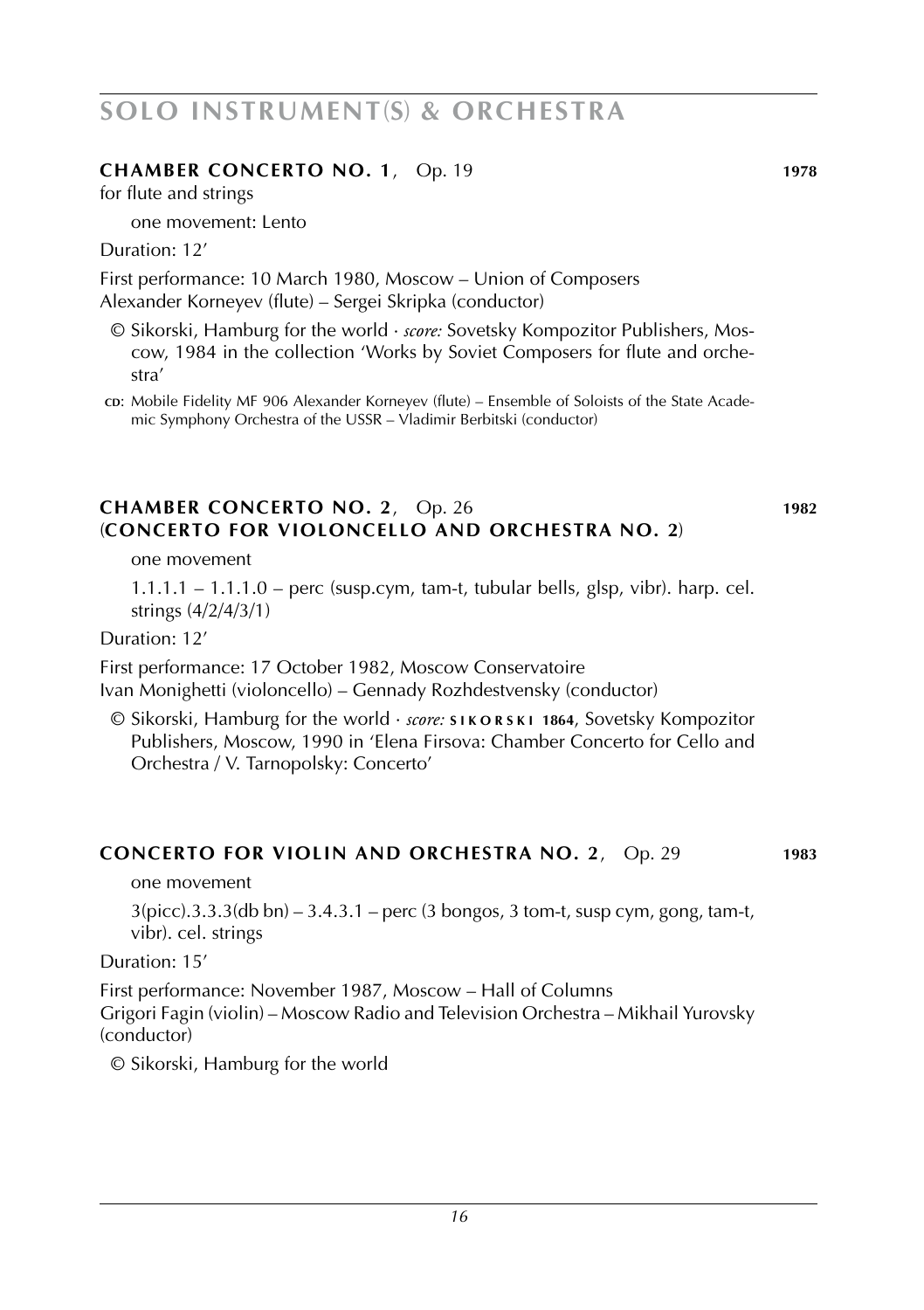### **Chamber Concerto No. 3**, Op. 33 **1985** for piano and orchestra one movement: Moderato picc.0.0.0 – 4.1.1.0 – perc (susp.cym, gong, tam-t, tubular bells, glsp, vibr). strings (6/4/4/4/1) Duration: 15' First performance: November 1989, Moscow Conservatoire Ekaterina Chemberdzhi (piano) – Timur Minbayev (conductor) © Sikorski, Hamburg for the world **Chamber Concerto No. 4**, Op. 37 **1987**

 ► *see:* ENSEMBLE works

### **Chamber Concerto No. 5**, Op. 78 **1996** (**Concerto for violoncello and orchestra No. 3**)

for violoncello, celesta, harp and strings (4/3/3/2/1) *Commissioned by the Internationale Kammermusik-Akademie Kronberg Dedicated to Karine Georgian*

one movement: Lento

Duration: 16'

First performance: 16 October 1997, Kronberg Karine Georgian (violoncello) – Bayerische Kammerphilharmonie – Werner A. Albert (conductor)

© Sikorski, Hamburg for the world

#### **Chamber Concerto No. 6** (**The Temple of Mnemosyne**), Op. 80 **1996**

for piano and chamber orchestra *Commissioned by the Dimensions Festival*

> 1.1.2(bass cl).1 –  $1.0.0.0 - 2-3$  perc (tgl, crot, glass bells, 2 susp.cym, gong, tam-t, bells, vibr). strings (3/0/2/2/1)

Duration: 22'

First performance: 13 October 1997

Olga Balakleets (piano) – Martyn Brabbins (conductor)

© Boosey & Hawkes, London · Sikorski, Hamburg for: D, CH, E, GR, IL, IS, NL, P, SKAND, TR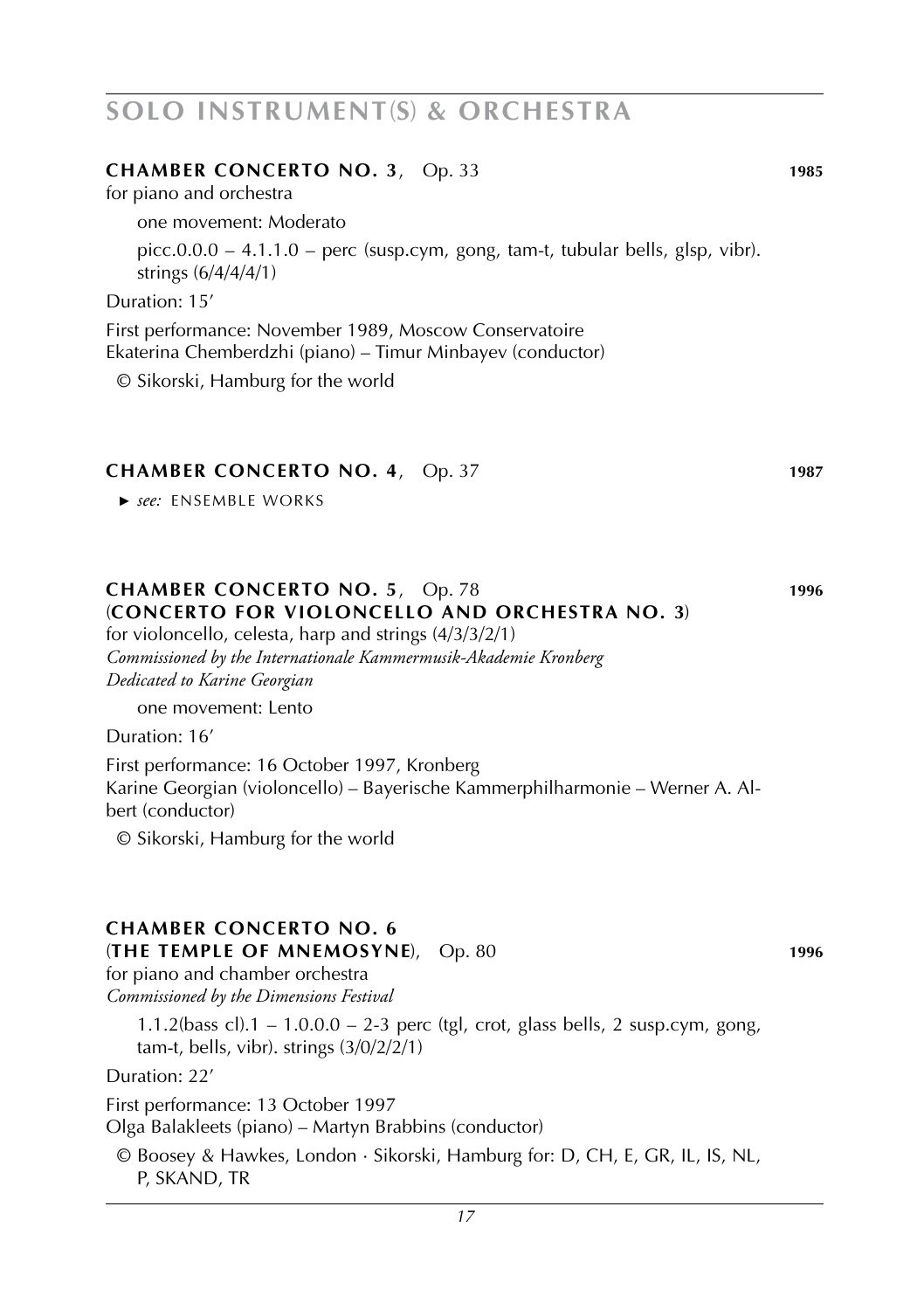**the singing forest** (der singende wald), Op. 92 **1999**

for four recorders and string orchestra

 ► *see:* ORCHESTRAl works

**romantic fragments** (after having read E.T.A. Hoffmann), Op. 106 **2003** for solo violin and chamber ensemble

 ► *see:* ENSEMBLE WORKS

#### **Concerto–elegy**, Op. 122 **2008** (**Concerto for violoncello and orchestra No. 4**)

for violoncello and orchestra *In memoriam Slava Rostropovich Dedicated to Anatole Lieberman*

one movement

 $2(pice).1.1.1 - 2.1.1.0 - perc$  (timp, tgl, 3 bongos, 3 tom-t, side dr, bass dr, cym, susp.cym, tam-t, xyl). strings

Duration: 17'

First performance: 18 February 2011, London Anatole Lieberman (violoncello) – St. Paul's Sinfonia – Andrew Doni (conductor)

© Sikorski, Hamburg for the world

### **Concerto for viola and orchestra**, Op. 144 **2014**

one movement: Andante, rubato (4 < 46) · Più mosso (4 < 66) · Più mosso (4 < 70) – Meno mosso  $(1 - 52) \cdot$  Adagio  $(1 - 48) \cdot$  Poco meno mosso  $(1 - 48) \cdot$  Meno mosso  $(1 - 42) \cdot$  Più mosso  $(1 - 56) \cdot$  Meno mosso  $(1 - 52) \cdot$  Meno mosso  $(1 - 46)$ 

 $3(picc).2.2.1 - 4.2.3.1 - timp. 4 perc (timp, side dr, bass dr, cym, tam-t, tubular)$ bells, glsp). harp. cel. strings

Duration: 17'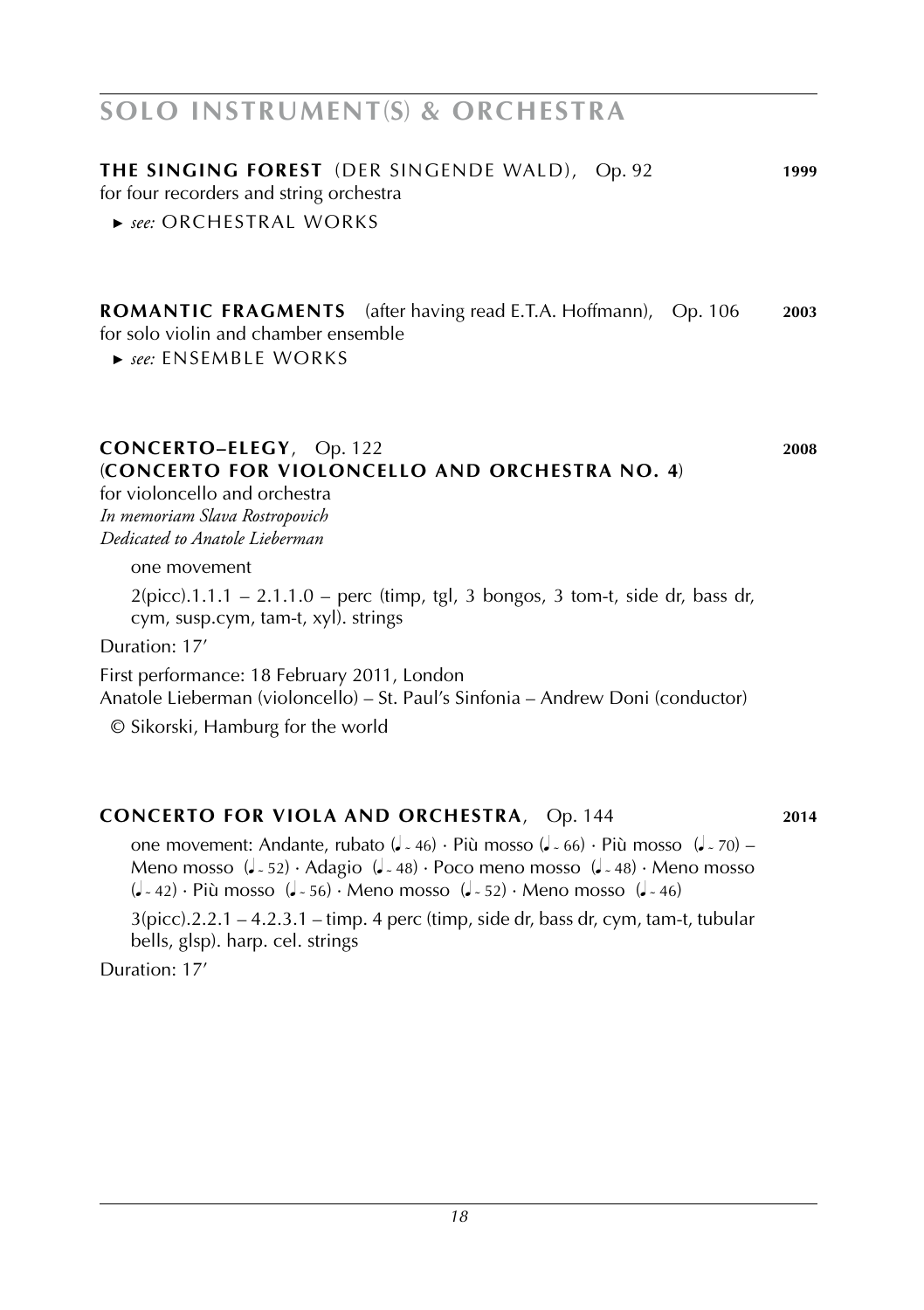#### **night shadows**, Op. 157 **2015**

Concertino for harpsichord, seven strings (or string orchestra) and three percussionists

one movement: Andante (1 ~ 48) **·** Più mosso (1 ~ 52) · Poco più mosso (1 ~ 56) ·<br>-Poco meno mosso (J~52) • tempo primo (J~48) • Più mosso (J~52) • tempo primo  $($ •  $-48)$ 

3 perc (timp, whip, 2 temple bl, side dr, bass dr, 3 susp.cym, tam-t, tubular bells, tinkle bells or glsp). strings (2/2/1/1/1)

Duration: 9'

**double Concerto for violin, violoncello and orchestra**, Op. 139 **2015**

*Commissioned by Deutsches Symphonie-Orchester Berlin*

- *1*. Largo (4-46) Allegro (4-72) Poco meno mosso (4-58) Poco meno mosso (4-46) **Più mosso (4-72) • 4-78 • Meno mosso (4-52)**
- 2. Lento ( $\sqrt{2}$ , 48) **·** Più mosso ( $\sqrt{2}$ , 56) **·** Più mosso ( $\sqrt{2}$ , 60) **·** Più mosso ( $\sqrt{2}$ , 72) **·**  $\sqrt{2}$ *a*  $\sim$  72 **·** *a*  $\sim$  72 **·** *a*  $\sim$  48 **·** Più mosso (*a*  $\sim$  58) **·** Meno mosso (*a*  $\sim$  46) • Poco meno mosso  $(1 - 38)$

 $2$ (picc).2.2.alto sax.2 – 2.2.1.1 – timp. 4 perc (tgl, whip, woodbl, snare dr, bass dr, cym, susp.cym, tubular bells, tam-t, glsp, vibr). cel. strings

Duration: 25'

First performance: 30 June 2017, Berlin

Vadim Gluzman (violin) – Johannes Moser (violoncello) – Deutsches Symphonie-Orchester Berlin – Tugan Sokhiev (conductor)

#### **concerto for piano and orchestra**, Op. 175 **2020**

*Co-commissioned by Concertgebouworkest Amsterdam,Göteborg, Göteborgs Symfoniker, Royal Liverpool Philharmonic Orchestra and The Philadelphia Orchestra*

- *1*. Andante (4 ~ 48) **·** Più mosso (4 ~ 58)
- 2. Allegro (4 ~ 80) **·** Meno mosso (4 ~ 60) **·** Più mosso (4 ~ 80) · Meno mosso (4 ~ 60)
- 3. Andante (1~48) **·** Poco più mosso (1~52) · Poco più mosso (1~66) · Tempo primo (q ˜ 48) **·** Più mosso (<sup>q</sup> ˜ 52) **·** Più mosso (<sup>q</sup> ˜ 60) **·** Più mosso (<sup>q</sup> ˜ 62) **·** Più mosso (<sup>q</sup> ˜ 70) **·** Più mosso (J<sub>~</sub> 80) • Meno mosso (J<sub>~</sub> 46) • Allegro (J<sub>~</sub> 66) • Tempo primo (J<sub>~</sub> 48)

3.3.3.3 – 4.3.3.1 – timp. 4 perc (tgl, whip, woodbl, 2 temple bl, 3 tom-t, snare dr, cym, susp.cym, tubular bells, tam-t, glsp, vibr). strings

Duration: 20'

First performance: 16 June 2022, Amsterdam Yefim Bronfman (piano) – Concertgebouworkest Amsterdam – Jakob Hrusa (conductor)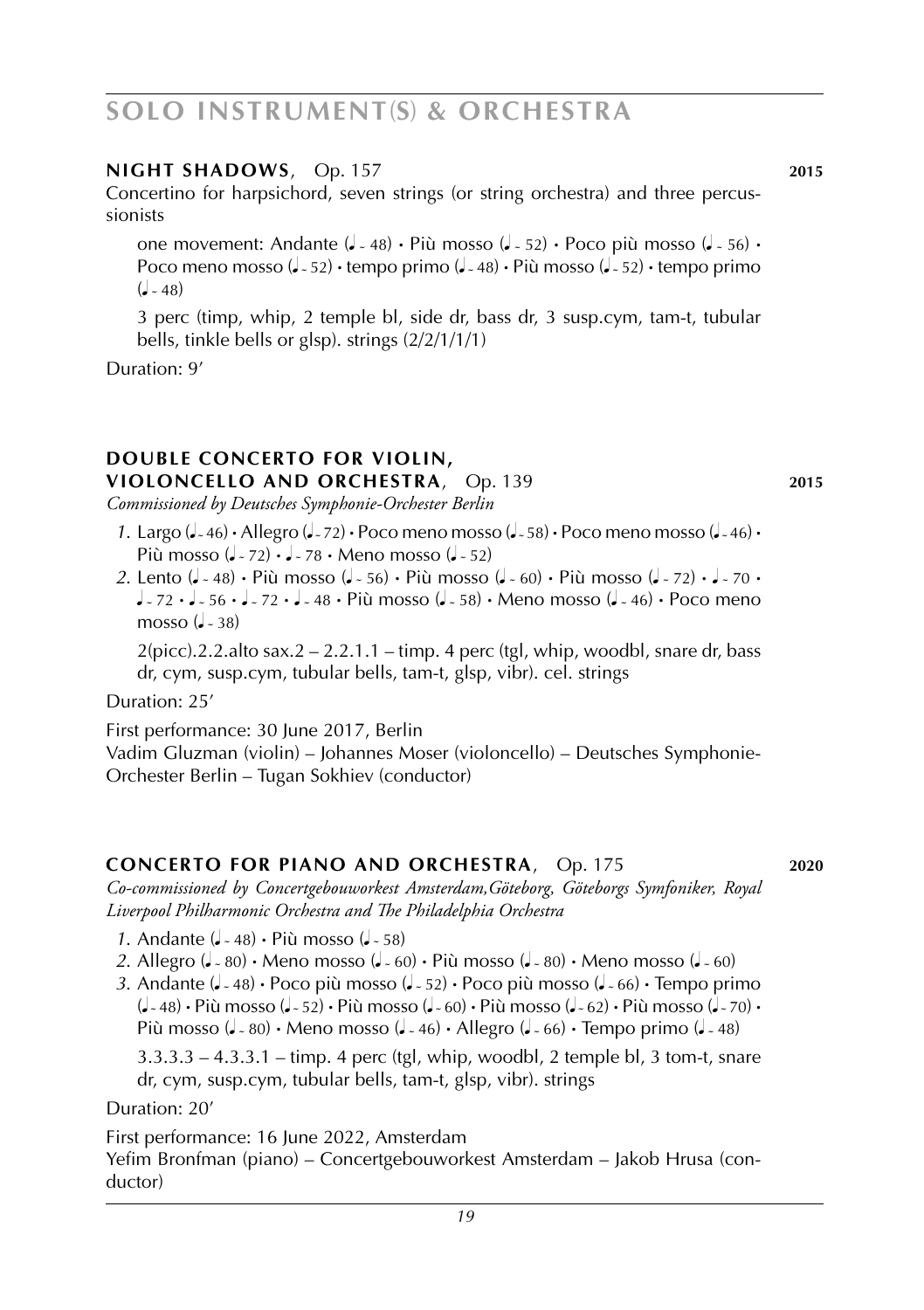### **TRISTIA.** Op. 22 **1979**

Cantata for soprano and chamber orchestra on poems by Osip Mandelstam (in Russian)

- *1*. Andante ( $\sqrt{62}$   $\sqrt{68}$  [orchestral] *attacca*
- *2*. Lento rubato [soprano solo] *attacca*
- *3*. Andante (1 ~ 48) **·** Poco più mosso (1 ~ 66) [soprano and orchestra]
- 4. Vivo (J ~ 166) **·** Meno mosso (J ~ 120) [soprano and orchestra]
- *5*. Adagio (J. 52) Più mosso (J. 72) Tempo primoo (J. 52) [soprano and orchestra]

1.1.1.1 – 2.0.0.0 – perc (2 wood bl, 2 bongos, tam-t, tubular bells, glsp, vibr). harp. cel. strings (4/3/4/3/1)

Duration: 16'

First performance: 17 October 1981, Moscow Conservatoire Irina Muratova (soprano) – Orchestra of the Moscow Conservatoire – Eduard Serov (conductor)

© Sikorski, Hamburg for the world · *score:* **s i k 8858**

### **The Stone** (**der stein**), Op. 28 **1983**

Cantata for soprano and orchestra on poems by Osip Mandelstam (in Russian)

- *1*. Adagio
- *2*. Andantino
- *3*. Allegro
- *4*. Grave
- *5*. Andante

 $2(pice).2(cor \text{ anglais}).2.2(db \text{ bn}) - 2.4.3.1 - 4 \text{ perc (tgl, 3 bongos, 2 tom-t, }$ susp.cym, gong, tam-t, tubular bells, glsp, vibr). harp. cel. strings

Duration: 18'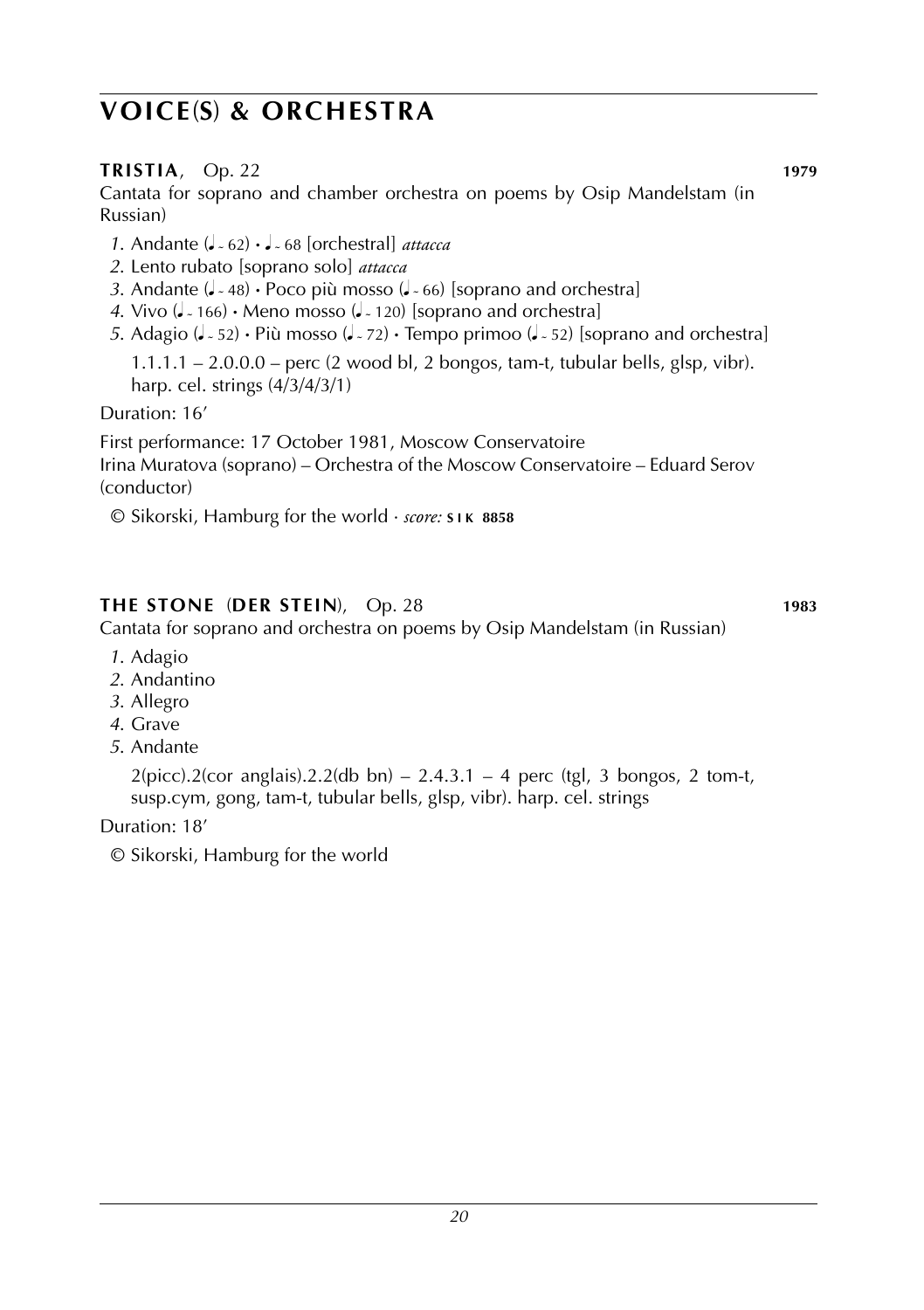#### **Augury**, Op. 38 **1988**

for mixed choir and orchestra – Text: William Blake (Russian Translation by Dmitri Smirmov)

one movement: Andante

 $3(picc).3(cor anglais).3(bass cl).3 (db bn) – 4.3.3.1 – perc (4 timp, tgl, bass dr,$ susp.cym, gong, tam-t, tubular bells, glsp, vibr, marimba). harp. cel. strings

Duration: 25'

First performance: 4 August 1992, London – BBC Proms, Royal Albert Hall London BBC Symphony Orchestra and Choir – Andrew Davis (conductor)

© Boosey & Hawkes, London

### **Secret Way** (**der geheime pfad**), Op. 52 **1992**

for mezzo-soprano and orchestra – Text: Osip Mandelstam (in Russian) *Commissioned by the Westdeutsche Rundfunk*

one movement

 $3(pice).3(cor analysis).3(bass cl).3 - 4.2.3.1 - 2 perc (tel, jingles, 5 tom-t, bass)$ dr, 3 susp.cym, cym, gong, tam-t, tubular bells, glsp, vibr). harp. cel. org. strings

Duration: 27'

First performance: 27 March 1996, Musikverein, Vienna Moscow Radio Orchestra – Vladimir Fedoseyev (conductor)

© Sikorski, Hamburg for the world

### **THE WORD**, Op. 75 **1995**

for mixed choir and orchestra – Text: Biblical (in English) *Commissioned by the Camden Choir*

2.2.2.2 – 4.2.3.1 – timp, perc (tam-t, bells). harp. strings

Duration: 10'

First performance: 19 June 1997, Barbican Hall, London Camden Choir and Southern Pro Arte Orchestra – Julian Williamson (conductor)

© Boosey & Hawkes, London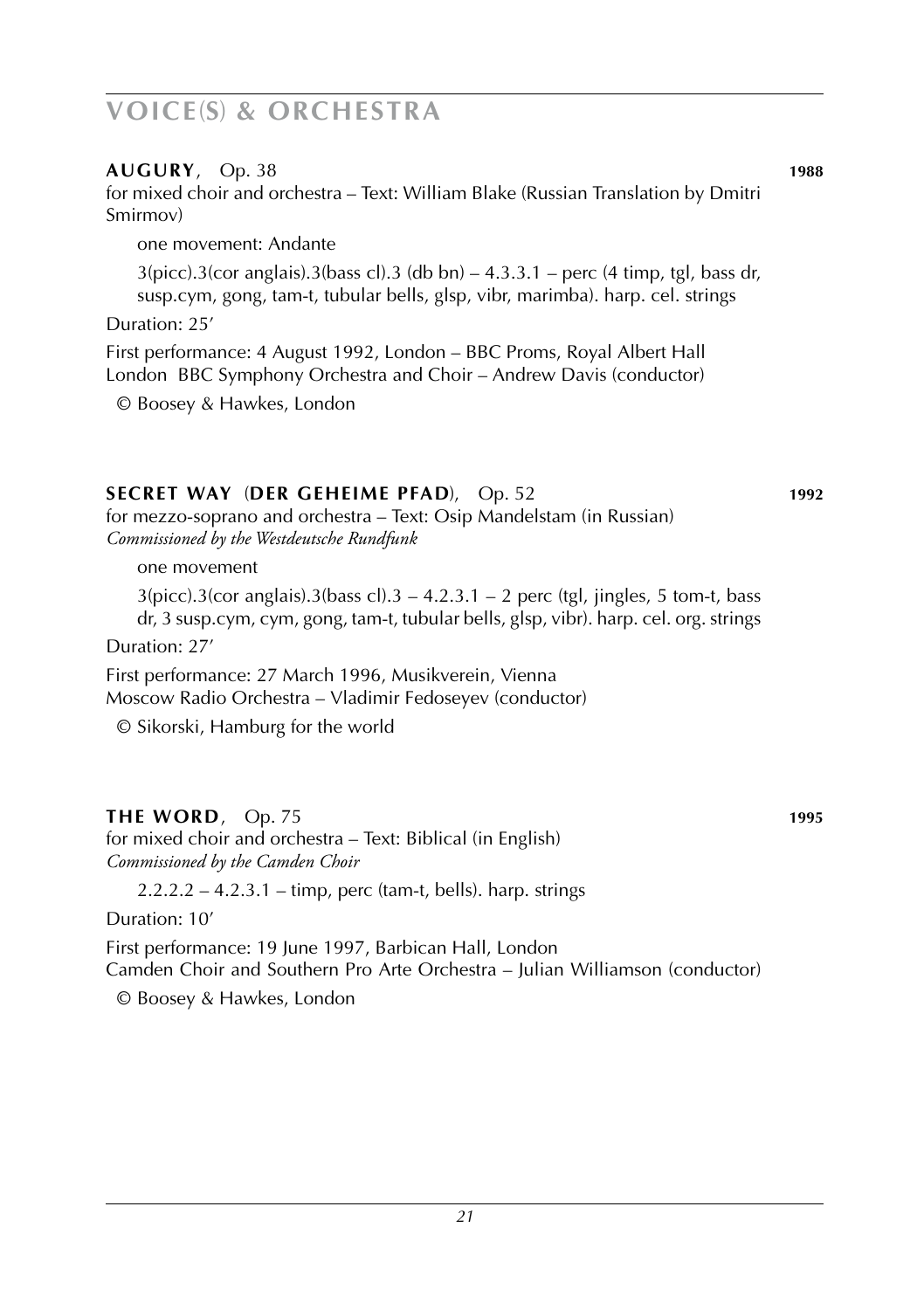#### **The River of Time** (**der fluss der zeiten**), Op. 81 **1997**

for mixed choir and chamber orchestra – Text: poem by Gavriil Derzhavin (in Russian)

*Dedicated to the memory of Edison Denisov*

one movement: Lento – Largo (rubato)

 $0.1.0.0 - 0.1.0.0 - 2$  perc (timp, susp.cym, tam-t, glsp). harp. hpd. strings (at least 2/2/2/4/2)

Duration: 10'

First performance: 1 April 2000, Geneva Orchestre de Chambre de Genève – Lev Markiz (conductor)

© Sikorski, Hamburg for the world

#### **Das erste ist vergangen** (**Christushymnus 2000**), Op. 93 **1999** (**the former things are passed away**)

for soprano, bass, mixed choir, and chamber orchestra – Text: Biblical, Franz Kafka [No. 1], and an anonimous Psalm from the concentration camp Buchenwald [No.

5] (in German)

*Commissioned by Niedersächsischer Chorverband Hannover for EXPO 2000*

- *1*. Einstimmung *Rubato*
- *2*. Warum I *Andante con moto*
- *3*. Warum II *Andante*
- *4*. Protest *Allegro energico*
- *5*. Aufschrei *Vivo*
- *6*. Interludium I *Largo*
- *7*. Streit *Andante*
- *8*. Leitwort *Presto*
- *9*. Frohe Botschaft *Sostenuto*
- *10*. Interludium II *Allegro espressivo*
- *11*. Hymnus *Larghetto*
- *12*. Interludium III *Liberamente*
- *13*. Bekenntnis *Andante rubato*
- *14*. Epilog *Lento*

 $1(pice).1.1.0 - 1.1.1.0 - 2$  perc (tgl, rattle, maracas, 2 bongos, 3 tom-t, bass dr, 4 susp.cym, cym, gong, tam-t, tubular bells, glsp, xyl, vibr). harp. cel. org. strings

Duration: 40'

First performance: 3 October 2000, Hannover

Beate Gracher (soprano) – Reinhard Gröschel (bass) – Choir and Orchestra from the parish of St. Johannes in Hannover – Lothar Mohn (conductor)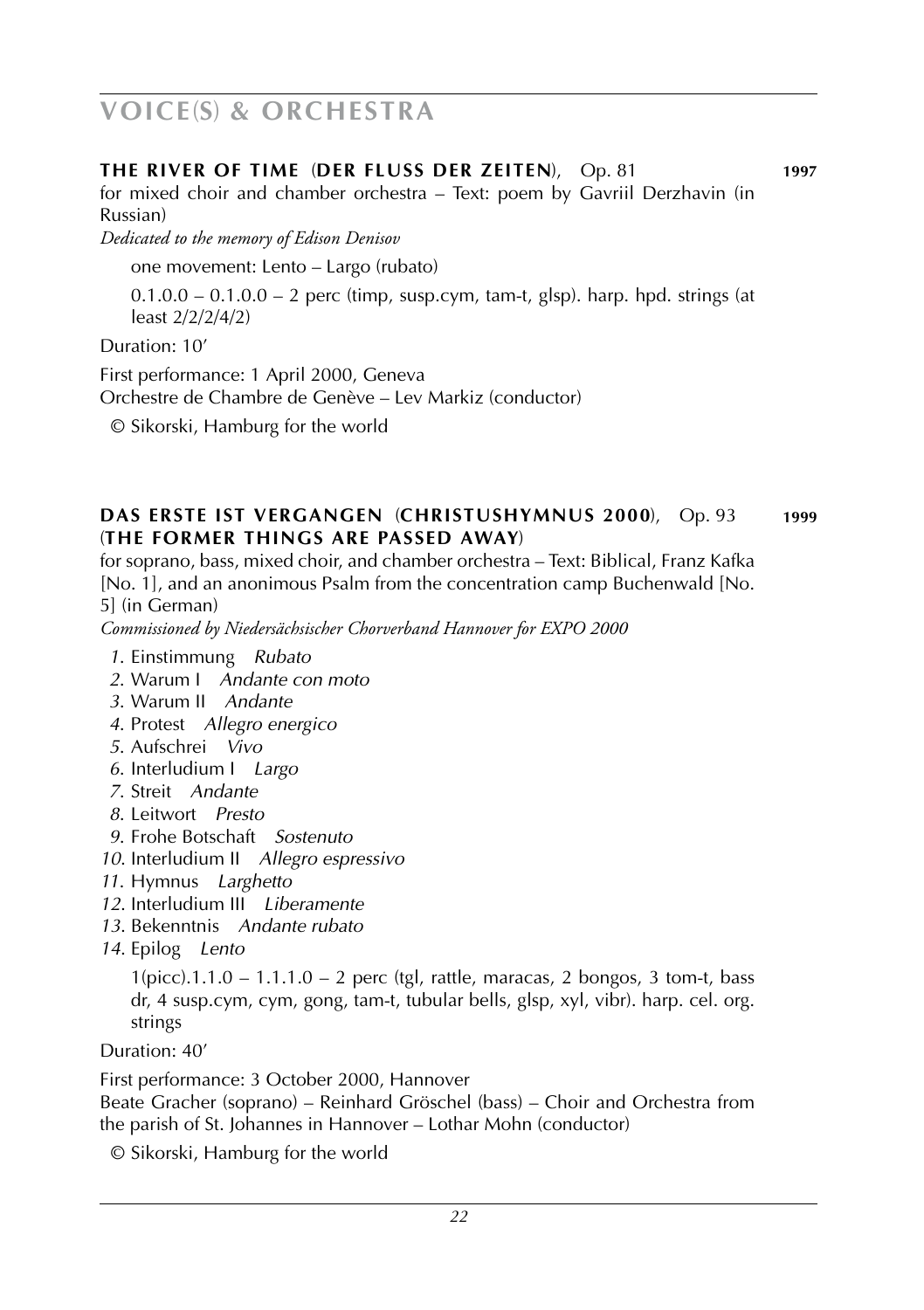### **REQUIEM**, Op. 100 **2001**

for soprano, mixed choir and orchestra – Text: Anna Akhmatova (in Russian) *Commissioned by Olga Dagayeva*

- *1*. Epigraph *Moderato*
- *2*. Leningrad *Moderato*
- *3*. They led you away ... *Andantino*
- *4*. Grief *Andante*
- *5*. The Little Teaser *Allegretto*
- *6*. The Poplar [soprano solo] *Andante rubato*
- *7*. Hope *Andantino*
- *8*. The Light Weeks *Con moto*
- *9*. Yellow Moon *Animato*
- *10*. The Sentence *Maestoso*
- *11*. Night *Lento*
- *12*. The Scream *Allegro*
- *13*. To Death *Adagio*
- *14*. Epilogue *Andante*

 $2$ (picc).2.2.2 – 2.1.1.0 – 5 perc (timp, tgl, 2 temple bl, 2 wood bl, cow bell, 3 tom-t, 2 bongos, tambourine, side dr, bass dr, cym, gong, tam-t, tubular bells, glsp, xyl, vibr). harp. cel. strings

Duration: 52'

First performance: 6 September 2003, Berlin

Claudia Barainsky (soprano) – Rundfunkchor Berlin – Rundfunk-Sinfonieorchester Berlin – Vassily Sinaisky (conductor)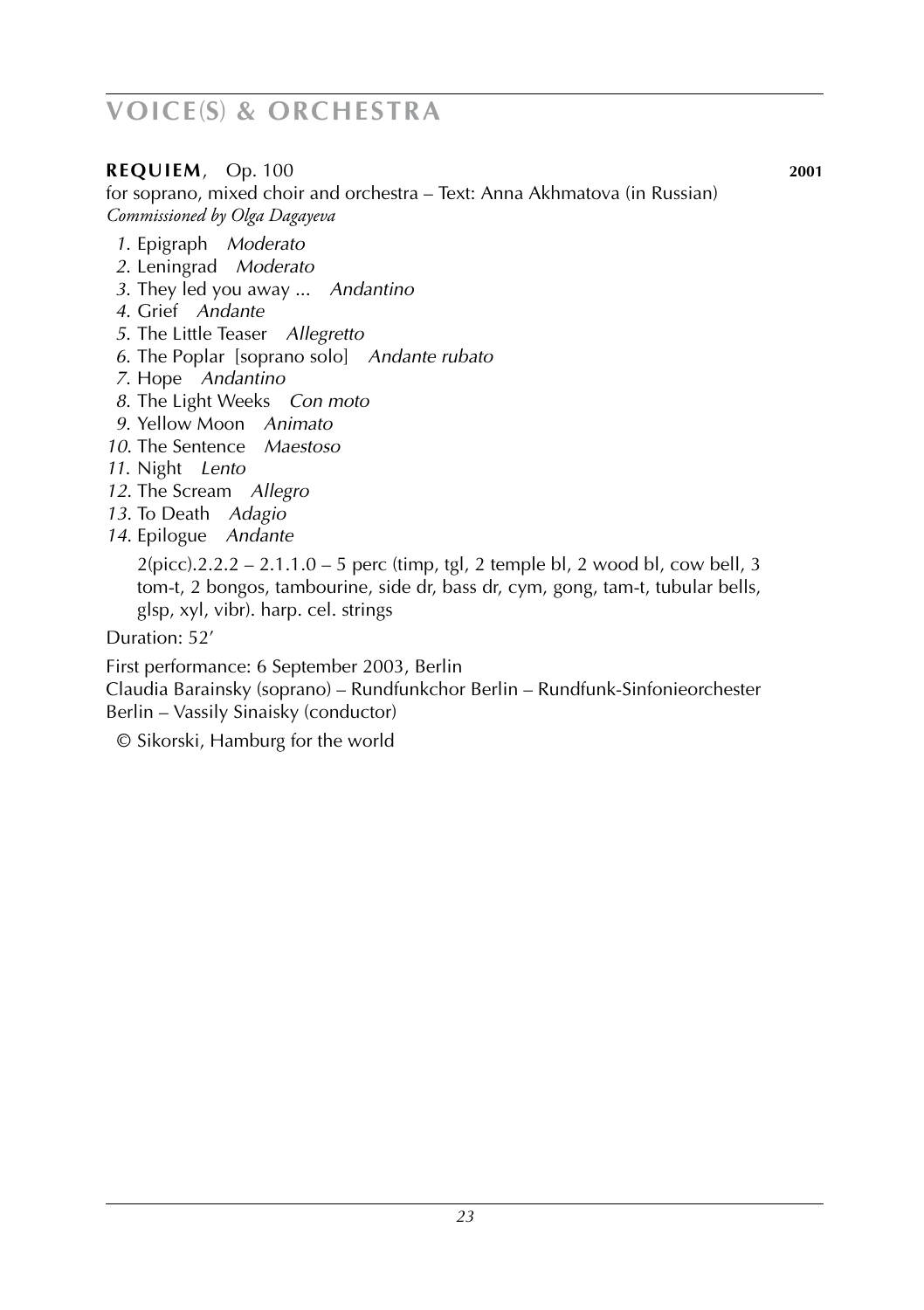| ERWARTUNG, Op. 126<br>for mixed choir and orchestra – Text: Alexander Blok (in Russian)<br>Commissioned by the Osnaabrück Symphony Orchestra on the occasoion of the $7th$ decennial of<br>the the end of the Battle of Stalingrad<br>Dedicated to the victims of the Battle of Stalingrad                                                                                                                                                                                                                              | 2012 |
|-------------------------------------------------------------------------------------------------------------------------------------------------------------------------------------------------------------------------------------------------------------------------------------------------------------------------------------------------------------------------------------------------------------------------------------------------------------------------------------------------------------------------|------|
| one movement: Andante ( $\sqrt{2}$ -46) $\cdot$ Allegro ( $\sqrt{2}$ -76) $\cdot$ Meno mosso ( $\sqrt{2}$ -56) $\cdot$ Più mosso<br>$(1 - 64)$ · Meno mosso $(1 - 56)$ · Meno mosso $(1 - 46)$ · Poco meno mosso $(1 - 42)$ ·<br>Più mosso ( $\sqrt{2}$ , 70) $\cdot$ Meno mosso ( $\sqrt{2}$ , 21) $\cdot$ Più mosso ( $\sqrt{2}$ , 62) $\cdot$ Meno mosso ( $\sqrt{2}$ , 21) $\cdot$<br>Più mosso ( $\sqrt{2}$ , 62) $\cdot \sqrt{2}$ , 42 $\cdot$ Più mosso ( $\sqrt{2}$ , 66) $\cdot$ Meno mosso ( $\sqrt{2}$ , 42) |      |
| $3(picc).3.3.1 - 4.3.3.1 - perc$ (timp, tgl, crot, tom-t, side dr, cym, 3 susp. cym,<br>gong, tam-t, bells, glsp, xyl vibr). harp. cel. org. strings<br>Duration: 20'                                                                                                                                                                                                                                                                                                                                                   |      |
| First performance: 3 February 2013, Volgograd<br>Choir of the Volgograd Philharmonic – Osnabrück Symphony Orchestra and Vol-<br>gograd Philharmonic Orchestra – Eduard Serow (conductor)<br>© Sikorski, Hamburg for the world                                                                                                                                                                                                                                                                                           |      |
|                                                                                                                                                                                                                                                                                                                                                                                                                                                                                                                         |      |

**the seasons**, Op. 155 **2015** for soprano (or tenor), strings orchestra and percussion – Text: Valeri Nosarev (in Russian) Duration: 17'

### **THE DREAM OF ULRO**, Op. 183 **2020**

for mixed choir and string orchestra – Text: Dmitri Smirnov (in Russian) *Commissioned by Berliner Cappella*

Duration: 10'

First performance: 16 November 2021, Berlin Berliner Cappella – Sergi Gili Solé (conductor)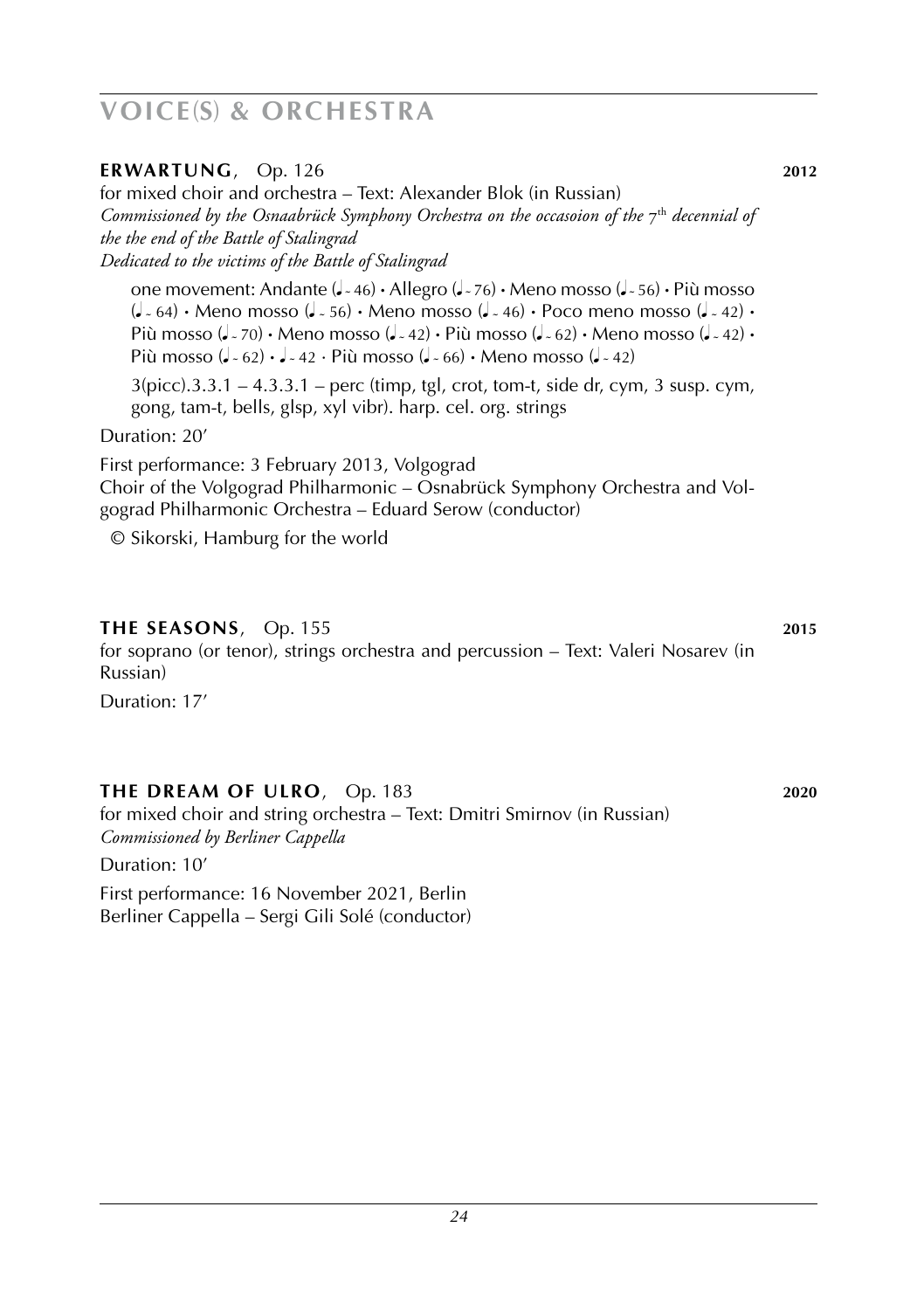### **Petrarca Sonnets** (**petrarca-sonette**), Op. 17 **1976**

for soprano and ensemble – Text: Francesco Petrarcha, translation by Osip Mandelstam (in Russian and Italian)

- *1*. Valle che de' lamenti miei se' piena [Sonnet XXXIII] *Andante* (J ~ 64) · *Più mosso* (1 ~ 72) · *Tempo primo* (1 ~ 64)
- *2*. Or che 'l ciel e la terra e il vento tace ... [Sonnet CXIII] *Adagio* ( $\sqrt{ }$  48) **·** *Più*  $\sqrt{ }$ *mosso* (1 ~ 64) **·** *Più mosso* (1 ~ 66) **·** *Tempo primo* (1 ~ 48)
- *3*. Quel rosignol che si soave piange ... [Sonnet XLIII] *Lento rubato* **·** *Più mosso*
- *4*. I di miei più leggier che nessun cervo ... [Sonnet LI] *Andante* (4 52) · *Poco più mosso* (<sup>q</sup> ˜ 62) **·** *Più mosso* (<sup>q</sup> ˜ 72) **·** *Tempo primo* (<sup>q</sup> ˜ 52) **·** P*iù mosso* (<sup>q</sup> ˜ 72) **·** *Largo* (J <sub>~</sub> 44) • Più mosso (J <sub>~</sub> 72) • Meno mosso (J <sub>~</sub> 56) • Tempo primo (J <sub>~</sub> 52)

1.1.0.0 – 1.0.0.0 – harp. cel. vln. va. vc

Duration: 16'

First performance: 9 January 1978 Union of Composers, Moscow Anna Soboleva (soprano) – Vasily Zelvakov (conductor)

© Sikorski, Hamburg for the world · *scores:* **s i k 8876** · Sovetsky Kompozitor Publishers Moscow, 1983 in the collection 'Works for Voice and Chamber Ensemble', Vol. 2

### **Night** (**nacht**), Op. 20 **1978**

for voice and saxophone quartet – Text: Boris Pasternak (in Russian) *Dedicated to Irina Muratova and the Moscow Saxophone Quartet*

one movement: Lento

Duration: 8'

First performance: 14 February 1983, Union of Composers, Moscow Irina Muratova (soprano) – Moscow Saxophone Quartet: Lev Mikhailov, Alexander Oseitchuk, Leonid Nabatov, Vladimir Yeryomin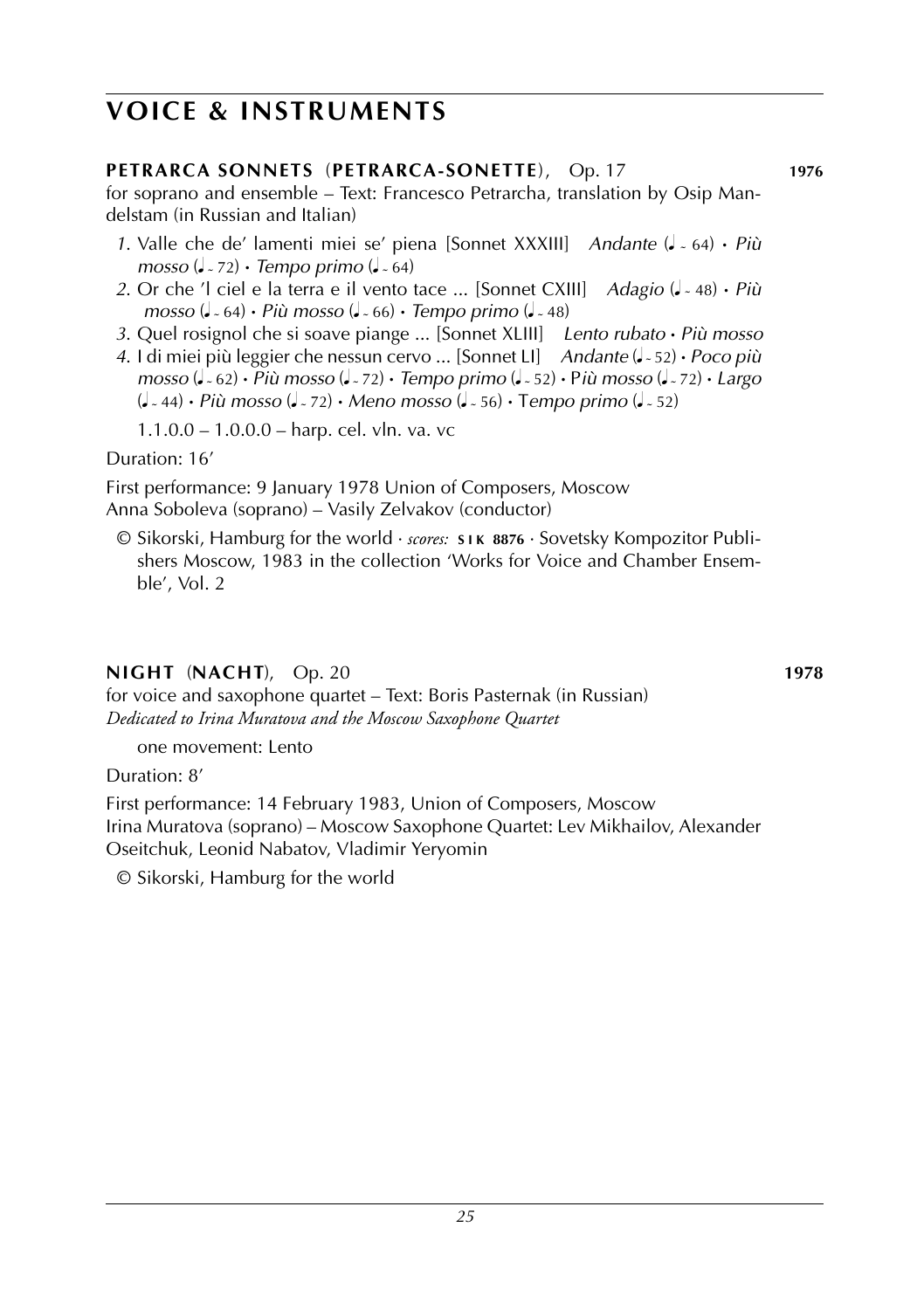### **Earthly Life**, Op. 31 **1984**

Cantata for soprano and chamber ensemble – Text: Osip Mandelstam (in Russian) *Commissioned by BBC*

- *1*. The tense and hollow sound of a fruit *Lento*
- *2*. Here disgusting toads hop into the thick grass *Allegro Andante*
- *3*. I am given a body what am I to do with it *Adagio*
- *4*. Up out of an clinging evel pool *Allegretto Andante Tempo I*
- *5*. Into the circling choral dance of shadows *Lento*

 $1.0.0.0 - 0.0.0.0 - 1$  perc (tgl, 2 wood bl, jingles, maracas, glsp, vib, wind chime, tam-t). harp. strings (3/0/2/1/1)

Duration: 20'

First performance: 10 November 1986, London

Penelope Walmsley-Clark (soprano) – Nash Ensemble – Lionel Friend (conductor)

© Boosey & Hawkes, London · Sikorski, Hamburg for: D, CH, E, GR, IL, IS, NL, P, SKAND, TR · *full score:* Boosey & Hawkes, 1989 (**s i k 6827**)

#### **Forest Walks**, Op. 36 **1987**

Cantata for soprano and chamber ensemble – Text: Osip Mandelstam (in Russian) *Commissioned by the Nash Ensemble*

- *1*. A meagre beam in cold measure (Lento)
- *2*. The cloudy air is moist and hollow (Andante)

flute. clarinet. harp. string quartet

Duration: 14'

First performance: 21 June 1988, Almeida Theatre, London

Penelope Walmsley-Clark (soprano) – Nash Ensemble – Ian Brown (conductor)

© Boosey & Hawkes, London · *full score:* Boosey & Hawkes, London, 1993 (**s i k 6863**)

#### **two Sonnets of Shakespeare**, Op. 25a **1988**

version for soprano and saxophone quartet (Sonnets Nos. 81 and 73 in English)

- *1*. Or I Shall Live Your Epitaph to Make ... *Largo*
- *2*. That Time of Year ... *Adagio*

#### Duration: 8'

- © Sikorski, Hamburg for the world
- ► *see*: Two Sonnets of Shakespeare in the original version for voice and organ [1981]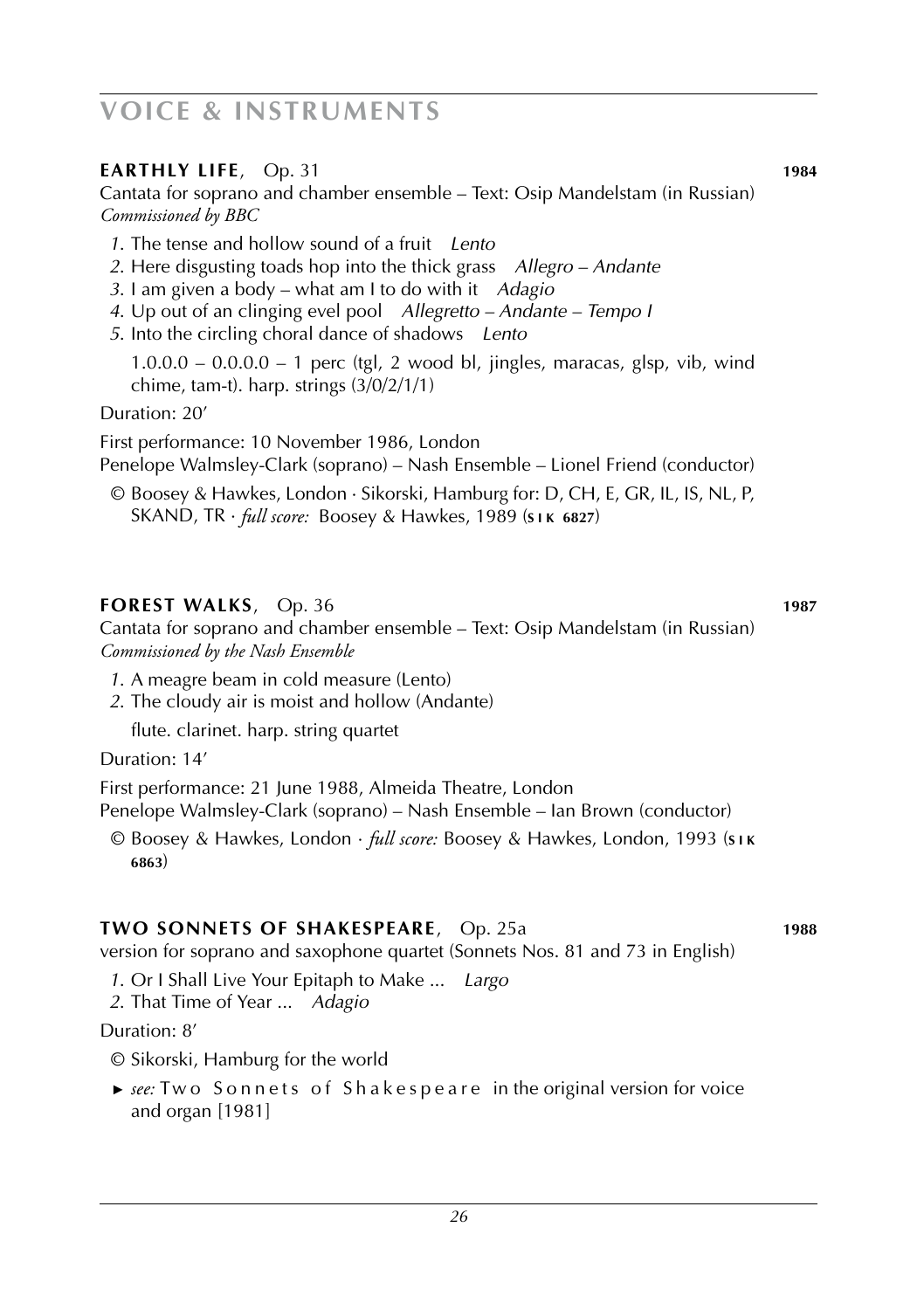### **Stygian Song**, Op. 43 **1989**

for soprano, oboe, percussion and piano – Text: Osip Mandelstam (in Russian) *Commissioned by Internationales Komponistinnenfestival Kassel*

I forgot the word I wanted to say ... *Andante*

Duration: 9'

First performance: 31 August 1990, Kassel

© Sikorski, Hamburg for the world

### **Seven Haiku**, Op. 47 **1991**

for soprano and lyre (or guitar) – Text: Matsuo Basyo (Russian translation by Vera Markova)

- *1*. The yellow leaf ... *Con moto*
- *2*. The old pond ... *Andante*
- *3*. Sudden wind carrying leafs ... *Allegro*
- *4*. Lonely raven on the naked branch ... *Lento*
- *5*. Flowers withered ... *Andantino*
- *6*. Homeless raven ... *Energico*
- *7*. Feebly licking flame ... *Largo*

Duration: 8'

First performance: Autumn 1991, Paris Thomas Pedroli (lyre)

© Sikorski, Hamburg for the world

### **The Shell** (**die muschel**), Op. 49 **1991**

for soprano, clarinet, viola, violoncello and double bass – Text: Osip Mandelstam (in Russian)

one movement: Andante

Duration: 6'

First performance: 20 July 1991, Cheltenham Festival

Mary Wiegold (soprano) – Composers Ensemble – John Woolrich (conductor)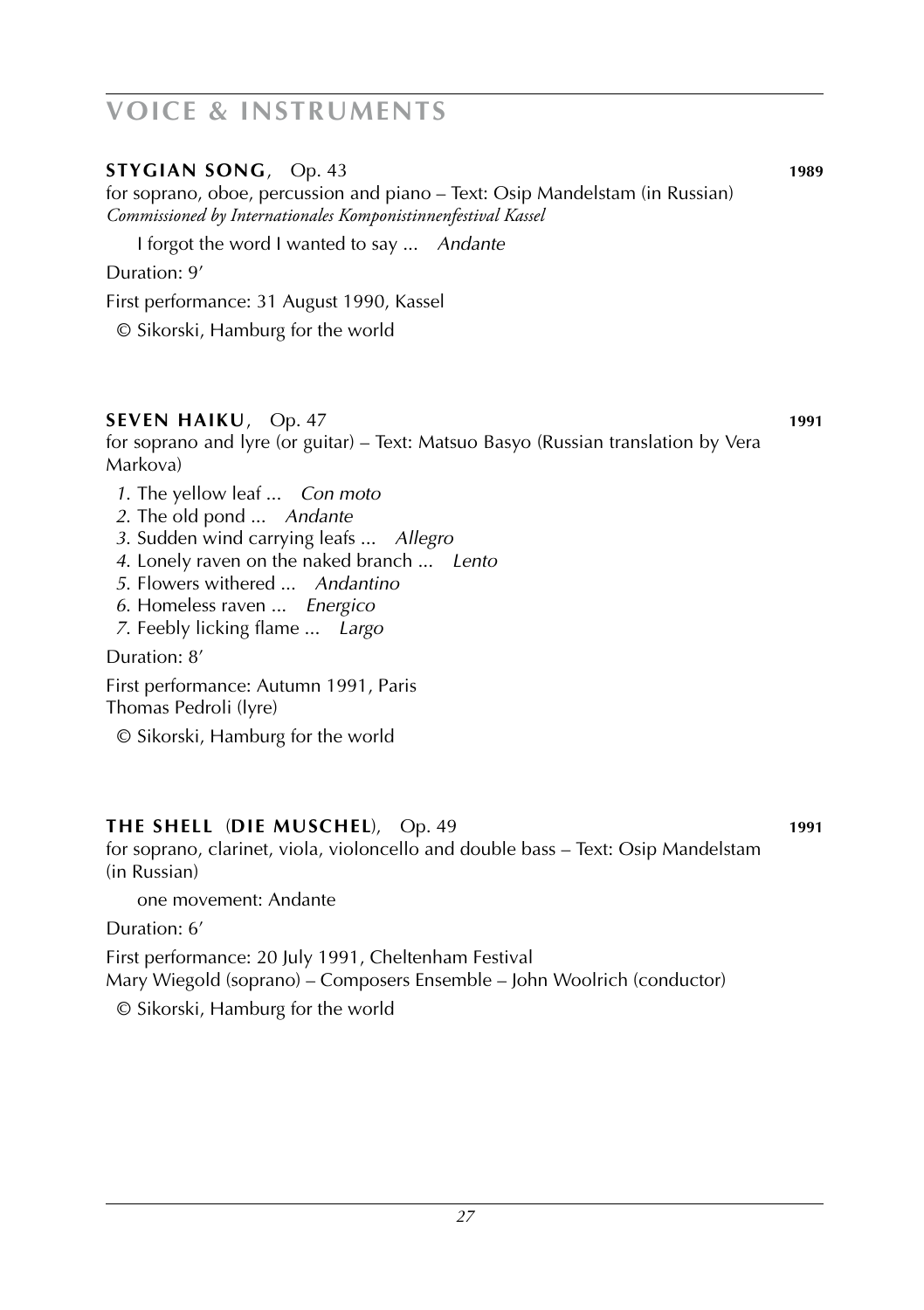| WHIRLPOOL (UNTIEFE), Op. 50<br>for mezzo-soprano, flute and percussion – Text: Osip Mandelstam (in Russian) | 1991 |
|-------------------------------------------------------------------------------------------------------------|------|
| one movement: Lento                                                                                         |      |
| perc (temple bl, 5 bongos, 5 tom-t, susp.cym, gong, tam-t, glsp, vibr)                                      |      |
| Duration: 7'                                                                                                |      |
| First performance: 7 April 1993, ICA, London<br>Annemarie Sand (mezzo-soprano) – Lontano Ensemble           |      |
| © Sikorski, Hamburg for the world                                                                           |      |

### **SILENTIUM**, Op. 51 **1991**

Cantata for mezzo-soprano and string quartet – Text: Osip Mandelstam (in Russian) *Commissioned by the Hugo-Wolf-Akademie Stuttgart*

- *1*. Silentium *Andante*
- *2*. Bad Day *Allegretto*
- *3*. The Musician *Animato*

#### Duration: 12'

First performance: 15 May 1993, Stuttgart, Hugo Wolf Academie Leili Tammel (mezzo-soprano) – Auryn Quartet

© Sikorski, Hamburg for the world

### **Distance**, Op. 53 **1992**

for voice, clarinet and string quartet – Text: Marina Tsvetayeva (in Russian)

Duration: 11'

First performance: 24 January 1993 Adrian Boult Hall, Birmingham Linda Hirst (voice) – Birmingham Contemporary Music Group – Daniel Harding (conductor)

© Boosey & Hawkes, London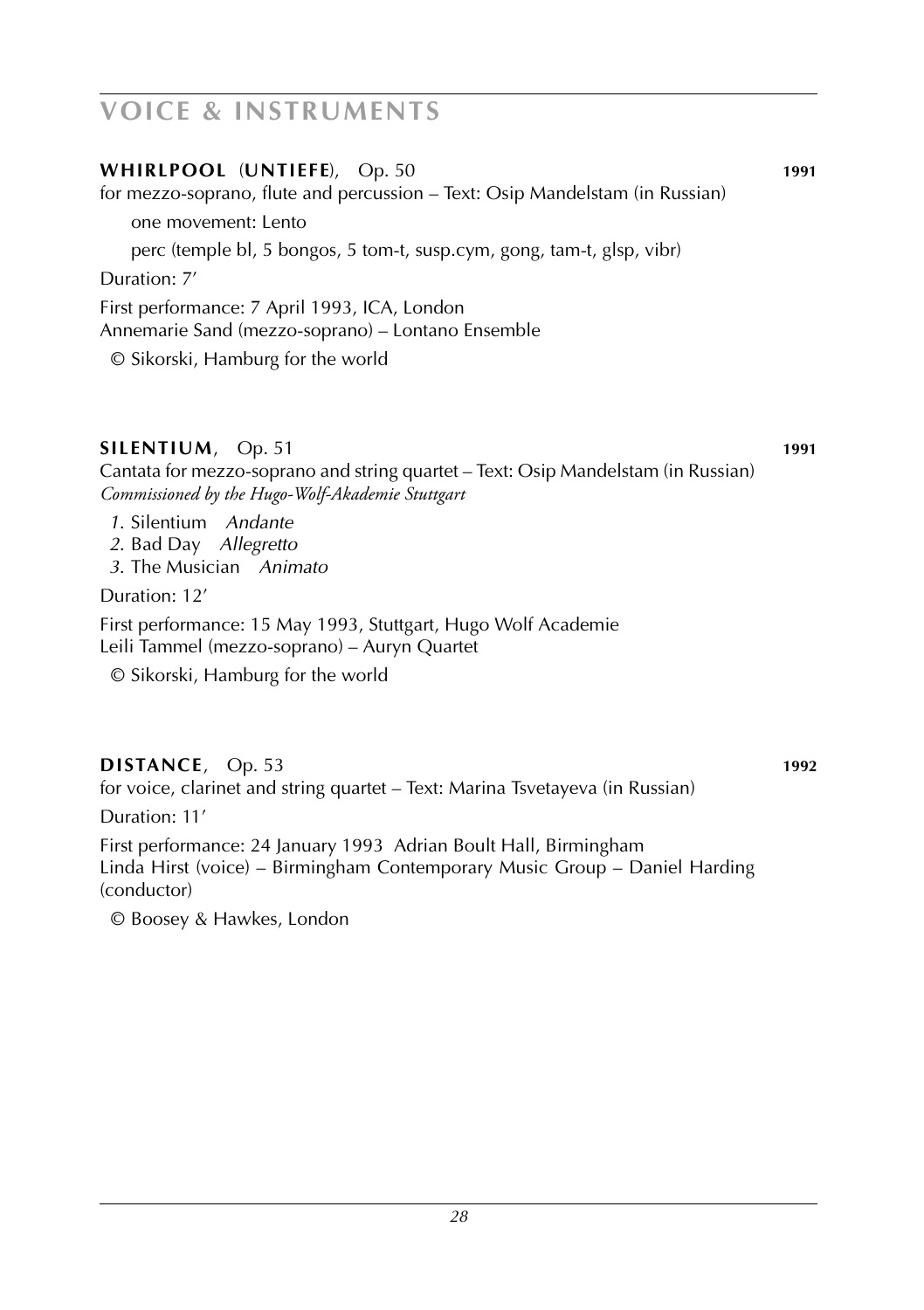### **BEFORE THE THUNDERSTORM, Op. 70 <b>1994**

Cantata for soprano and chamber ensemble – Text: Osip Mandelstam (in Russian) *Commissioned by the Nash Ensemble*

- *1*. Introduction [instrumental]
- *2*. Oh How Afraid We Are, You and I, ...
- *3*. Help Me, O Lord, to Live Through this Night
- *4*. My Evelashes are Stinging
- *5*. The Wolf
- *6*. Keep My Words Forever, ...

 $1.0.1$ (bass cl). $0 - 1.0.0.0 - 1$  perc (tgl, susp.cym, tam-t, tubular bells, glsp). cel. string quartet

Duration: 23'

First performance: 7 March 1995, Purcell Room, London Patricia Rozario (soprano) – Nash Ensemble – Lionel Friend (conductor)

- © Boosey & Hawkes, London
- **cd**: Meladina Records MRCD 00014 Patricia Rozario (soprano) Galliard Ensemble Archinto Quartet, – Sam Walton (percussion) – Richard Shaw (celesta) – Lionel Friend (conductor) [Nos. 3 and 6]

#### **the secrets of wisdom**, Op. 82 **1997**

for (mezzo) soprano, recorder and percussion – Text: Omar Khayam (in Russian) *Commissioned by Fondazione Donne in Musica, 1997*

- *1*. Where Have We Come From? *Lento*
- *2*. The Rose said: Oh! *Con moto (rubato)*
- *3*. What do You Mean to the World? *Andante*

Duration: 6'

First performance: 12 September 1997, Fiuggi

© Casa Musicale Sonzogno

#### **the scent of absence** (**spuren der abwesenheit**), Op. 88 **1998**

for bass, harp, and flute – Text: Oleg Prokofiev (in Russian) *Dedicated to the memory of Oleg Sergeyevich Prokofiev*

- *1*. Like a Sketch I'll be Rubbed out ...
- *2*. Of Life Remains a Heap of Minutes ...

Duration: 6'

First performance: 20 December 1998, Blackheath Tim Mirfin (bass) – Emma Williams (flute) – Ruth Potter (harp)

**cd**: Meladina Records MRCD 00014 Emma Williams (flute) – Ruth Potter (harp) – Tim Mirfin (bass) [No. 2]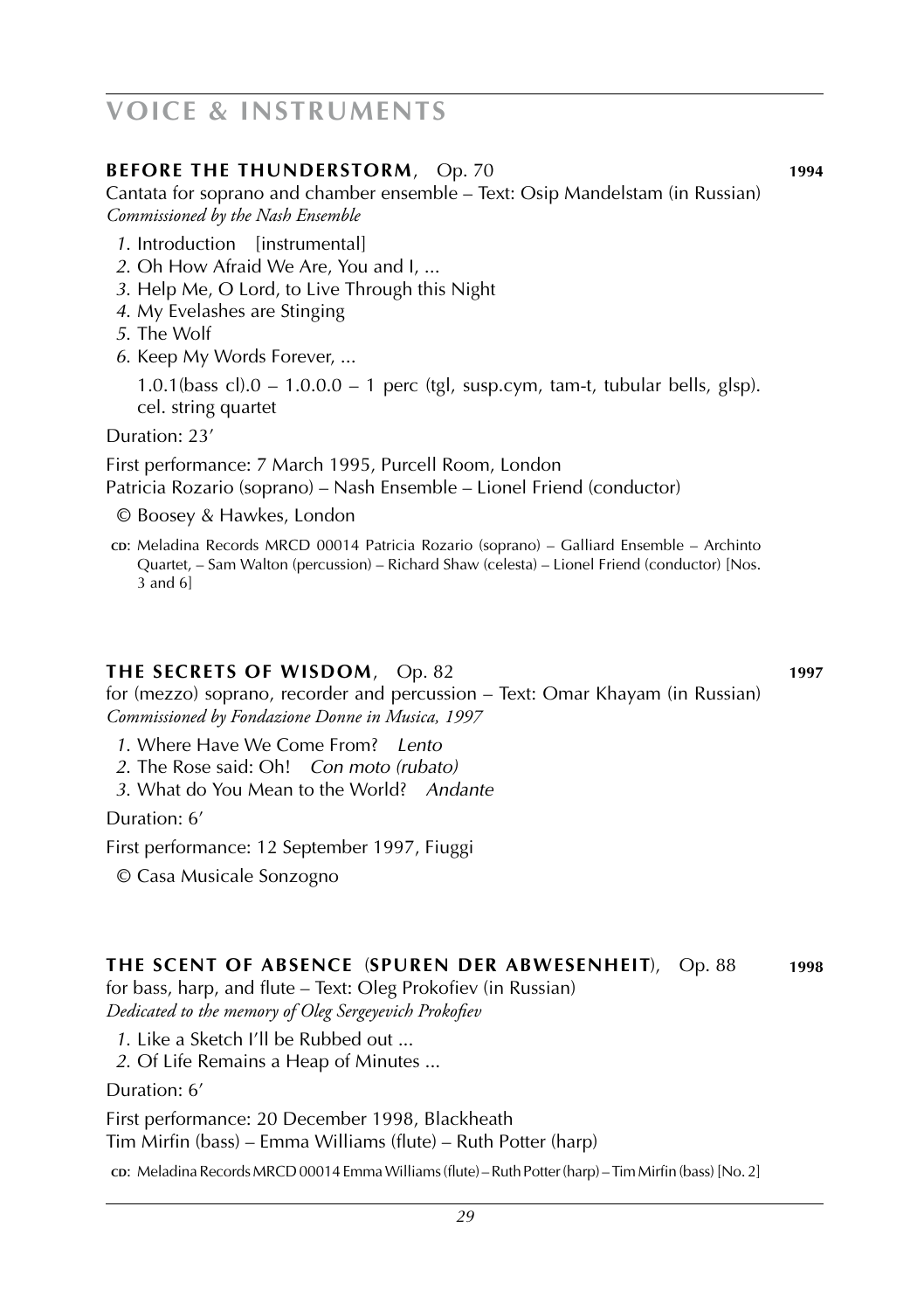### **WINTER ELEGY**, Op. 91 **1999**

for counter-tenor and string trio – Text: Alexander Pushkin (from 'Evgeni Onegin', in Russian)

It's Time, Friend, Time! ... *Andante*

Duration: 5'

First performance: 13 June 1999, Bern David James (counter-tenor) – Eilis Cranitch (violin) – Michèle Minne (viola) – Elizabeth Wilson (violoncello)

© Sikorski, Hamburg for the world

### **winter songs**, Op. 104 **2003**

for soprano and violoncello – Text: Osip Mandelstam (in Russian) *Commissioned by Nina Kotova*

*1*. Frost

- *2*. Snow Storm
- *3*. Space

Duration: 10'

First performance: 9 February 2003, Austin Laura Claycomb (soprano) – Nina Kotova (violoncello)

© Sikorski, Hamburg for the world

**the prophet**, Op. 107 **2003** for baritone, mixed choir and bayan (or accordion) – Text from the Russian Liturgy and by Alexander Pushkin (in Russian) *Commissioned by the Johannes Damascenus Choir, Essen for the 2004 Dalheim Encounters*

one movement: Andante

Duration: 14'

First performance: 5 June 2004, Dalheim Reinhard Gröschel (baritone) – Elsbeth Moser (bayan) – Johannes-Damascenus-Chor Essen – Wolfgang Endrös (conductor)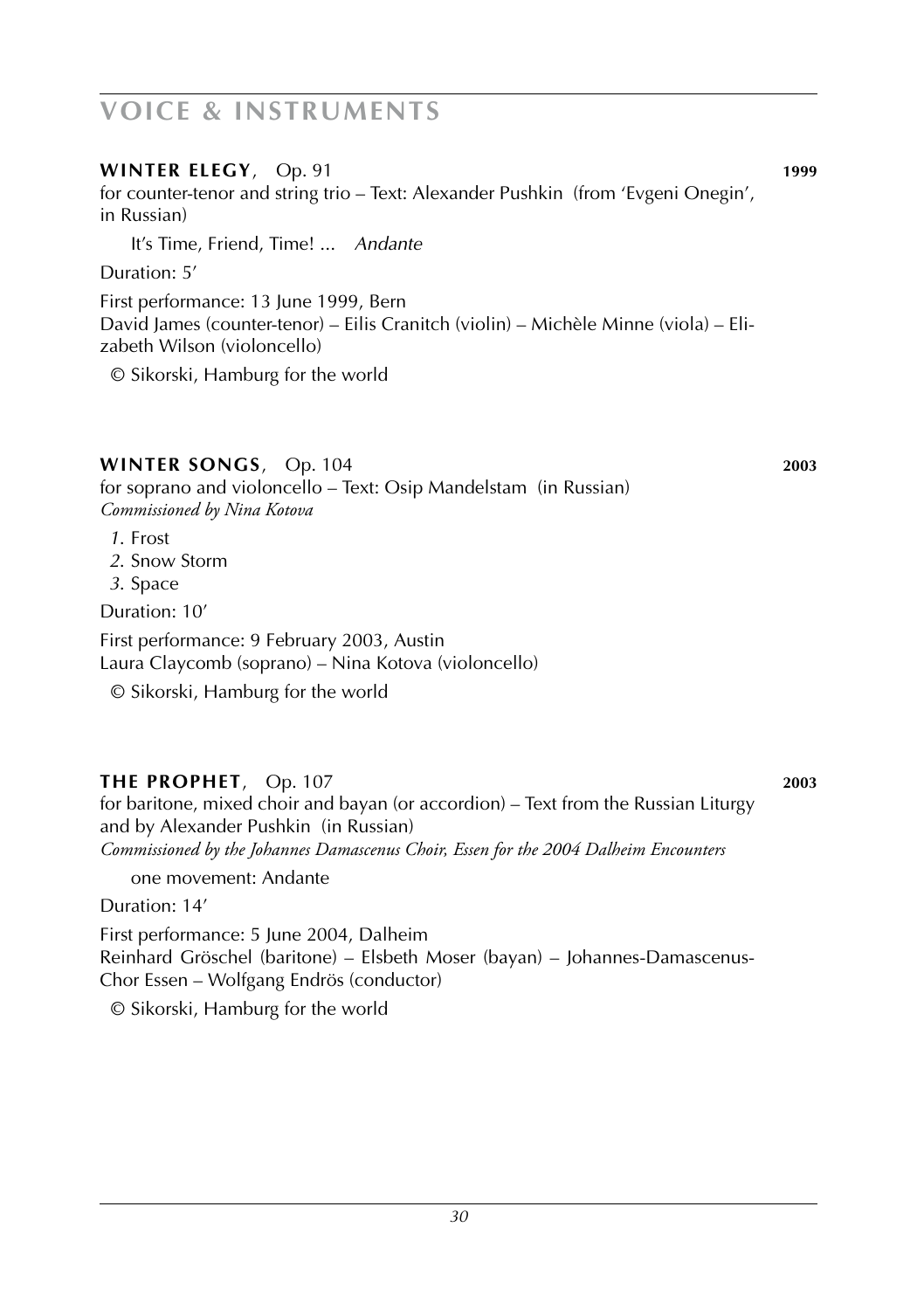#### **from the voronezh notebooks**, Op. 121 **2009**

Cantata for soprano and string quartet on poems by Osip Mandelstam (in Russian)

Introduction *Moderato* ( $\sqrt{62}$  · *Meno mosso* ( $\sqrt{42}$ ) *attacca* 

- *1*. The Green *Andante* (1 ~ 58) **·** *Meno mosso* (1 ~ 48)
- *2*. The Cat *Allegro* (<sup>q</sup> ˜ 105) **·** *Meno mosso* (<sup>q</sup> ˜ 70) **·** *Tempo primo* (<sup>q</sup> ˜ 105) **·** *Meno*  $mosso (J - 56)$ 
	- *3*. Last Supper Sky *Largo* (4,52) **·** *Poco più mosso* (4,54) · (4,70) · *Tempo primo* (4,52)
- *4*. Into the Sky *Vivo* (<sup>q</sup> ˜ 96) **·** *Meno mosso* (<sup>q</sup> ˜ 66) **·** *Tempo primoo* (<sup>q</sup> ˜ 96) **·** *Più*  $mosso (J - 66)$
- *5*. Madness *Moderato* ( $\sqrt{ }$   $\cdot$  62) **·** *Meno mosso* ( $\sqrt{ }$   $\cdot$  56) **·** *Meno mosso* ( $\sqrt{ }$   $\cdot$  52)

Duration: 18'

First performance: 2010, Kempten

© Sikorski, Hamburg for the world · *score:* **s i k o r s k i 8857**

#### **night songs**, Op. 125 **2009**

for soprano, flute and violoncello on poems by Osip Mandelstam (in Russian)

- *1*. Together we sat in the kitchen ... [My s toboi na kukhne posidim ...] *Andante con moto*
- *2*. After Midnight ... [Posle polunochi ...] *Vivace*
- *3*. I came back to my town ... [Ya vernulsia v moi gorod ...] *Andante*

Duration: 10'

First performance: 6 June 2010, London

Charlotte King (soprano) – Jenny Sutton (flute) – Karine Georgian (violoncello)

**cd**: Meridian CDE 84635 Hannah Pedley (mezzo-soprano) – Helen Vidovich (flute) – Valerie Wel banks (violoncello)

#### **consuelo**, Op. 135 **2010**

Opera scene for mezzo-soprano, male chamber choir and chamber ensemble – Text: Irina Brown after George Sand (in English)

 $2$ (picc).1.0.1 – 2.1.1.0 – timp. 3 perc (), strings  $(1/1/1/1/1)$ 

Duration: 15'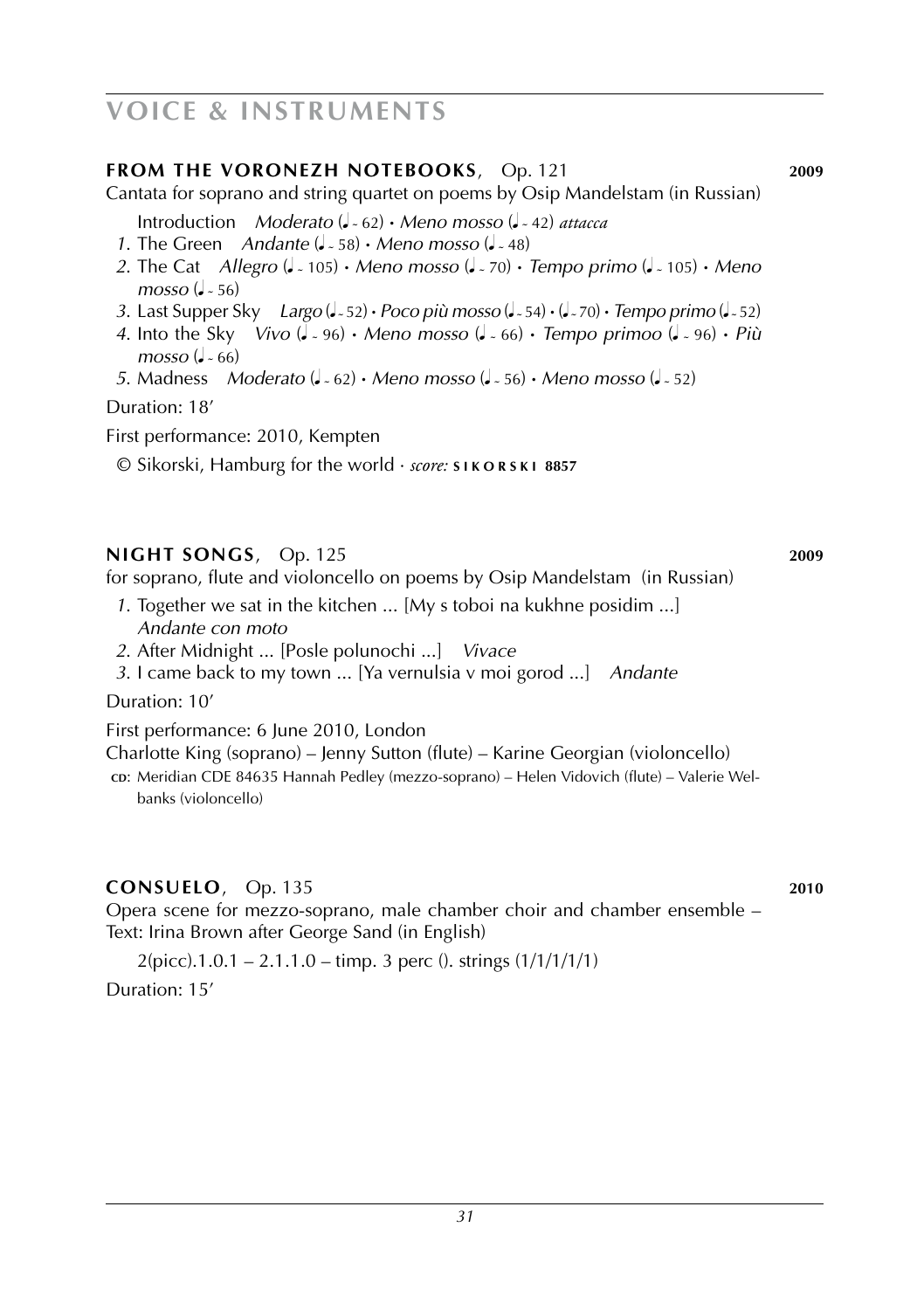| KUBLA KHAN: A VISION IN A DREAM, Op. 131<br>Jointly composed by Dmitri Smirnov (Nos. 1,3), Elena Firsova (Nos. 2,4) and Alissa<br>Firsova (No. 5) for tenor (or soprano), bayan, violin and violoncello –Text: Samuel<br>Taylor Coleridge (in English)<br>Dedicated to Sofia Gubaidulina on the occasion of her 80th birthday | 2011 |
|-------------------------------------------------------------------------------------------------------------------------------------------------------------------------------------------------------------------------------------------------------------------------------------------------------------------------------|------|
| 1. The Broken Vision<br>2. The Pleasure Dome<br>3. Down the Green Hill<br>4. The Shadow of the Dome of Pleasure<br>5. A Damsel with a Dulcimer                                                                                                                                                                                |      |
| Duration: 23'                                                                                                                                                                                                                                                                                                                 |      |
| First performance: 12 November 2011, Hannover<br>Simon Bode (tenor) – Elsbeth Moser (bayan) – Andrei Bielov (violin) – Marcin<br>Sieniawski (violoncello)                                                                                                                                                                     |      |
| SORROWS, Op. 145<br>for soprano and violoncello – Text: Osip Mandelstam (in Russian)<br>Commissioned by Maacha Deubner                                                                                                                                                                                                        | 2014 |
| Duration: 10'                                                                                                                                                                                                                                                                                                                 |      |
| First performance: 25 August 2013, Berlin<br>Maacha Deubner (soprano) – Ehrengard von Gemmingen (violoncello)                                                                                                                                                                                                                 |      |
| <b>BIRTH OF A SMILE, Op. 147</b><br>for soprano, vibraphone and four trombones<br>Text: Osip Mandelstam (in Russian)<br>Commissioned by Simon Rayner                                                                                                                                                                          | 2014 |
| Duration: 8'                                                                                                                                                                                                                                                                                                                  |      |

First performance: 24 February 2015, Boston Nina Guo (soprano) – New England Conservatory Contemporary Ensemble – Bill Drury (conductor)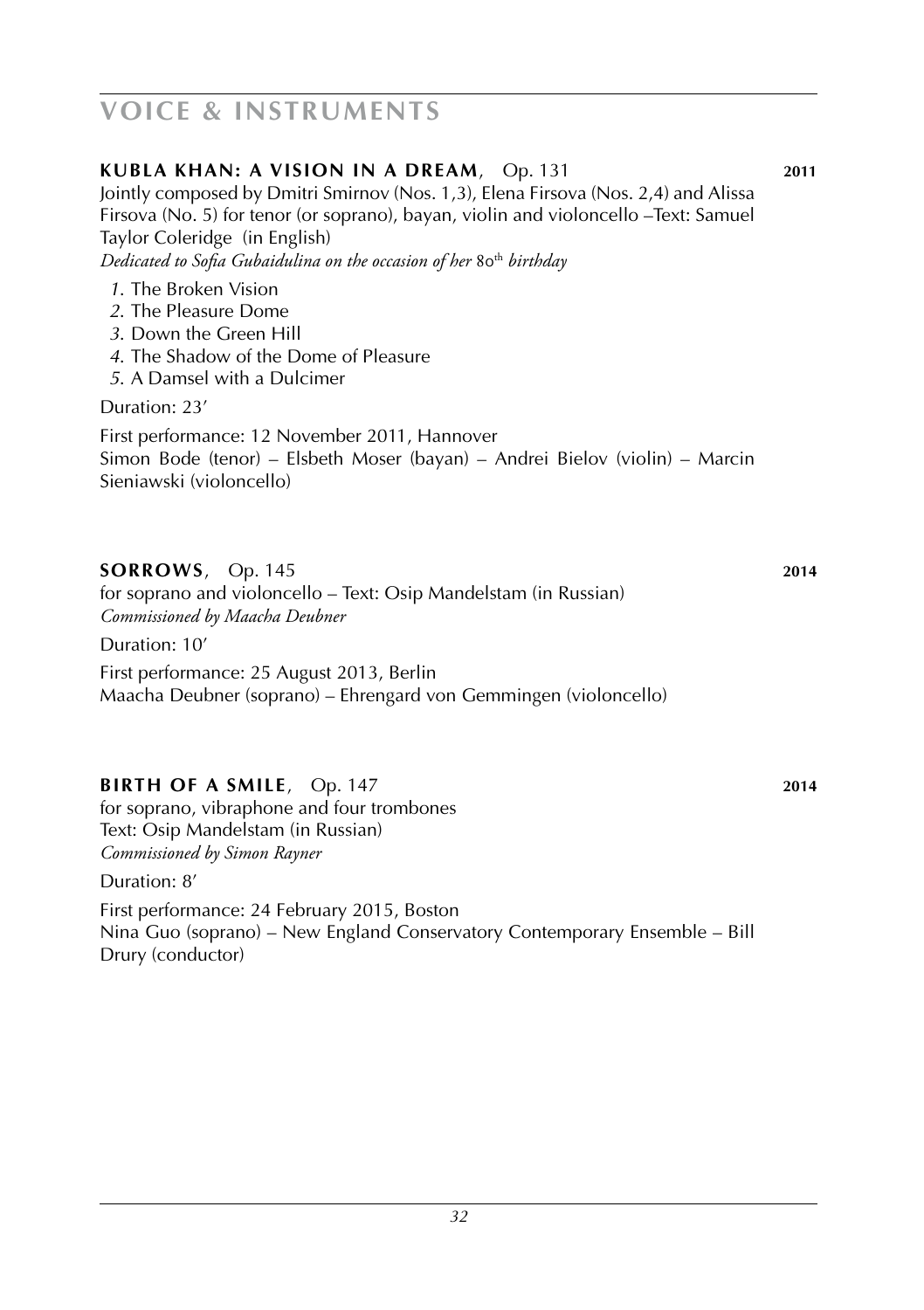### **gobelin**, Op. 151 **2014**

for soprano, clarinet, violoncello and piano – Text: Osip Mandelstam (in Russian) *Commissioned by and dedicated to Maacha Deubner*

- *1*. I
- *2*. II
- *3*. III

Duration: 10'

First performance: 1 November 2015, Berlin Maacha Deubner (soprano) – Wolfgang Boettcher (violoncello) – Members of the Berlin Ensemble Incendo

### **farewell songs**, Op. 181 **2020**

for soprano, viola and harp – Text: (in Russian)

*Dedicated to Olga Ortenberg and Sergey Rakitchenkov 1*. This is going to by swift

- *2*. Again snow
- *3*. This grain of dust will not vanish

Duration: 10'

First performance: 10 September 2020, Moscow Ekaterina Kichigina (Sopran) – Ekaterina Merkova (viola) – Anna Shkurovskaya (harp)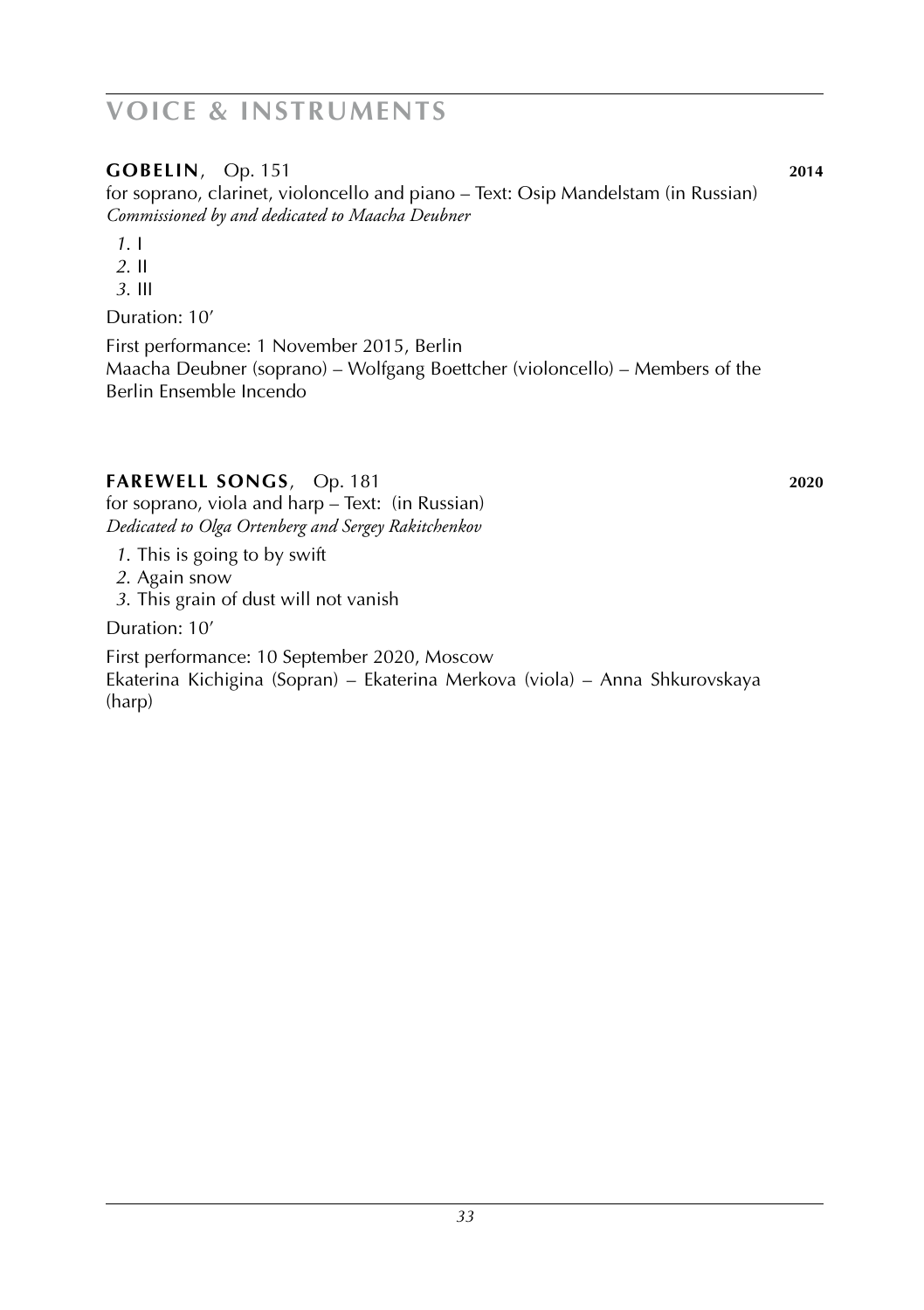### **voice & keyboard**

#### **two Romances on poems by Boris Pasternak 1966**–**1967**

for high voice and piano (in Russian)

- *1*. Wind *Adagio*
- *1*. Twilight *Andante*

Duration: 7'

© Sikorski, Hamburg for the world · *score:* Sovetsky Kompozitor Publishers, Moscow, 1986 in the collection 'Romances by Soviet Composers for high voice and piano' (nos. 2 & 3)

### **two romances on poems by anna akhmatova 1967**

for high voice and piano (in Russian)

The first and the last song of a cycle, 'Creation', which originally consisted of four parts.

*1*. Our Sacred Handicraft *Largo*

*2*. The Muse *Allegretto*

Duration: 3'

© Sikorski, Hamburg for the world

**cd**: Le Chant du Monde 278 972/73 Elena Vassilieva (soprano) – Jacques Schab (piano)

#### **Three Romances on poems by Vladimir Mayakovsky 1969**

for voice and piano (in Russian)

Duration: 7'

*withdrawn*

#### **Autumn Songs** (**herbstlieder**), Op. 12 **1974**

for voice and piano – Text: Marina Tsvetayeva [No. 1], Osip Mandelstam [No. 2], Alexander Blok [Nos. 3 and 5] and Boris Pasternak (in Russian)

- *1*. With Instinctiveness, Full of Truths ... *Con moto*
- *2*. Oh Heaven, Heaven ... *Moderato con moto*
- *3*. A Young Girl ... *Andante*
- *4*. Autumn ... *Allegretto*
- *5*. The More You Seek for Rest ... *Lento*

Duration: 12'

First performance: 13 June 1975, Moscow Conservatoire Olga Stupakova (soprano) – Elena Firsova (piano)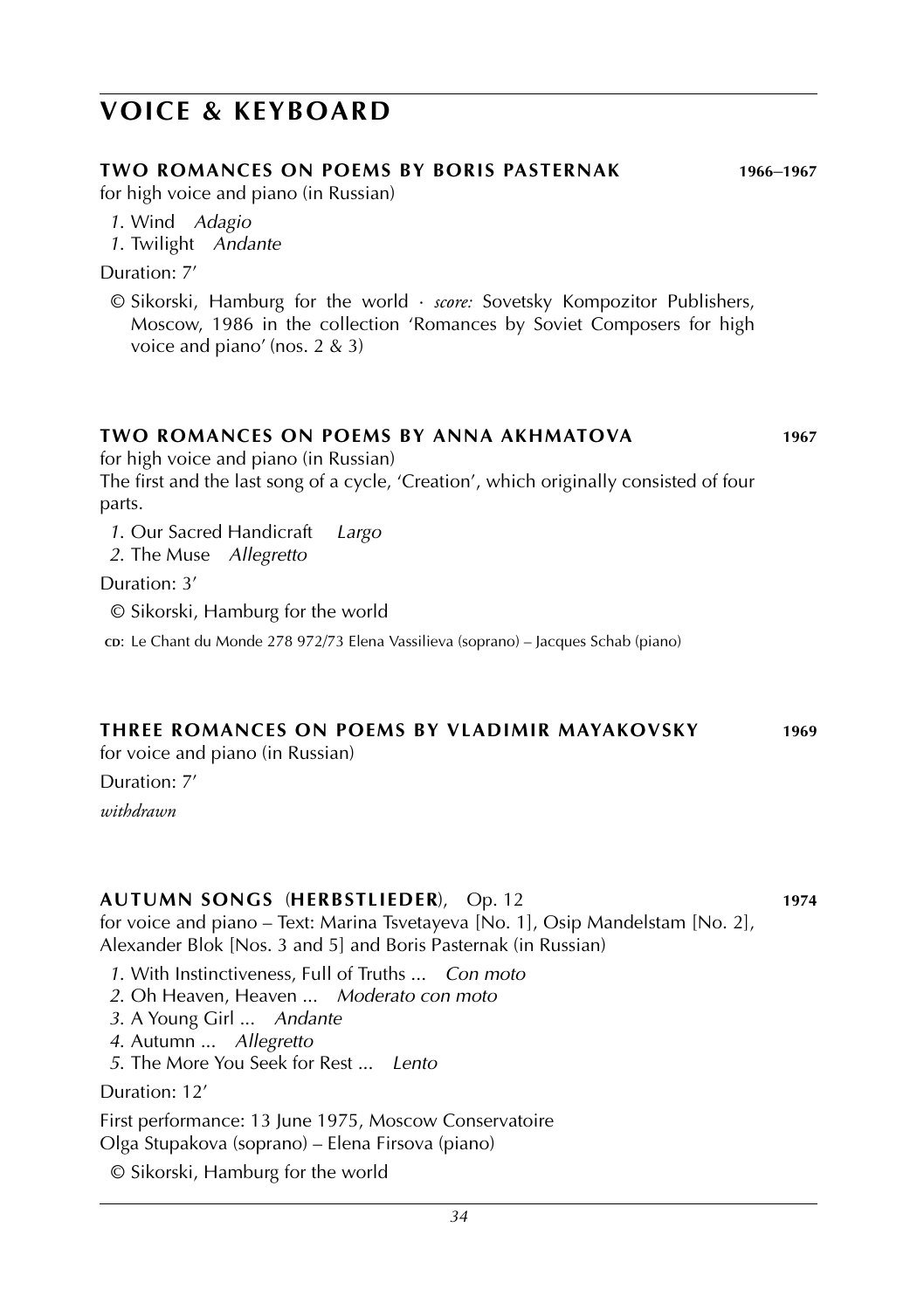### **voice & keyboard**

#### **Three Poems by Osip Mandelstam**, Op. 23 **1980**

for soprano and piano (in Russian)

- *1*. What has Caused my Heart ... *Andante con moto*
- *2*. Surpassing Tender is the Face You Show *Adagio*
- *3*. Through the Leaves' Uneasy Whispering *Lento*

Duration: 9'

First performance: 21 November 1981, Union of Composers, Moscow Lidia Davydova (soprano) – Rusudan Hunzaria (piano)

© Sikorski, Hamburg for the world · *full score:* G. Schirmer Inc., New York, 1991 (**s i k 6854**)

cps: Indiana University Press Contemporary Anthology of Music by Women ISBN 0-253-33547-7 Mary Katherine Kelton (soprano) – Anna Briscoe (piano) [No. 1 only] · Meladina Records MRCD 00014 Patricia Rozario (soprano) – Richard Shaw (piano) [No. 2 only] · Meridian CDE 84635 Maacha Deubner (soprano) – Fei Ren (piano)

#### **two Sonnets of Shakespeare**, Op. 25 **1981**

for voice and organ (Sonnets Nos. 81 and 73 in English)

- *1*. Or I Shall Live Your Epitaph to Make ... *Largo*
- *2*. That Time of Year ... *Adagio*

Duration: 8'

First performance: 10 March 1986, Union of Composers, Moscow Lidia Davydova (soprano) – Ekaterina Prochakova (organ)

© Sikorski, Hamburg for the world

► *see*: Two Sonnets of Shakespeare in the version for soprano and saxophone quartet [1988]

#### **THE DREAM**, Op. 39a **1988**

for mezzo-soprano and piano – Text: Boris Pasternak (in Russian)

Duration: 3'

First performance: 25 October 1991, Columbus, Ohio State University, USA Nan Huges (mezzo-soprano) – Mark Steinberg (piano)

Score: Sovetsky Kompozitor Publishers, Moscow, 1990 in the collection 'From the Poetry of Boris Pasternak'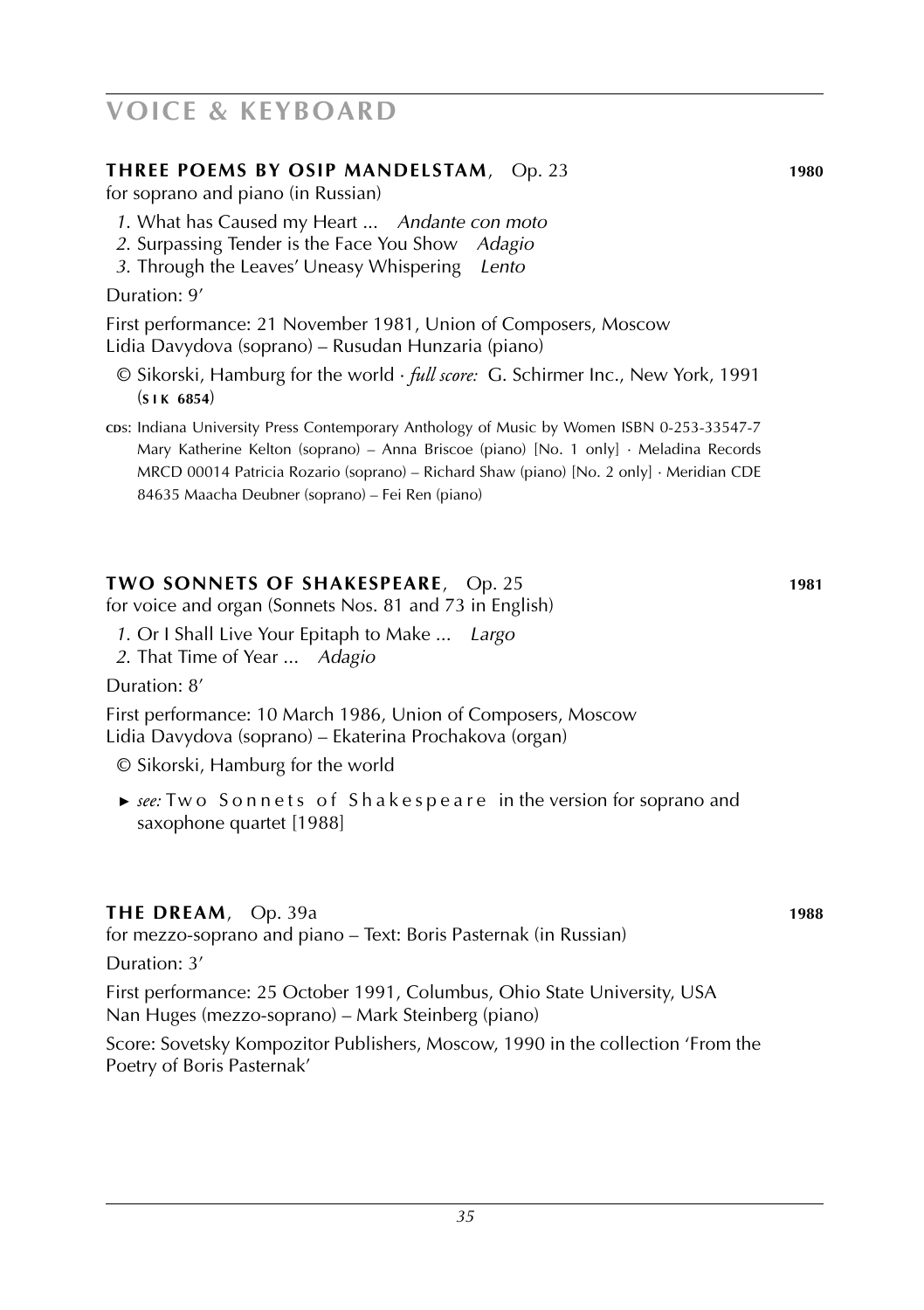### **voice & keyboard**

### **No, it is not a migraine** , Op. 76 **1995**

for baritone and piano – Text: Osip Mandelstam (in Russian)

Duration: 6'

First performance: 18 July 1996, Cheltenham Festival Paul Whelan (baritone) – Julius Drake (piano)

© Boosey & Hawkes, London · Sikorski, Hamburg for: D, CH, E, GR, IL, IS, NL, P, SKAND, TR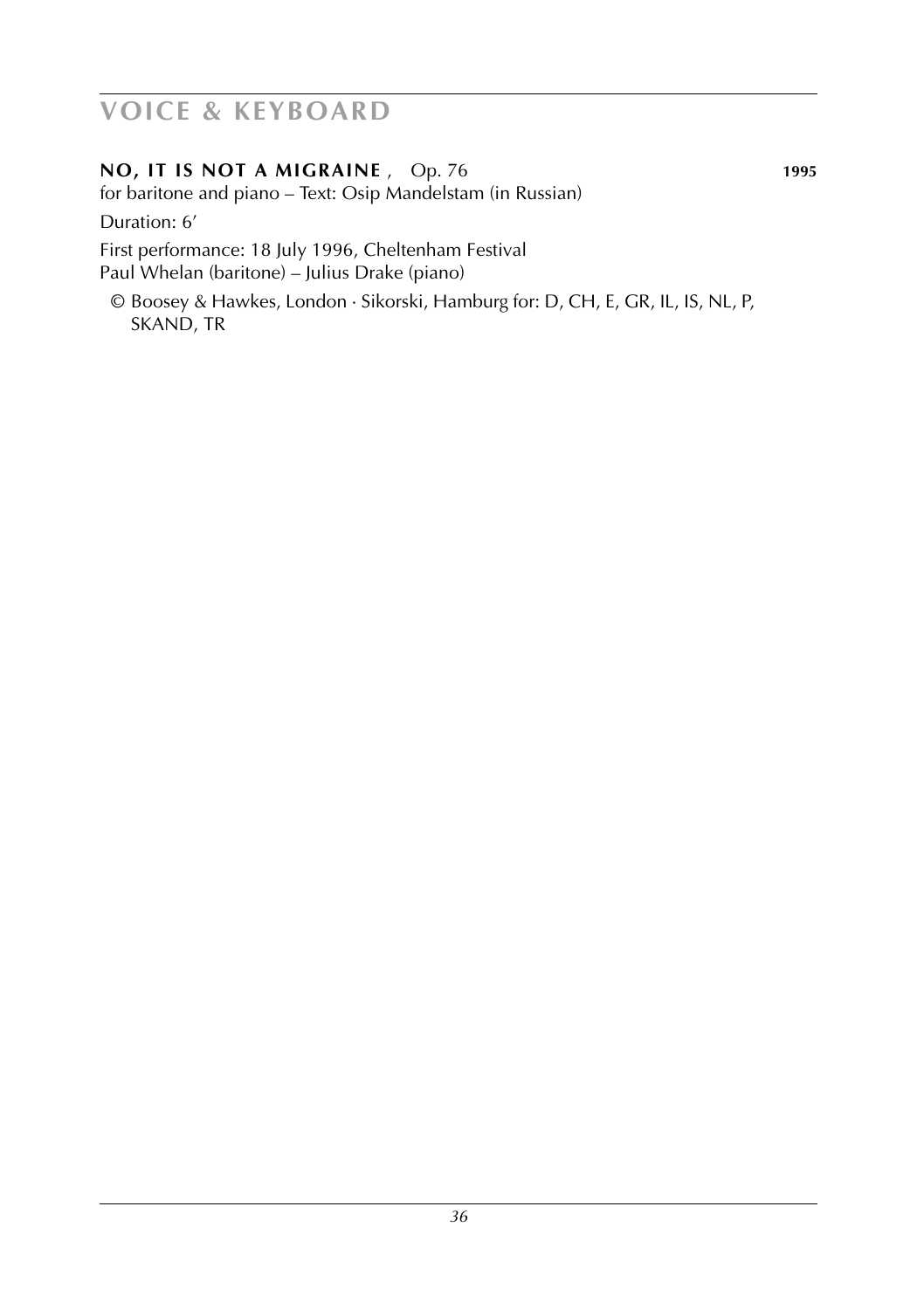### **voices a cappella**

| THREE POEMS BY OSIP MANDELSTAM, Op. 3<br>for mixed chamber choir (in Russian)<br>1. Christmas Trees Glittering Like Gold  Andante<br>2. Moscow Rain Allegretto<br>3. The Ear - A Finely Swollen Sail  Andante | 1970 |
|---------------------------------------------------------------------------------------------------------------------------------------------------------------------------------------------------------------|------|
|                                                                                                                                                                                                               |      |
| © Sikorski, Hamburg for the world                                                                                                                                                                             |      |
| <b>THE BELL</b><br>for mixed choir - Text: Sergei Esenin (in Russian)<br>composed in collaboration with Dmitri Smirnov<br>Duration: 3'                                                                        | 1976 |
| withdrawn                                                                                                                                                                                                     |      |
| <b>INSOMNIA</b> , Op. 69<br>for counter-tenor, two tenors and baritone - Text: Alexander Pushkin from 'Verses<br>composed at night' (in Russian)<br>Commissioned by and dedicated to the Hilliard Ensemble    | 1993 |
| one movement: Sleep Evades Me, there's no Light<br>Duration: 9'                                                                                                                                               |      |
| First performance: 22 April 1994, Wittener Tage für neue Kammermusik<br>The Hilliard Ensemble<br>© Boosey & Hawkes, London                                                                                    |      |
| EQUINOX (AEQUINOKTIUM), Op. 87<br>for mixed choir - Text: Osip Mandelstam, from 'The Stone' (in Russian)<br>one movement: Andante                                                                             | 1998 |
| Duration: 4'                                                                                                                                                                                                  |      |
| © Sikorski, Hamburg for the world                                                                                                                                                                             |      |
| TEARS, Op. 97, 1                                                                                                                                                                                              | 2001 |

for mixed choir – Text: Fyodor Tyuchev (in Russian)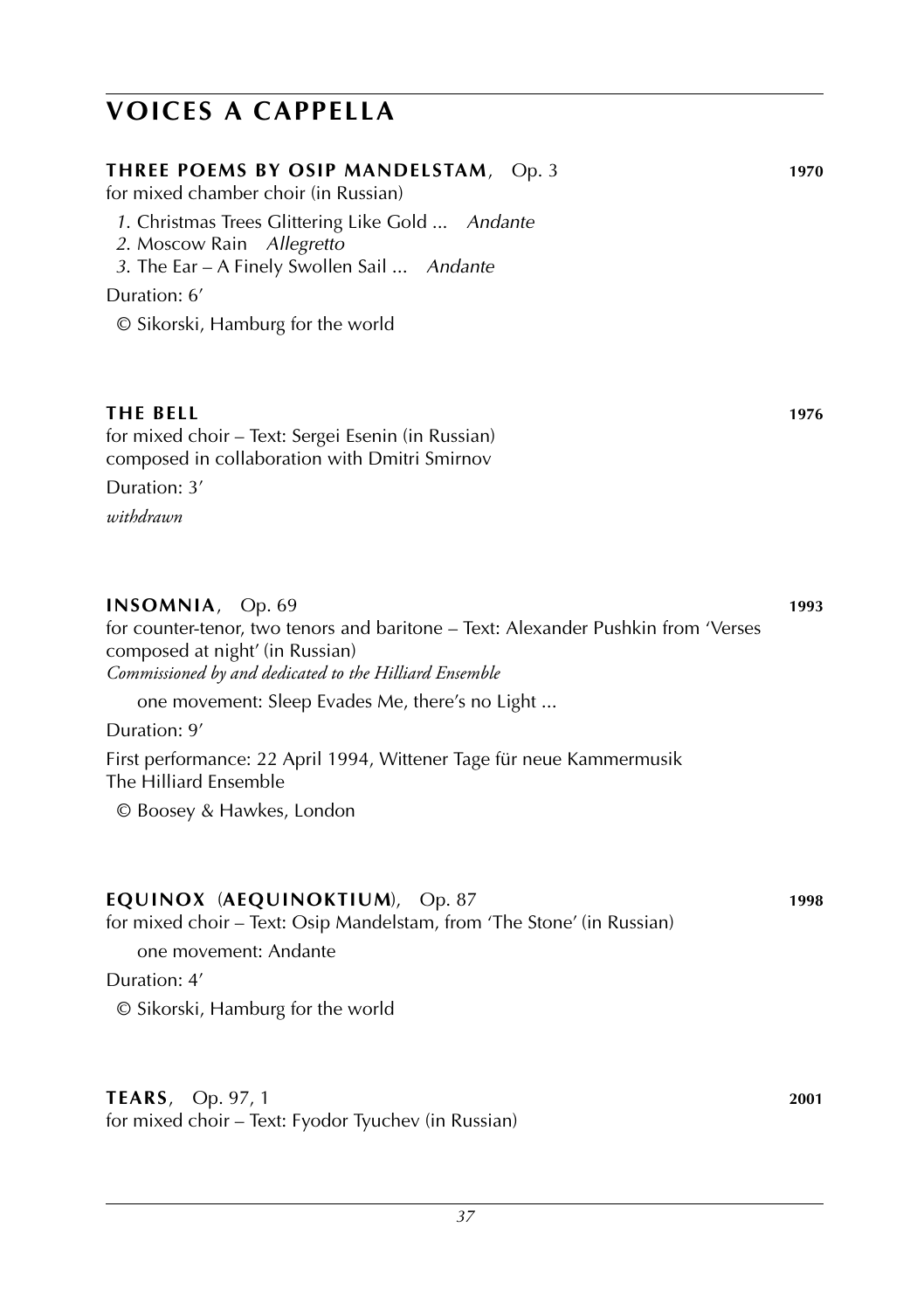## **voices a cappella**

| <b>BEAUTY WILL SAVE THE WORLD, Op. 103</b><br>for mixed choir – Text: Fyodor Dostoyevsky (in Russian)<br>Commissioned by Cambridge Trinity College Chapel | 2002 |
|-----------------------------------------------------------------------------------------------------------------------------------------------------------|------|
| Duration: 5'<br>First performance: 8 August 2003, Cambridge<br>Exaudi Chamber Choir – James Weeks (conductor)                                             |      |
| THE NIGHT MOMENT, Op. 97, 2<br>for mixed choir – Text: Fyodor Tyuchev (in Russian)                                                                        | 2003 |
| AGNUS DEI, Op. 148                                                                                                                                        | 2014 |

for three female chamber choirs of three female voices (in Latin) *Dedicated to Lydia Mordkovich*

Duration: 4'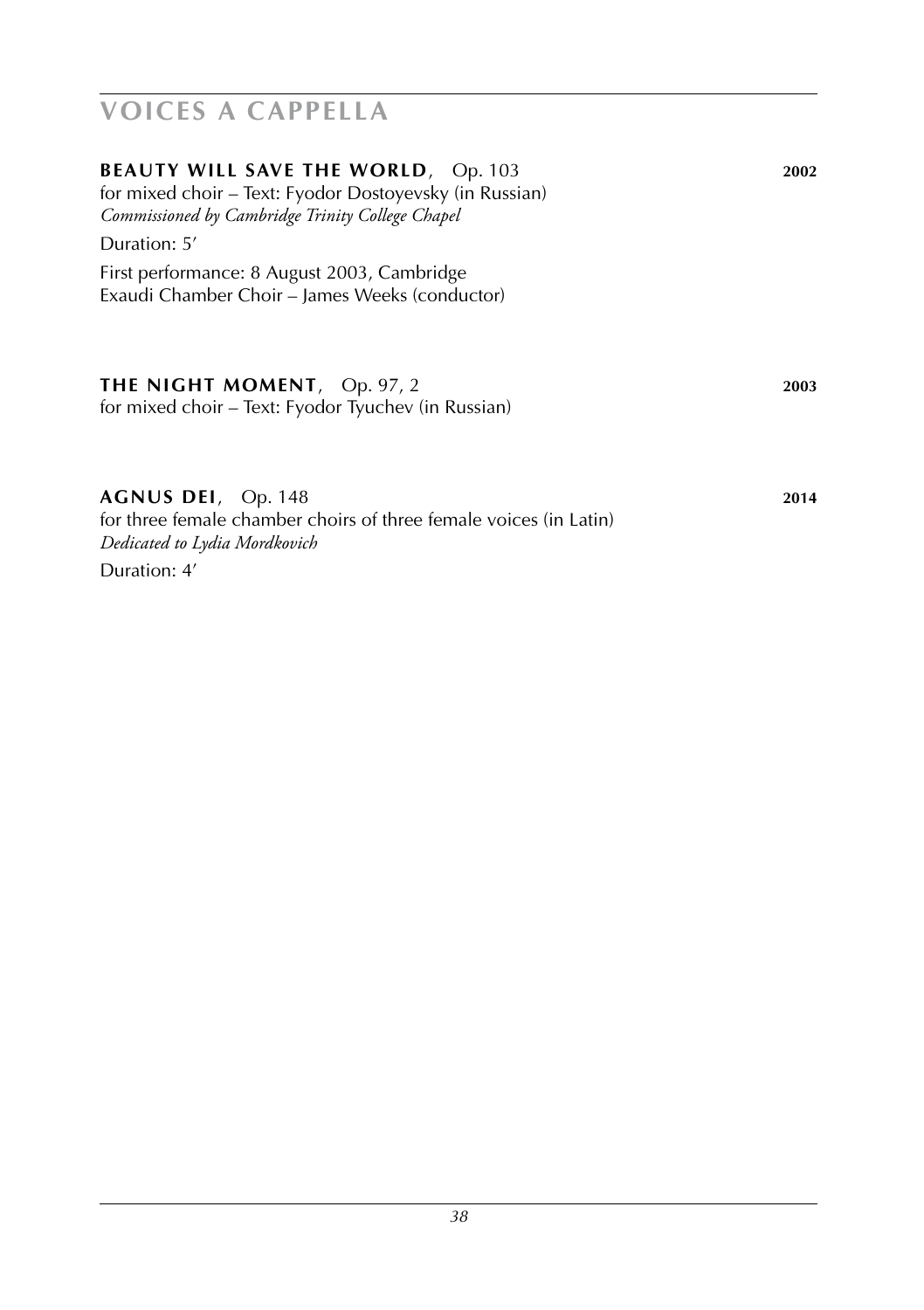### **ensemble works**

#### **Music for twelve**, Op. 34 **1986**

for ensemble *Commissioned by the Soloists' Ensemble of the Bolshoy Theatre* one movement: Andante  $1.1.1.1 - 1.1.0.0 - \text{harp.}$  cel. strings  $(1/1/1/1/0)$ 

Duration: 12'

First performance: 12 September 1986, Berliner Festwochen Ensemble Modern

© Sikorski, Hamburg for the world

**cd**: Mezhdunarodnaya Kniga MK 417036 Moscow Contemporary Music Ensemble – Vladimir Pon kin (conductor)

#### **Chamber Concerto No. 4**, Op. 37 **1987**

for horn and thirteen performers

one movement: Moderato

1.1.1.1 – 0.1.1.0 – 1 perc (3 bongos, 3 tom-t, tam-t, glsp, Indian jingles). cel. strings (1/1/1/1/1)

Duration: 12'

First performnace: 18 March 1989, Queen Elizabeth Hall, London Michael Thompson (horn) – London Sinfonietta – Oliver Knussen (conductor)

© Sikorski, Hamburg for the world · *score:* **s i k o r s k i 831**

#### **Odyssey**, Op. 44 **1990**

for seven performers

one movement: Lento

1.0.0.0 – 1.0.0.0 – perc (tubular bells, vibr). harp. vln. vla. vlc

Duration: 12'

First performance: 31 October 1991, Heidelberg Festival Ensemble – Linda Horowitz (conductor)

© Boosey & Hawkes, London · Sikorski, Hamburg for: D, CH, E, GR, IL, IS, NL, P, SKAND, TR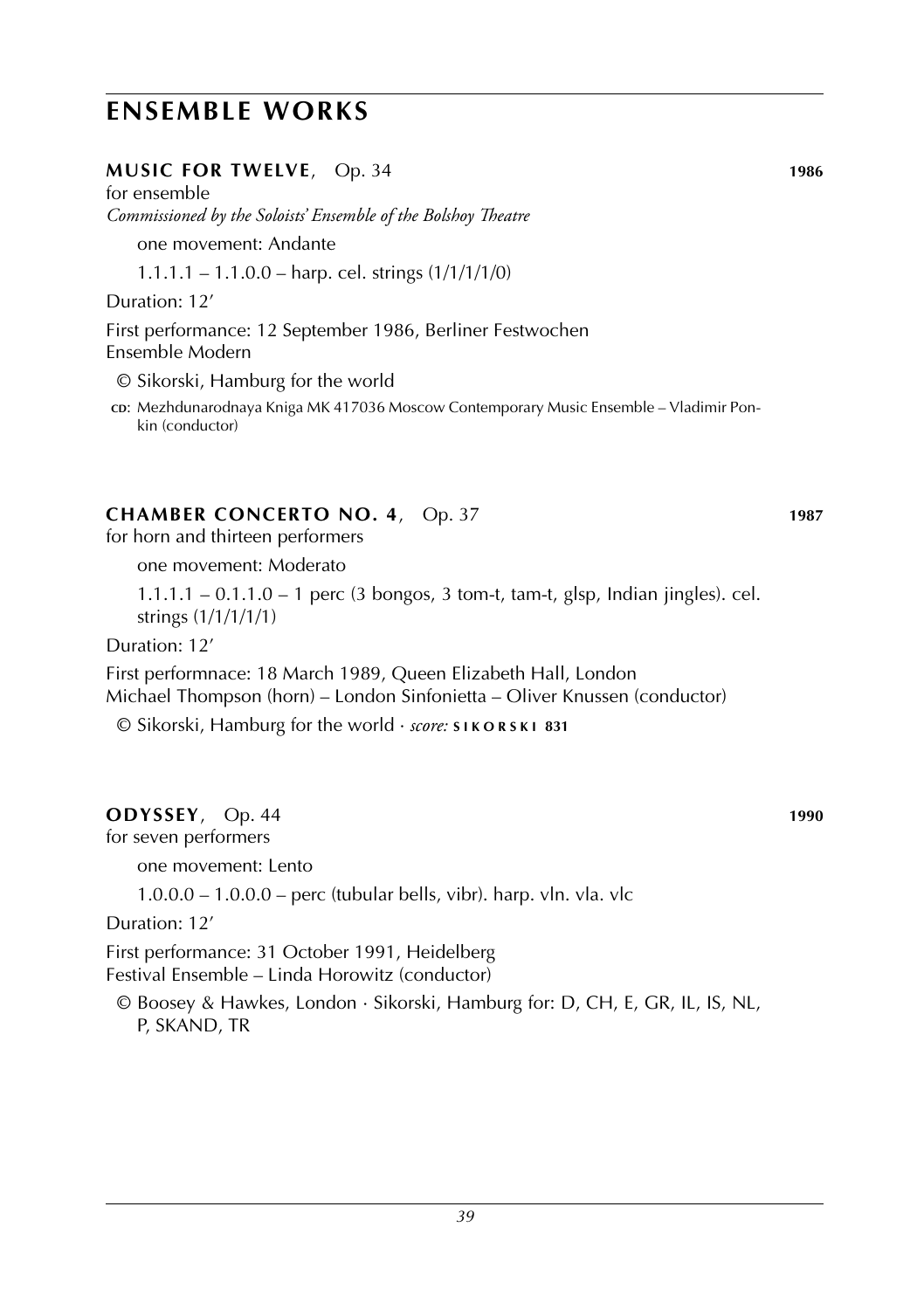# **ensemble works**

#### **retrospect**, Op. 96 **2001**

for fourteen players *Commissioned by the Royal Northern College of Music Ensemble* one movement

1.1.1.1 –1.1.0.0 – perc. cel. harp. strings (1/1/1/1/1)

Duration: 12'

First performance: 25 June 2001, Manchester RNCM New Ensemble – Clark Rundell (conductor)

#### **black bells** (**hommage to shostakovich**), Op. 115 **2005**

for piano and ensemble

one movement

Duration: 6'

First performance: 10 August 2006, Dartington Alissa Firsova (piano) – Dante Quartet – Sarah Thurlow (clarinet) – Steven Stirling (horn) – Michelle Hiley (percussion) – Kevin Griffiths (conductor)

#### **romantic fragments** (after having read E.T.A. Hoffmann), Op. 106 **2003**

for solo violin and chamber ensemble *Commissioned by Kissinger Sommer* 2003 *Dedicated to TrioLog Ensemble*

*1*. Andante con moto

*2*. Lento

1.1.1.0 – 0.0.0.0 – 1 perc (timp, side dr, susp. cym, tam-t). piano. violoncello

Duration: 13'

First performance: 6 July 2003, Bad Kissingen, Villa Hailmann Peter Sheppard (violin) – Ensemble TrioLog

© Sikorski, Hamburg for the world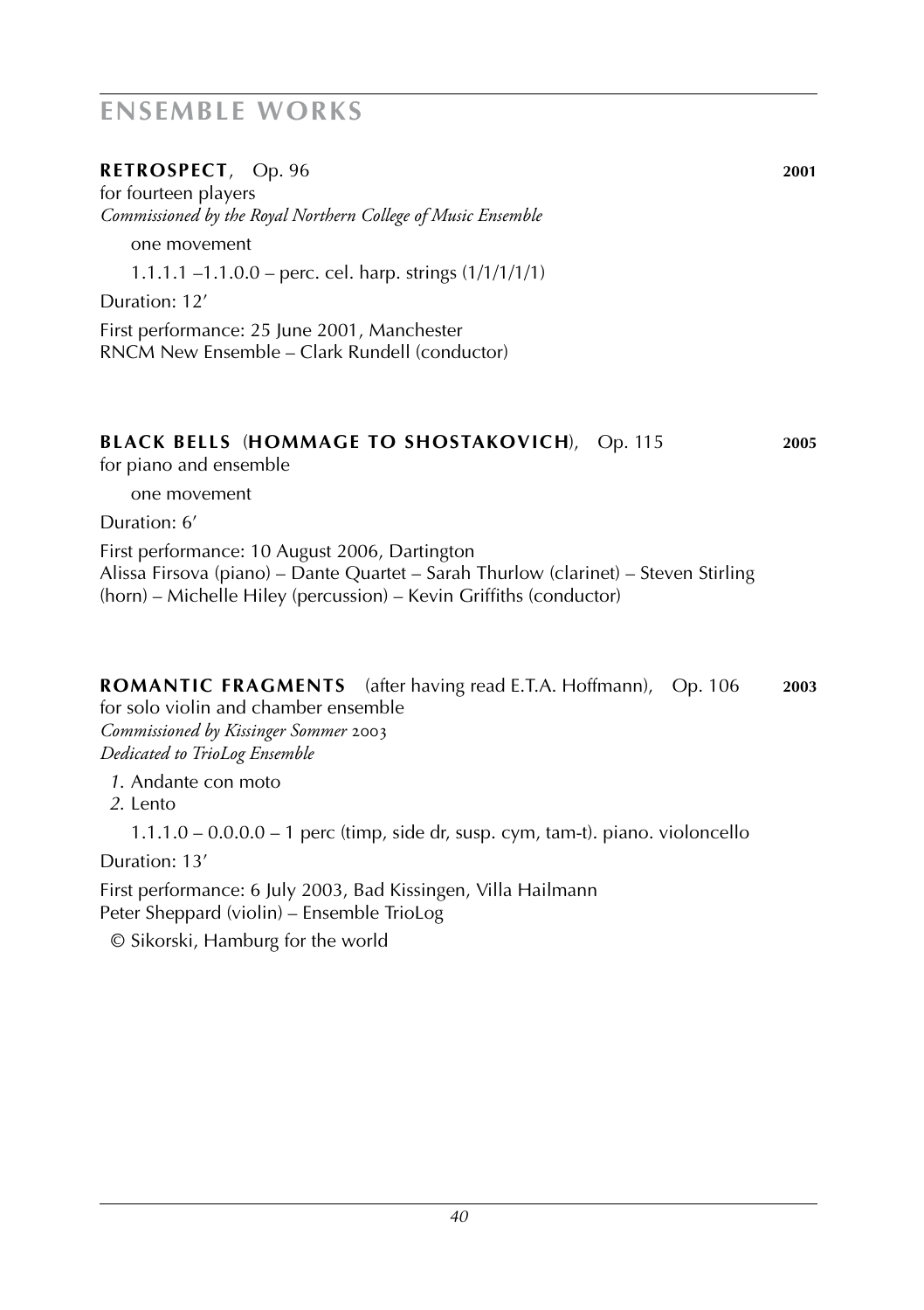**Scherzo**, Op. 1 **1967**

for flute, oboe, clarinet, bassoon and piano

one movement: Allegro

Duration: 4'

First performance: May 1967, Music College, Moscow Student ensemble with Elena Firsova, piano

© Sikorski, Hamburg for the world · *score:* Sovetsky Kompozitor Publishers, Moscow, 1975 in the collection 'Ensemble works for woodwinds', Vol.1

#### **Legend** (**nocturne**) **1967**

for horn and piano

one movement: Andante

Duration: 1'

*score:* Sovetsky Kompozitor Publishers, Moscow, 1978 in the collection 'Works by Soviet Composers for horn and piano', Vol. 2

#### **Two Pieces for Violin and Piano 1968**

*1*. Melody *Andante 2*. March *Allegretto*

Duration: 2'

*score:* Sovetsky Kompozitor Publishers, Moscow, 1977 in the collection 'Pieces by Soviet Composers for violin and piano', Vol. 5

#### **String Quartet No. 1** (**Five Pieces**), Op. 4 **1970**

- *1*. Moderato espressivo
- *2*. Vivo
- *3*. Andante
- *4*. Allegro
- *5*. Moderato espressivo

Duration: 11'

First performance: 17 May 1971, Union of Composers, Moscow Andres Baumanis, Oleg Subbotin (violins) – Tatyana Petunina (viola) – Laima Kunkule (violoncello)

© Sikorski, Hamburg for the world · *score:* Sovetsky Kompozitor Publishers, Moscow, 1983 in the collection 'Pieces by Soviet Composers for string quartet', Vol. 4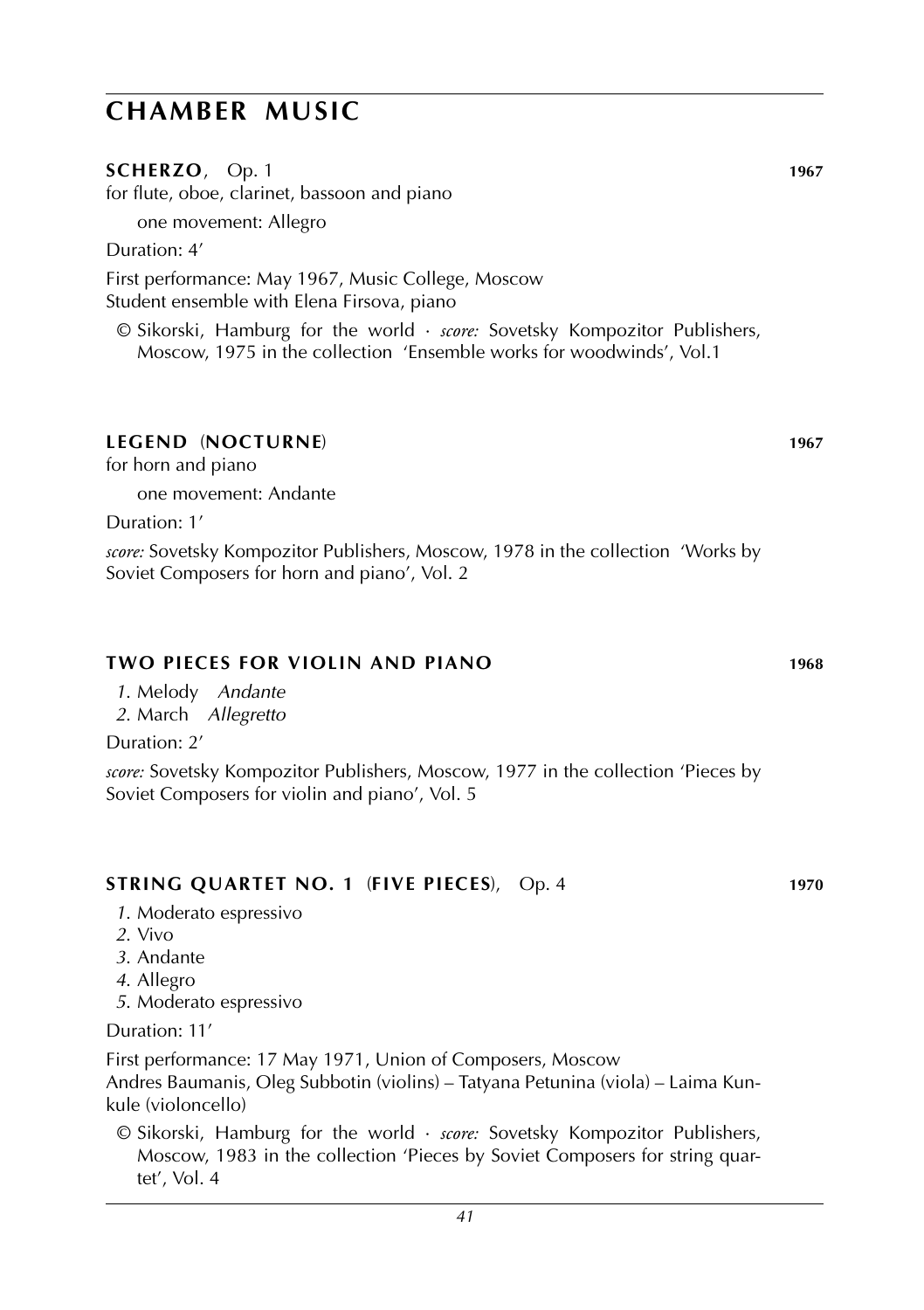#### **SONATA FOR VIOLONCELLO AND PIANO**, Op. 5 **1971**

*Dedicated to Anatole Liberman*

- *1*. Allegro moderato
- *2*. Vivace
- *3*. Sostenuto Animato

#### Duration: 12'

First performance: 8 April 1972, Leningrad Conservatoire Anatole Liberman (violoncello) – Elena Firsova (piano)

© Sikorski, Hamburg for the world · *score:* Sovetsky Kompozitor Publishers, Moscow, 1979 in the collection 'Concert Pieces by Soviet Composers for Cello and Piano', Vol. 1

**cd**: Bayer Records 100 200 Eckhard Stahl (violoncello) – Viola Mokrosch (piano)

#### **Piano Trio no. 1**, Op. 8 **1972**

- *1*. Micro Sonata
- *2*. Prelude and Fugue

Duration: 8'

First performance: March 1973, Moscow Conservatoire Andres Baumanis (violin) – Laima Kunkule (violoncello) – Elena Firsova (piano)

© Sikorski, Hamburg for the world

#### **String Quartet No. 2**, Op. 11 **1974**

one movement

Duration: 10'

First performance: 10 December 1974, Moscow Conservatoire Andres Baumanis, Oleg Subbotin (violins) – Tatyana Petunina (viola) – Maya Praedele (violoncello)

© Sikorski, Hamburg for the world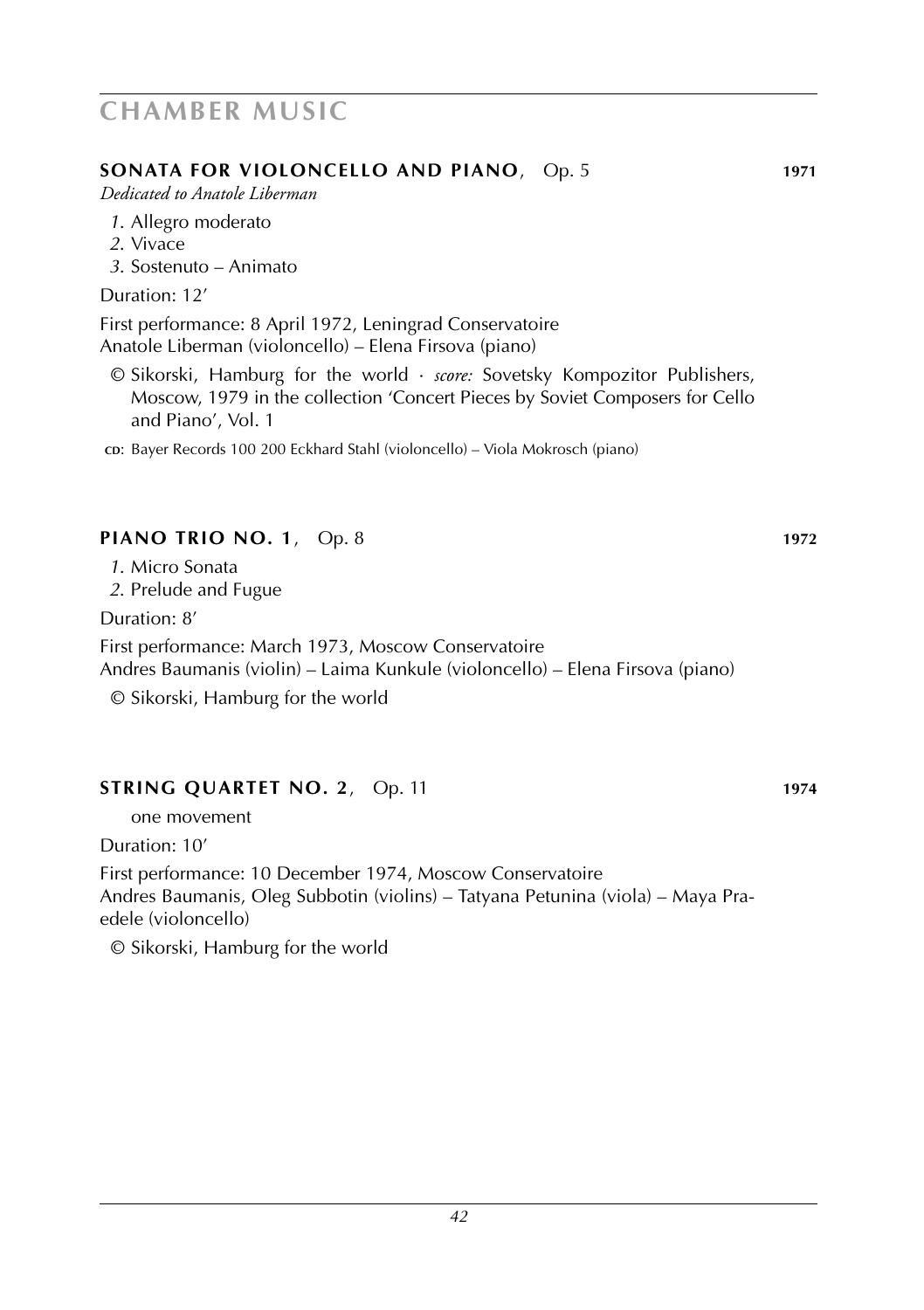#### **Capriccio**, Op. 15 **1976**

for flute and saxophone quartet

one movement

Duration: 8'

First performance: 27 April 1977, Union of Composers, Moscow Irina Lozben (flute) – Lev Mikhailov, Alexander Oseitchuk, Leonid Nabatov, Vladimir Yeryomin (saxophones)

© Sikorski, Hamburg for the world · *score:* Sovetsky Kompozitor Publishers, Moscow, 1979 in the collection 'Pieces for woodwind ensembles', Vol. 2

#### **Misterioso** (**String Quartet No. 3**), Op. 24 **1980**

In memoriam Igor Stravinsky marking the centenary of his birth *Commissioned by the German TV Channel ZDF* 

one movement

Duration: 10'

First performance: 14 April 1982, Union of Composers, Moscow Armen Mardzanian, Fyodor Shevrekuko, Mikhail Tolpygo, Gayaneh Mndoyan

© Sikorski, Hamburg for the world · *score and parts:* **s i k 895**

cp: Art & Electronics (Mobile Fidelity) AED 10108

#### **Three Pieces for Horn and Piano 1980**

*1*. Bylina

*2*. Tournament

*3*. The Remote Echoes

Duration: 4'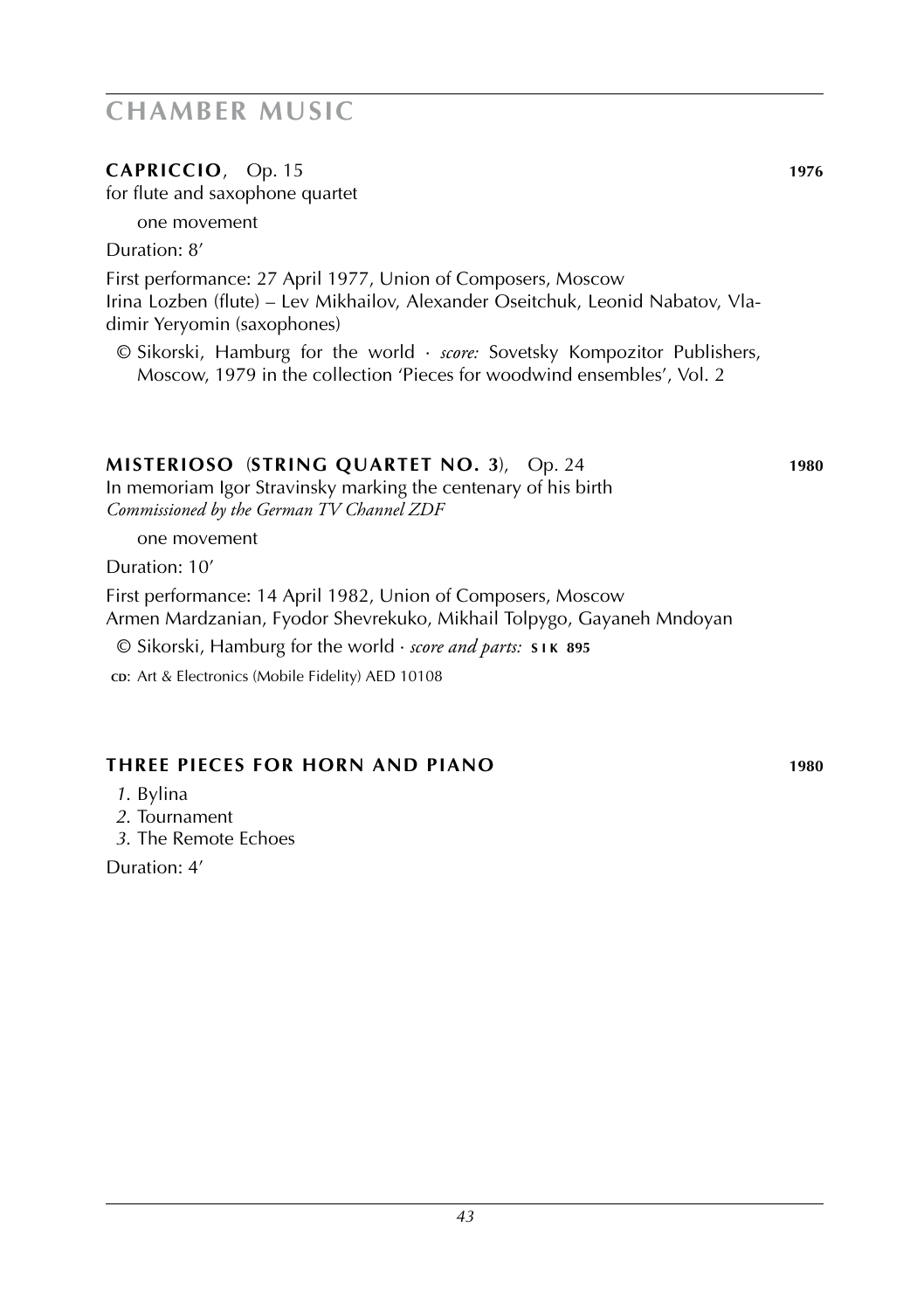#### **Spring Sonata** (**frühlingssonate**), Op. 27 **1982**

for flute and piano *Commissioned by and dedicated to Irina Lozben*

one movement: Andante

Duration: 10'

First performance: 29 February 1984, Union of Composers, Moscow Irina Lozben (flute) – Vasily Lobanov (piano)

© Sikorski, Hamburg for the world · *score:* Sovetsky Kompozitor Publishers, Moscow, 1985 in the collection 'Works by Soviet Composers for flute and piano and flute solo'

**cd**: Meridian CDE 84635 Helen Vidovich (flute) – Fei Ren (piano)

#### **Mysteria** (**Mysterium**), Op. 30 **1984**

for organ and percussion

one movement

4 perc (**I**: timp, tgl, claves, flex, wood bl, maracas, susp.cym, gong, water gong, byan-jun, bells, glsp – **II**: timp, 5 temple bl, 4 bongos, 2 susp. cym, vibr – **III**: timp, 5 temple bl, 5 tom-t, 3 susp.cym, 2 gongs – **IV**: timp, 2 tgl, Indian chimes, pagoda I. pagoda II, bamboo brasilene, guiro, tam-t)

Duration: 16'

First performance: 4 November 1984, Glinka Museum, Moscow Ekaterina Prochakova (organ) – Mark Pekarsky Ensemble (percussion)

© Sikorski, Hamburg for the world

#### **Amoroso** (**String Quartet No. 4**), Op. 40 **1989**

*Dedicated to the Lydian Quartet*

one movement: Andante

Duration: 13'

First performance: October 1989 , Cremona

© Sikorski, Hamburg for the world · *score:* **s i k 832**

**cd**: Conifer Classics 75605 51252 2 Chilingirian Quartet [Levon Chilingirian, Charles Steward (violins) – Simon Rowland-Jones (viola) – Philip De Groote (violoncello)]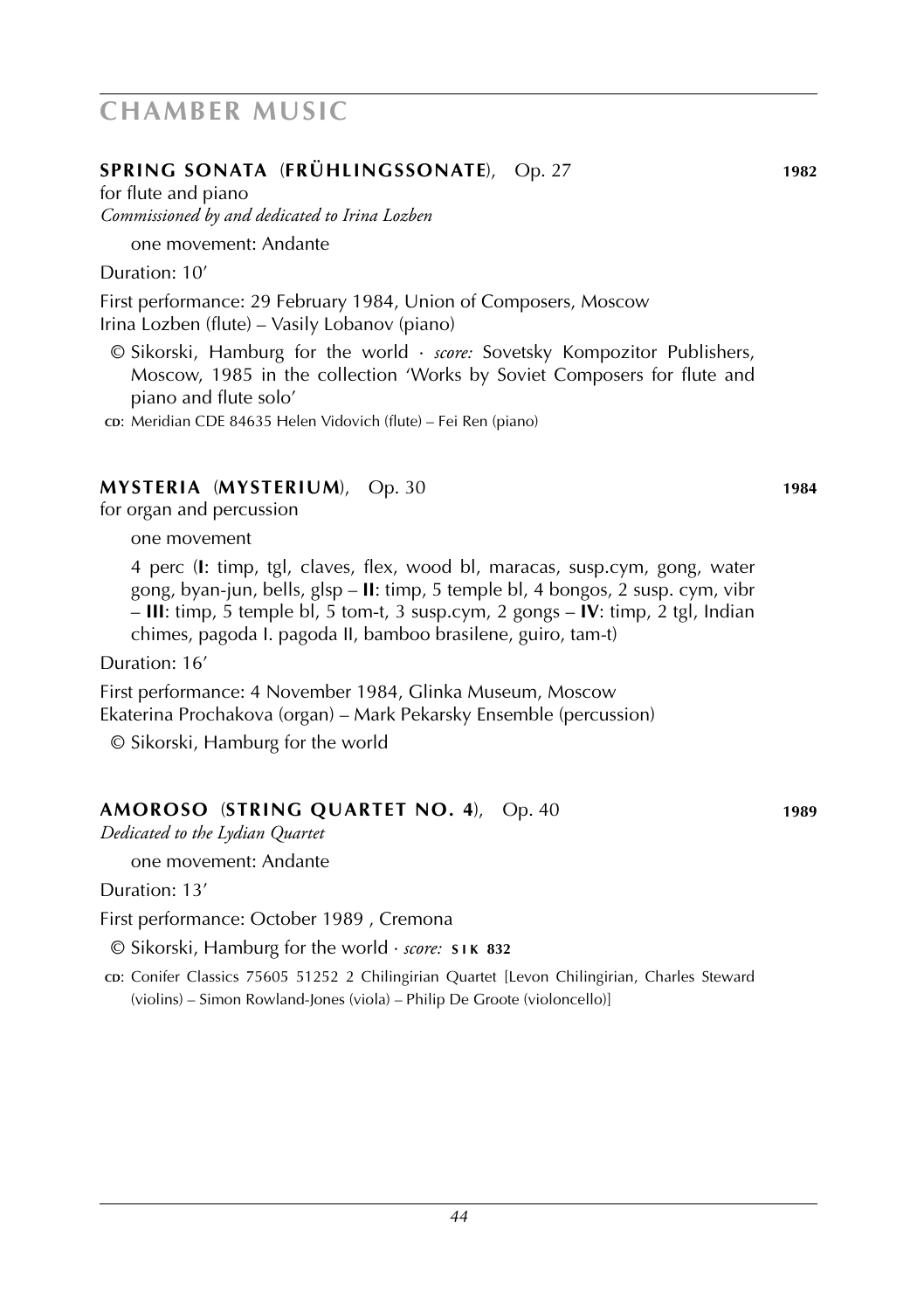#### **VERDEHR-TRIO**, Op. 45 **1990**

for violin, clarinet and piano *Commissioned by the Verdehr Trio*

one movement: Andante

Duration: 10'

First performance: 7 March 1991, Madrid Verdehr Trio

© Sikorski, Hamburg for the world

#### **FAR AWAY**, Op. 48 **1991**

for saxophone quartet *Commissioned by Schleswig-Holstein Music Festival Dedicated to the Raschèr Saxophone Quartet*

one movement: Andante

Duration: 7'

First performance: 6 July 1992 Hasselburg, Schleswig-Holstein Festival Raschèr Saxophone Quartet (Carina Raschèr, Linda Bangs, Harry White, Bruce Weinberger)

© Sikorski, Hamburg for the world · *score:* **s i k 834**

#### **Meditation in the Japanese Garden**, Op. 54 **1992**

for flute, viola and piano *Commissioned by and dedicated to Aurèle Nicolet*

one movement: Andante

Duration: 8'

First performance: 8 December 1993, Hamburg Wolfgang Ritter (flute) – Thomas Oepen (viola) – Werner Hagen (piano)

© Sikorski, Hamburg for the world

**cd**: Koch Schwann 3-1170-2 H1 Hans-Udo Heinzmann (flute) – Thomas Oepen (viola) – Werner Hagen (piano) · Meridian CDE 84635 Helen Vidovich (flute) – Valerie Welbanks (violoncello) – Fei Ren (piano)

There is also a version of Meditation in the Japanese Garden for flute, violoncello and piano.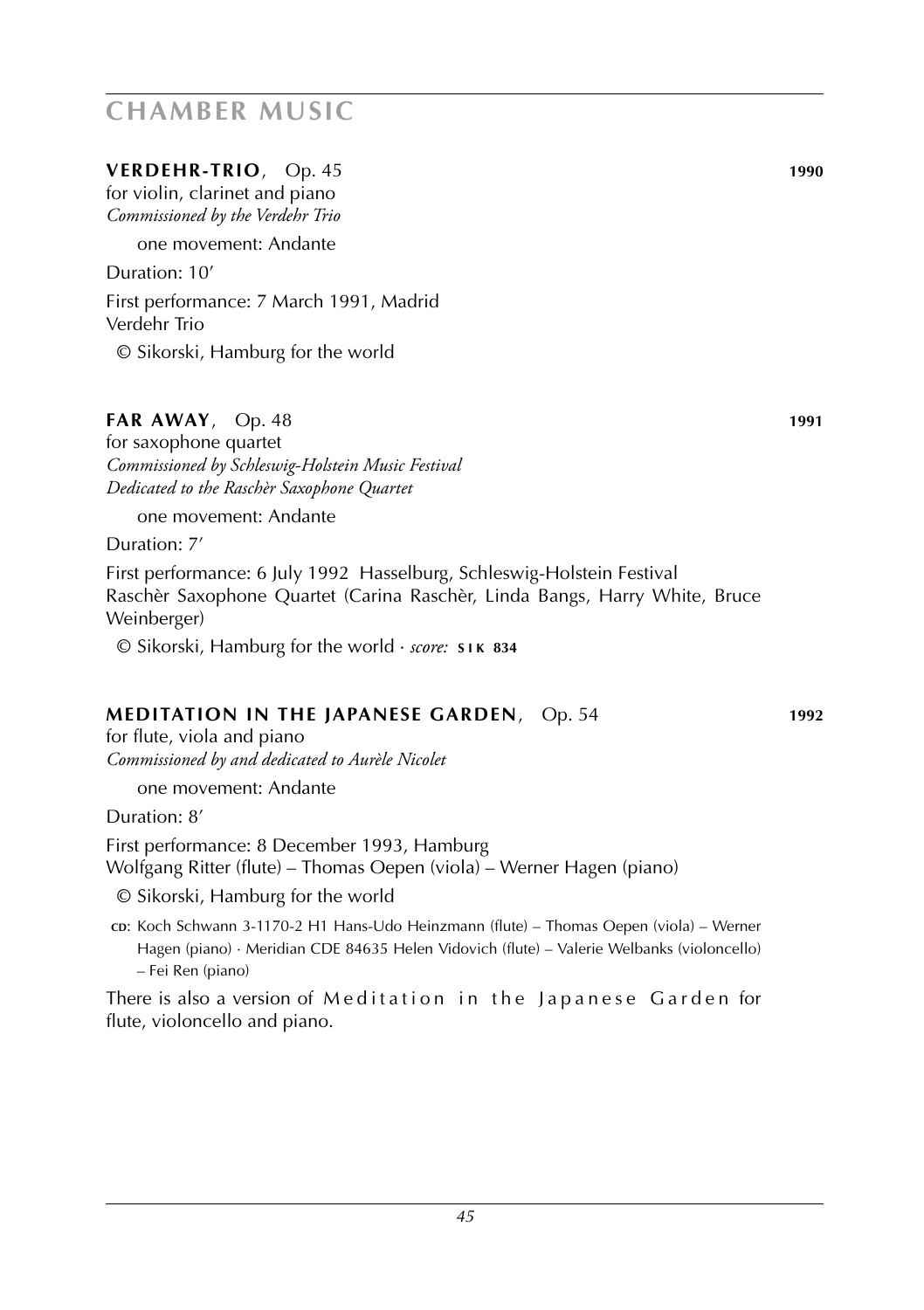**You and I**, Op. 55 **1992** Duet for violoncello and piano *Dedicated to Bernard Gregor-Smith and Yolande Wrigley*

one movement: Andante

Duration: 10'

First performance: 18 May 1994, The Crucible, Sheffield Festival Bernard Gregor-Smith (violoncello) – Yolande Wrigley (piano)

© Boosey & Hawkes, London · Sikorski, Hamburg for: D, CH, E, GR, IL, IS, NL, P, SKAND, TR

#### **Vigilia**, Op. 57 **1992**

for violin and piano

one movement: Agitato

Duration: 8'

First performance: 30 November 1992, Kapitelsaal, Lüdinghausen Maria Pflueger (violin)

© Sikorski, Hamburg for the world

#### **Lagrimoso** (**String Quartet No. 5**), Op. 58 **1992**

one movement: Lento – Lento misterioso

Duration: 15'

First performance: 21 June 1994, Southwold Church, Aldeburgh Festival Britten Quartet

© Boosey & Hawkes, London

#### **Otzvuki** (**resonanzen**) (**reflections**), Op. 59 **1992**

for flute and guitar (or harp: Op. 59a)

one movement: Andante Duration: 6' First performance: 18 May 1994, Münster Ursula Wüst (flute) – Reinbert Evers (guitar) © Sikorski, Hamburg for the world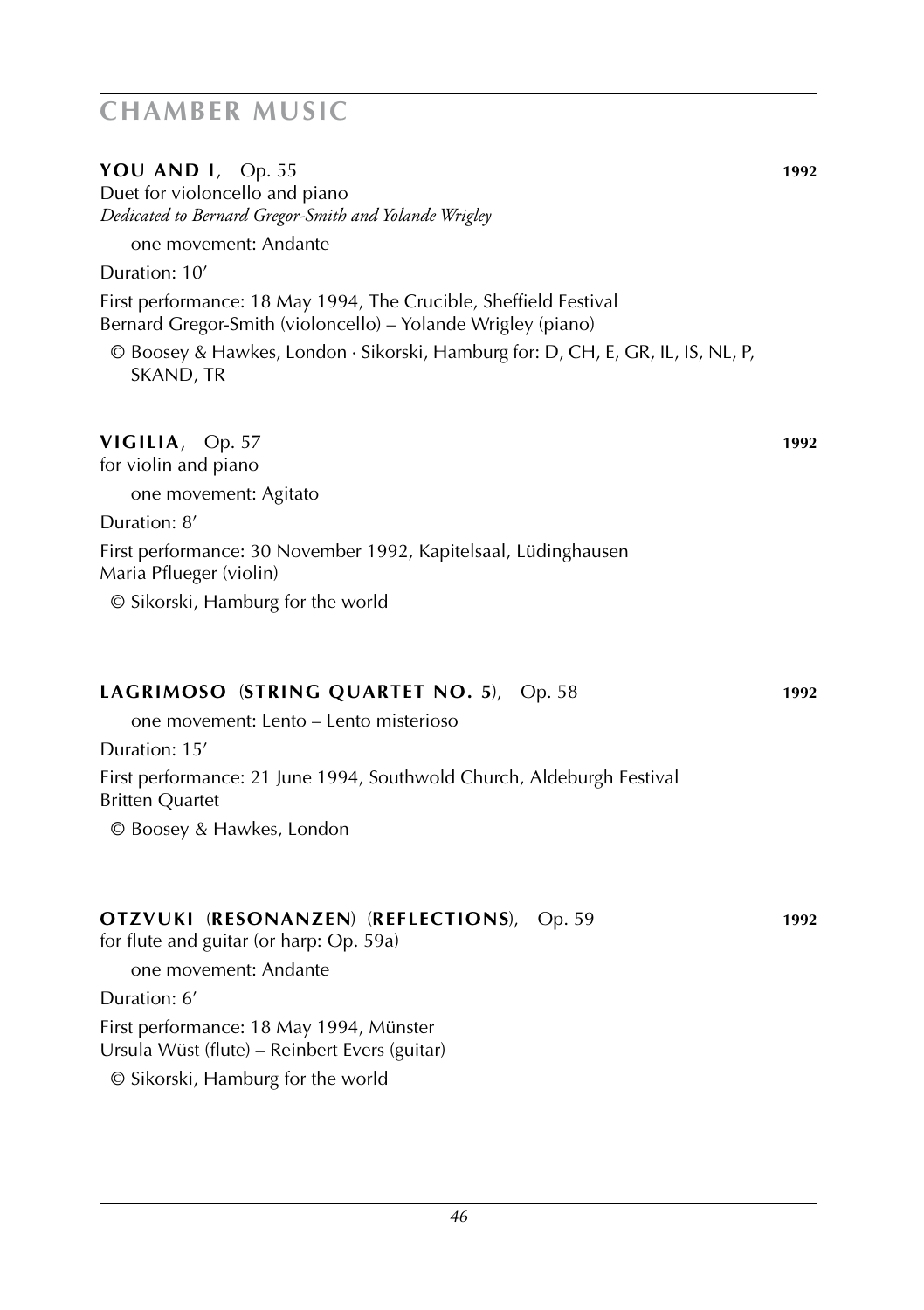**PHANTOM**, Op. 61 **1993** for four viols (or for four violoncelli, Op. 61a) one movement: Andante Duration: 6' First performance: 7 March 1995, Purcell Room, London Fretwork © Boosey & Hawkes, London

#### **THE NIGHT DEMONS**, Op. 62 **1993**

for violoncello and piano *Commissioned by the Norfolk and Norwich Festival Dedicated to Steven Isserlis*

one movement: Agitato

Duration: 10'

First performance: 11 October 1993 Blackfriars Hall, Norwich Steven Isserlis (violoncello) – Ian Brown (piano)

© Boosey & Hawkes, London

**cd**: Meladina Records MRCD 00014 Alexander Ivashkin (violoncello) – Richard Shaw (piano)

#### **Crucifixion** , Op. 63 **1993**

for violoncello and bayan (or organ) *Commissioned by and dedicated to Karine Georgian and Elsbeth Moser*

one movement: Moderato

Duration: 12'

First performance: 2 October 1994, Dreikönigskirche, Dresden Karine Georgian (violoncello) – Elsbeth Moser (bayan)

© Sikorski, Hamburg for the world

**cd**: Cord Aria 512 Karine Georgian (violoncello) – Elsbeth Moser (Akkordeon) · Meladina Records MRCD 00014 Karine Georgian (violoncello) – Owen Murray (bayan)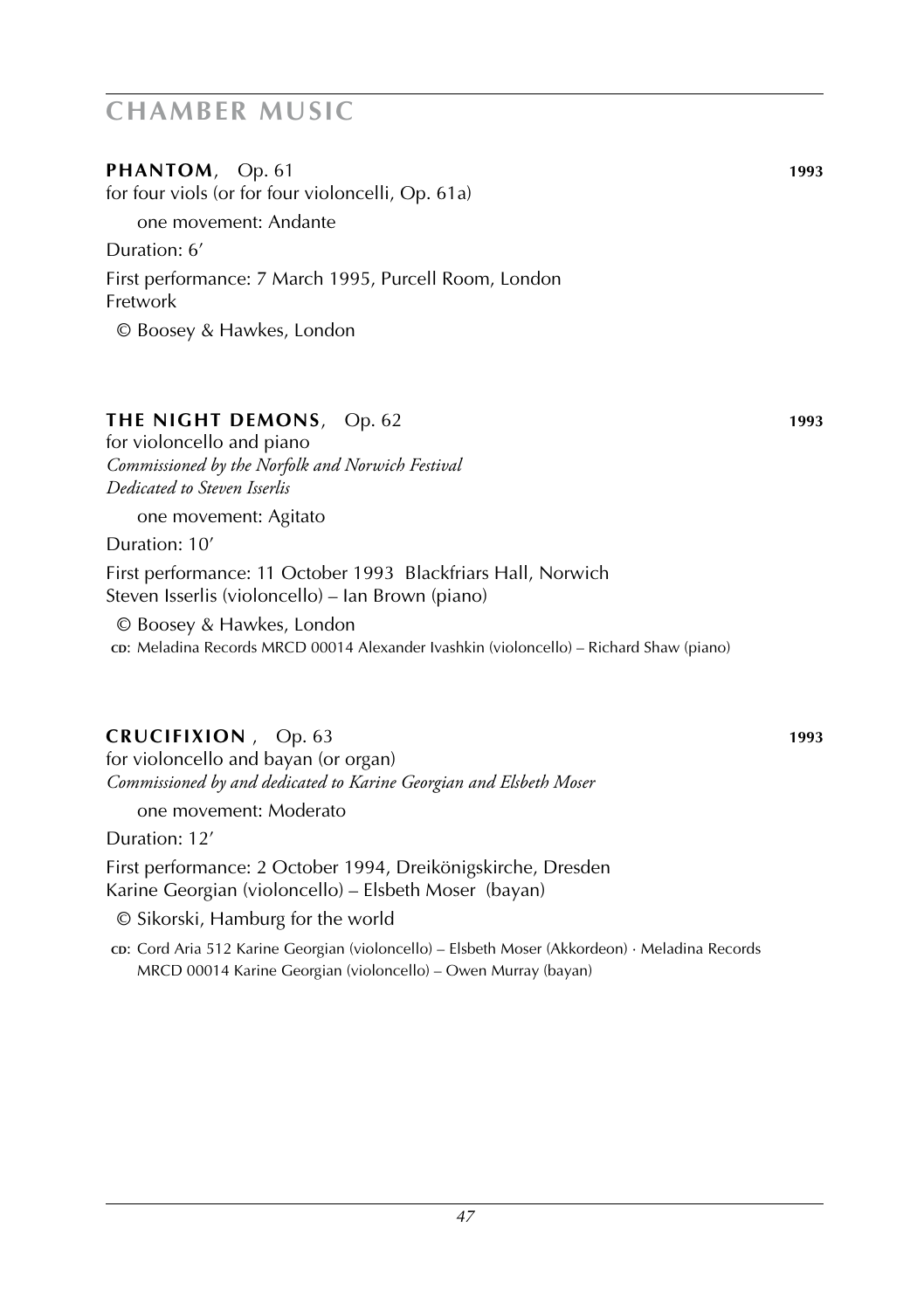for violoncello and piano

| one movement: Lento                                                                                                                                                  |      |
|----------------------------------------------------------------------------------------------------------------------------------------------------------------------|------|
| Duration: 9'                                                                                                                                                         |      |
| First performance: 13 May 1994, Wigmore Hall, London<br>Markus Stocker (violoncello) – Victor Yampolsky (piano)                                                      |      |
| © Sikorski, Hamburg for the world                                                                                                                                    |      |
| ALBUM LEAF, Op. 67<br>for violoncello and piano                                                                                                                      | 1993 |
| Duration: 5'                                                                                                                                                         |      |
| $\odot$ Schott, Mainz $\cdot$ Score: Schott, 1999 in the collection 'Frauen komponieren, 14<br>Stücke für Violoncello und Klavier                                    |      |
| <b>MAD VISION (PIANO TRIO NO. 2), Op. 68</b><br>Commissioned by Lerchenborg Music Days with fonds provided by the Audustinus Foundation                              | 1993 |
| one movement: Andante                                                                                                                                                |      |
| Duration: 10'                                                                                                                                                        |      |
| First performance: 22 July 1994, Lerchenborg Musikdage, Denmark<br>Den Danske Trio: Bjarne Hansen (violin) – Svend Winsløv (violoncello) – Rosalind<br>Bevan (piano) |      |
| © Sikorski, Hamburg for the world                                                                                                                                    |      |

**The Enchanted Island** (**die verzauberte INSEL**), Op. 66 **1993**

#### **STRING QUARTET NO. 6**, Op. 71 **1994**

*Commissioned by the Danish Quartet*

one movement: Adagio – Animato

Duration: 18'

First performance: January 1996, Copenhagen

Danish Quartet

© Sikorski, Hamburg for the world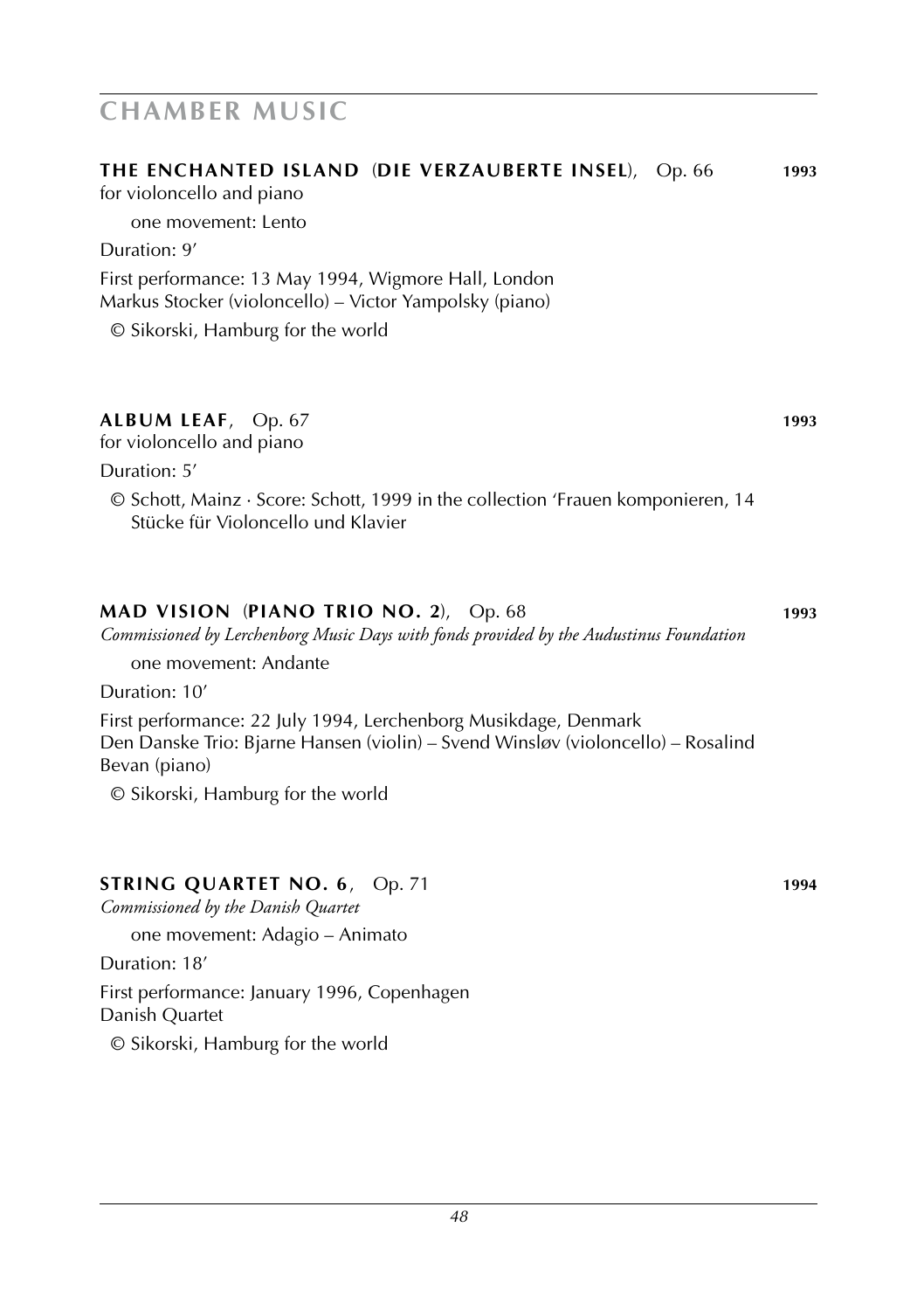### *Dedicated to my father* one movement: Andante – Vivo Duration: 12' First performance: 15 September 1995, The Place, London The Smith Quartet © Boosey & Hawkes, London **The Stone Guest** (**der steinerne gast**) (**String Quartet No. 8**), Op. 74 **1995** *Commissioned by the Nomos Quartet 1*. Allegro vivace *2*. Adagio rubato Duration: 20' First performance: 19 January 1997, Osnabrück Castle Nomos Quartet: Martin Dehning, Sonja-Maria Marks (violins) – Friederike Koch (viola) – Sabine Pfeiffer (violoncello) © Sikorski, Hamburg for the world · *score:* **s i k 8909 The Door is Closed** (**String Quartet No. 9**), Op. 79 **1996** *Commissioned by the Sorrel Quartet to celebrate their thenth anniversary* one movement: Lento Duration: 12' First performance: 2 April 1997, London, Wigmore Hall

**Compassione** (**String Quartet No. 7**), Op. 72 **1995**

Sorrel Quartet

© Boosey & Hawkes, London · Sikorski, Hamburg for: D, CH, E, GR, IL, IS, NL, P, SKAND, TR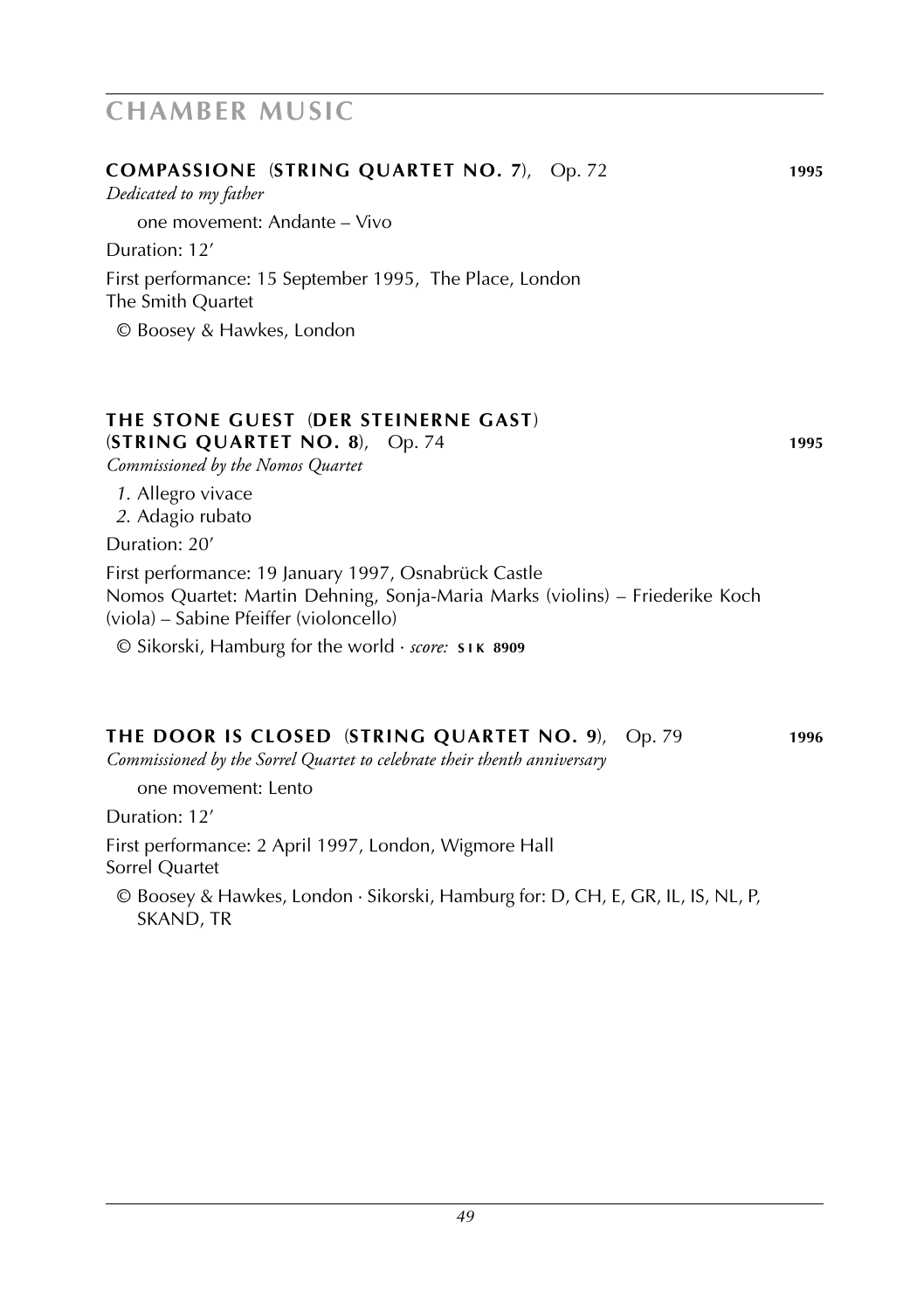#### **la malinconia** (**String Quartet No. 10**), Op. 84 **1998**

*Commissioned by the Brodsky Quartet*

one movement

Duration: 12'

First performance: 19 December 1999, Amsterdam

Brodsky Quartet: Andrew Haveron and Ian Belton (violins) – Paul Cassidy (viola) – Jacqueline Thomas (violoncello)

© Boosey & Hawkes, London · Sikorski, Hamburg for: D, CH, E, GR, IL, IS, NL, P, SKAND, TR

c**o**: Meladina Records MRCD 00014 Brodsky Quartet

#### **frozen time** (**gefrorene zeit**), Op. 90 **1999**

for piano quartet *Commissioned by the Schubert Ensemble Trust*

one movement

Duration: 6'

First performance: 28 May 1999, London, Wigmore Hall Pupils of the Purcell School

© The Schubert Ensemble

**cd**: Meladina Records MRCD 00014 Alissa Firsova (piano) – Kristina Puspure (violin) – Esther Harling (viola) – Jacqueline Thomas (violoncello)

#### **vernal equinox**, Op. 94 **1999**

for violin and piano *Commissioned by Simon Rainer*

one movement

Duration: 6'

First performance: 5 March 2000, London, Royal Academy of Music Michael Vaiman (violin) – Daniel Vaiman (piano)

**cd**: Meladina Records MRCD 00014 Michael Vaiman (violin) – Daniel Vaiman (piano)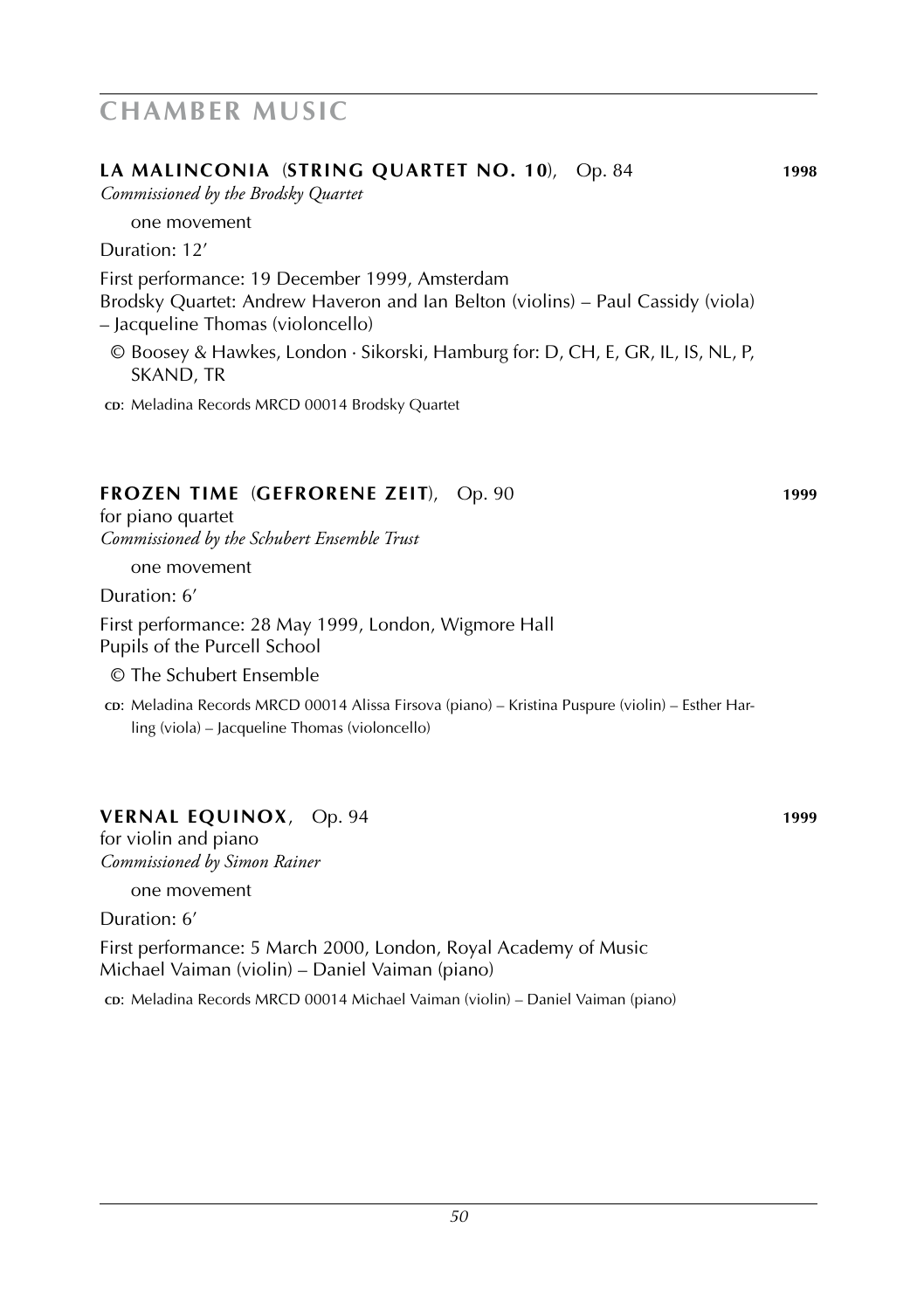#### **perpetual return**, Op. 95 **2000**

sextet for flute, oboe, harp and string trio *Commissioned by Ensemble Pyramide*

one movement

Duration: 16'

First performance: 26 January 2001, Zürich, Helferei Grossmünster Ensemble Pyramide

#### **piece for piano trio**, Op. 99

*(in progress)*

#### **epitaph**, Op. 105 **2003**

for string trio *Dedicated to the Asch-Trio In memoriam Oleg Nikolaevich Ivanov*

one movement

Duration: 6'

First performance: 21 March 2003, London, Wigmour Hall Asch-Trio (Roman Mints, violin – Maxim Ryasanov, viola – Kristina Blaumane, violoncello)

#### **euphonisms**, Op. 108 **2003**

for euphonium and piano *Commissioned by Park Lane Group Artists New Year Series*

- *1*. Moderato
- *2*. Vivo
- *3*. Andante cantabile
- *4*. Moderato

Duration: 8'

First performance: 7 January 2004, London, Purcell Room David Childs (euphonium) – Evelyn Chang (piano)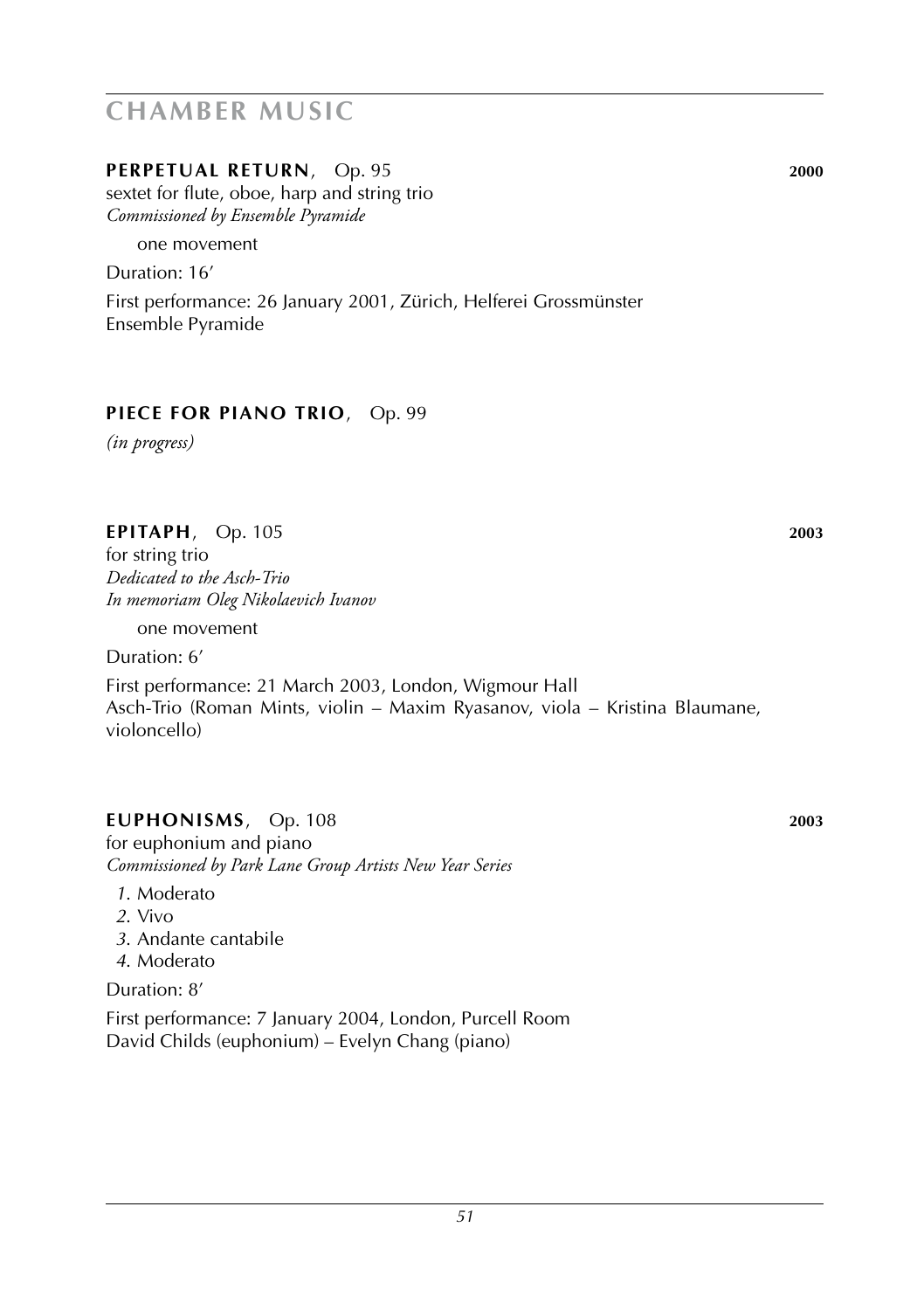| PURGATORIUM (STRING QUARTET NO. 11), Op. 98                                                                                                                                                                               | 2004 |
|---------------------------------------------------------------------------------------------------------------------------------------------------------------------------------------------------------------------------|------|
| one movement: Lento ( $J = 46$ ) · Più mosso ( $J = 68$ ) · Meno mosso ( $J = 52$ ) · Più<br>mosso ( $J = 68$ ) · Poco meno mosso ( $J = 60$ ) · Tempo primo ( $J = 46$ ) · Vivo ( $J = 70$ ) ·<br>Tempo primo $(l = 46)$ |      |
| Duration: 7'                                                                                                                                                                                                              |      |
| First performance: 4 November 2004, Liverpool<br>Dante String Quartet                                                                                                                                                     |      |
| INVOCATION, Op. 109<br>for clarinet and bayan (or accordion)                                                                                                                                                              | 2004 |
| one movement<br>Duration: 7'                                                                                                                                                                                              |      |
| First performance: 29 June 2004, London, Holywell Music Room<br>Dmitri Rasul-Kareev (clarinet) – Milos Milovojevich (accordion)                                                                                           |      |
| TWILIGHT BELLS, Op. 110a<br>for flute and piano<br>Commissioned by Hannah Money for Margo's 70th birthday<br>Dedicated to Margo Mann<br>one movement                                                                      | 2004 |
| Duration: 5'                                                                                                                                                                                                              |      |
| WINTER MUSIC, Op. 104a<br>for two violoncelli – Arrangement of winter songs op. 104<br>Commissioned by Simon Rayner<br>Duration: 10'<br>© Sikorski, Hamburg for the world                                                 | 2005 |
| FAREWELL (STRING QUARTET NO. 12), Op. 113<br>Duration: 12'                                                                                                                                                                | 2005 |
| First performance: 29 September 2006, Bristol<br>Brodsky Quartet: Andrew Haveron and Ian Belton (violins) - Paul Cassidy (viola)<br>– Jacqueline Thomas (violoncello)                                                     |      |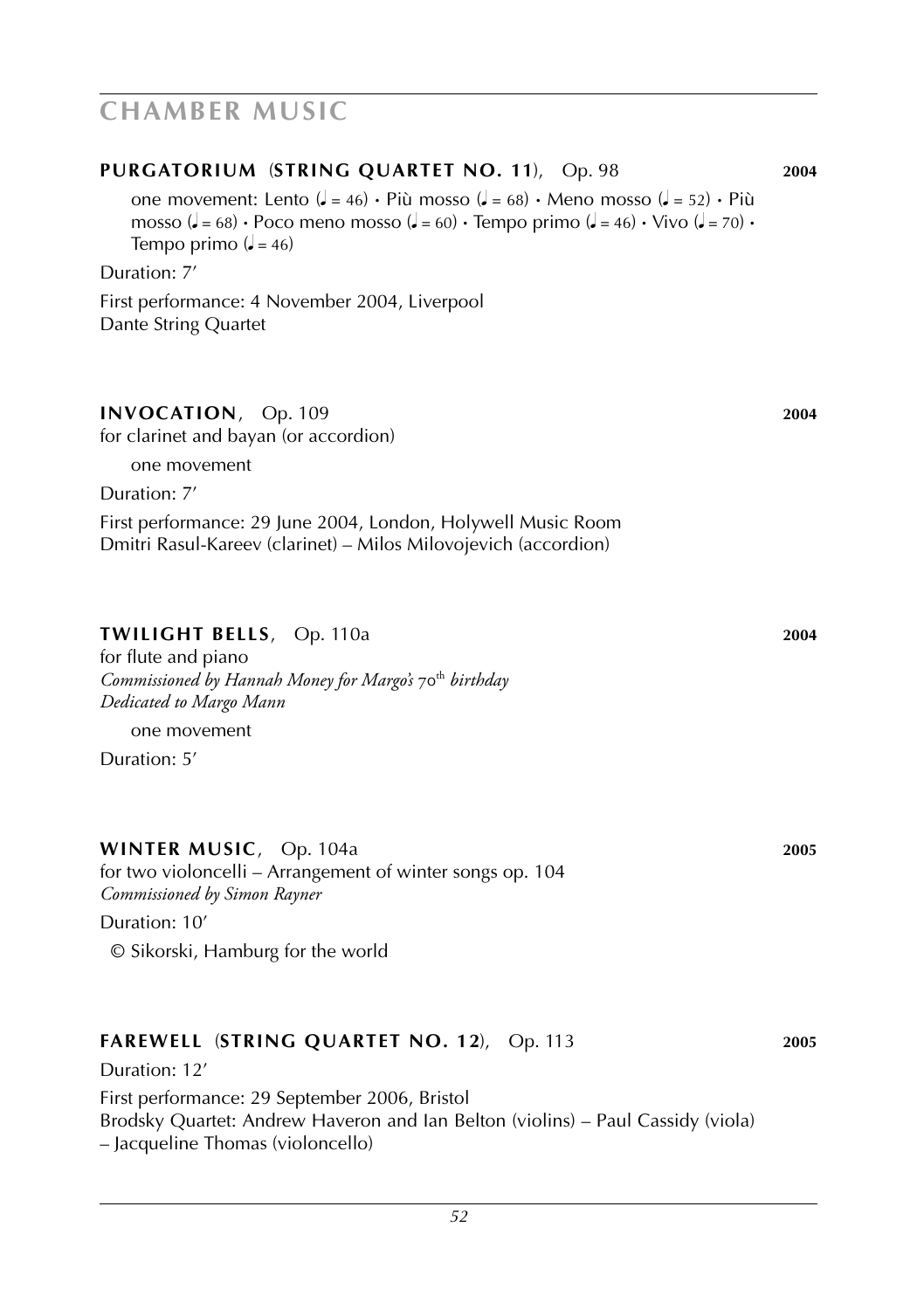**FEB**, Op. 118 **2006** for clarinet and string quartet

Duration: 9'

First performance: 7 February 2016, Chemnitz Ensemble 01

The letters F, E and B refer to the composer's beloved aunt Elena Borisovna Firsova to whom the work was dedicated shortly after her death. A passage from Pyotr Tschaikowsky's 'Amid the Din of the Ball', Op. 38,3, a song often performed by Mrs. Firsova accompanied by her niece, is quoted.

#### **Hommage to canisy**, Op. 129 **2010**

for violoncello and piano

one movement

Duration: 4'

First performance: 3 June 2010, London Karine Georgian (violoncello) – Alexander Ivashkin (piano)

**cd**: Meridian CDE 84635 Valerie Welbanks (violoncello) – Fei Ren (piano)

#### **TENDER IS THE SORROW**, Op. 130 **2010**

for flute, violin, viola, violoncello and piano (or harp) *Commissioned by Idée Fixe Ensemble Dedicated to the memory of aunt Tania*

one movement

Duration: 8'

First performance (piano version): 20 April 2012, Thessaloniki Idée Fixe Ensemble

cp: Meridian CDE 84635 Helen Vidovich (flute) – Patrick Dawkins (violin) – Morgan Goff (viola) – Valerie Welbanks (violoncello) – Fei Ren (piano)

The title 'Tender is the Sorrow' was taken from a poem by Osip Mandelstam.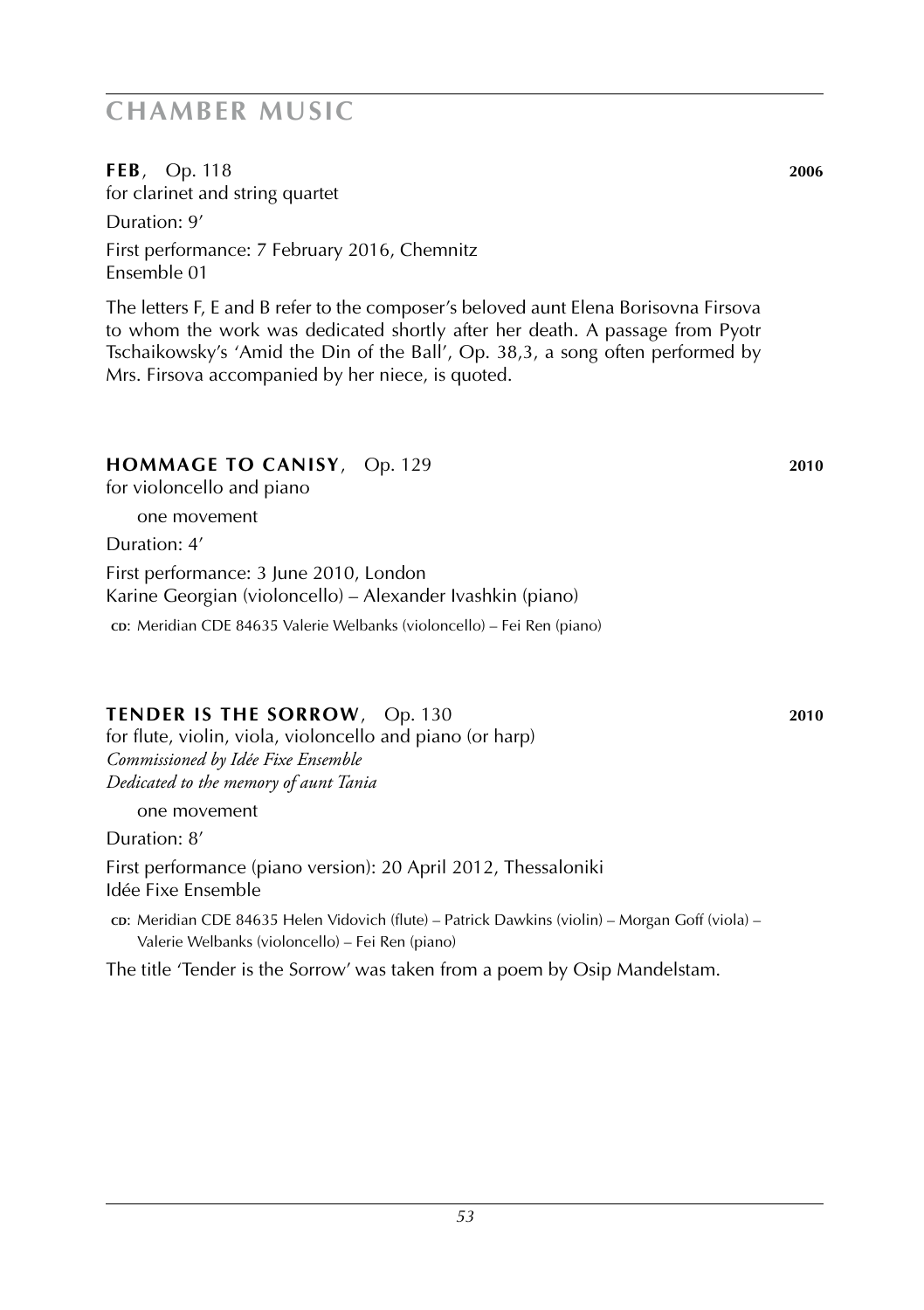#### **humoresque**, Op. 128 **2010**

for oboe and bassoon *Commissioned by Nederlands Blazer Ensemble*

Duration: 3'

First performance: 16 April 2011, Amsterdam Bart Schneemann (oboe) – Marieke Stordiau (bassoon)

#### **de profundis**, Op. 132a **2011**

Version for violoncello and piano of the final movement from A Triple Portrait Duration: 8'

First performance: 12 June 2012, Blendington Jessica Hayes (violoncello) – Alissa Firsova (piano)

#### **a triple portrait**, Op. 132 **2012**

for flute, violoncello and piano *Commissioned by Marsyas Trio*

- *1*. Andante rubato
- *2*. Adagio
- *3*. Andante

Duration: 12'

First performance: 25 April 2012, London Helen Vidovich (flute) – Valerie Welbanks (violoncello) – Fei Ren (piano) **cd**: Meridian CDE 84635 Helen Vidovich (flute) – Valerie Welbanks (violoncello) – Fei Ren (piano)

#### **DALLA LUCE ALLA LUCE, Op. 154 <b>2015 2015**

for accordion and string quintet *Dedicated to Germano Scurti*

one movement

Duration: 12'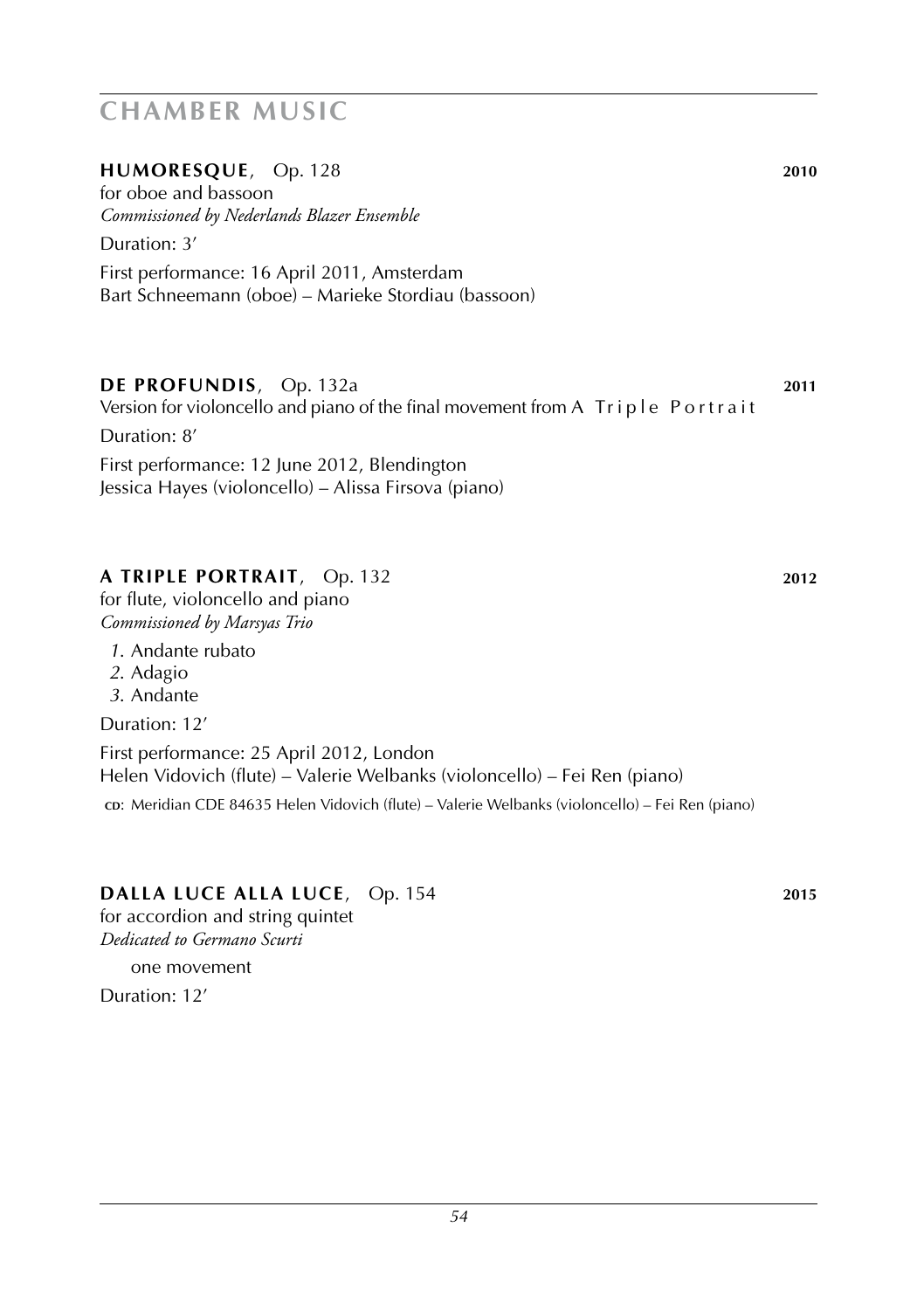#### **CLARINET QUINTET**, Op. 160 **2016 2016**

*Commissioned by Ensemble Incendio*

Andante, rubato (J ~ 38) · Più mosso (J ~ 52) · Più mosso (J ~ 68) · Meno mosso (1 × 52) • 1 × 58 • Andante (1 × 52) • Poco più mosso (1 × 56) • 1 × 66 • Allegro (1 × 76) •<br>
Andante (1 × 52) • Poco più mosso (1 × 56) • 1 × 66 • Allegro (1 × 76) • **.**  $\sim$  68 **·** Cadenza ( $\sim$  46) • Poco più mosso ( $\sim$  52) • . . . 62 • Più mosso ( $\sim$  72) • Misterioso (**J** ~ 46) • **J** ~ 62 • J ~ 50 • J ~ 48

Duration: 12'

First performance: 11 December 2016, Frankfurt Ensemble Incendio

© Sikorski, Hamburg for the world · *score:* **s i k 8890**

#### **piano quartet no. 2** 'Four Seasons', Op. 168 **2019**

*Commissioned by Rudersdal Sommerkoncerter*

- *1*. Winter *Andante* (1 ~ 50) **·** *Più mosso* (1 ~ 60) · *Poco meno mosso* (1 ~ 58) *attacca*
- 2. Spring *Adagio* (1~48) · *Più mosso* (1~58) · *Più mosso* (1~62) · *Più mosso* (1~68) · *Tempo primo* (J ~ 48)
- *3*. Summer *Vivace* (1-72) **·** *Poco meno mosso* (1-56) · *Tempo primo* (1-72)
- *4*. Autumn *Adagio* (<sup>q</sup> ˜ 48) **·** *Moderato* (<sup>q</sup> ˜ 68) **·** *Più mosso* (<sup>q</sup> ˜ 72) **·** *Meno mosso* (<sup>q</sup> ˜ 68) **·** *Poco meno mosso* (<sup>q</sup> ˜ 60) **·** *Più mosso* (<sup>q</sup> ˜ 72)

Duration: 15'

First performance: 18 August 2019, Rudersdal

Christine Pryn (violin) – Mina Fred (viola) – John Ehde (violoncello) – Manuel Esperillia (piano)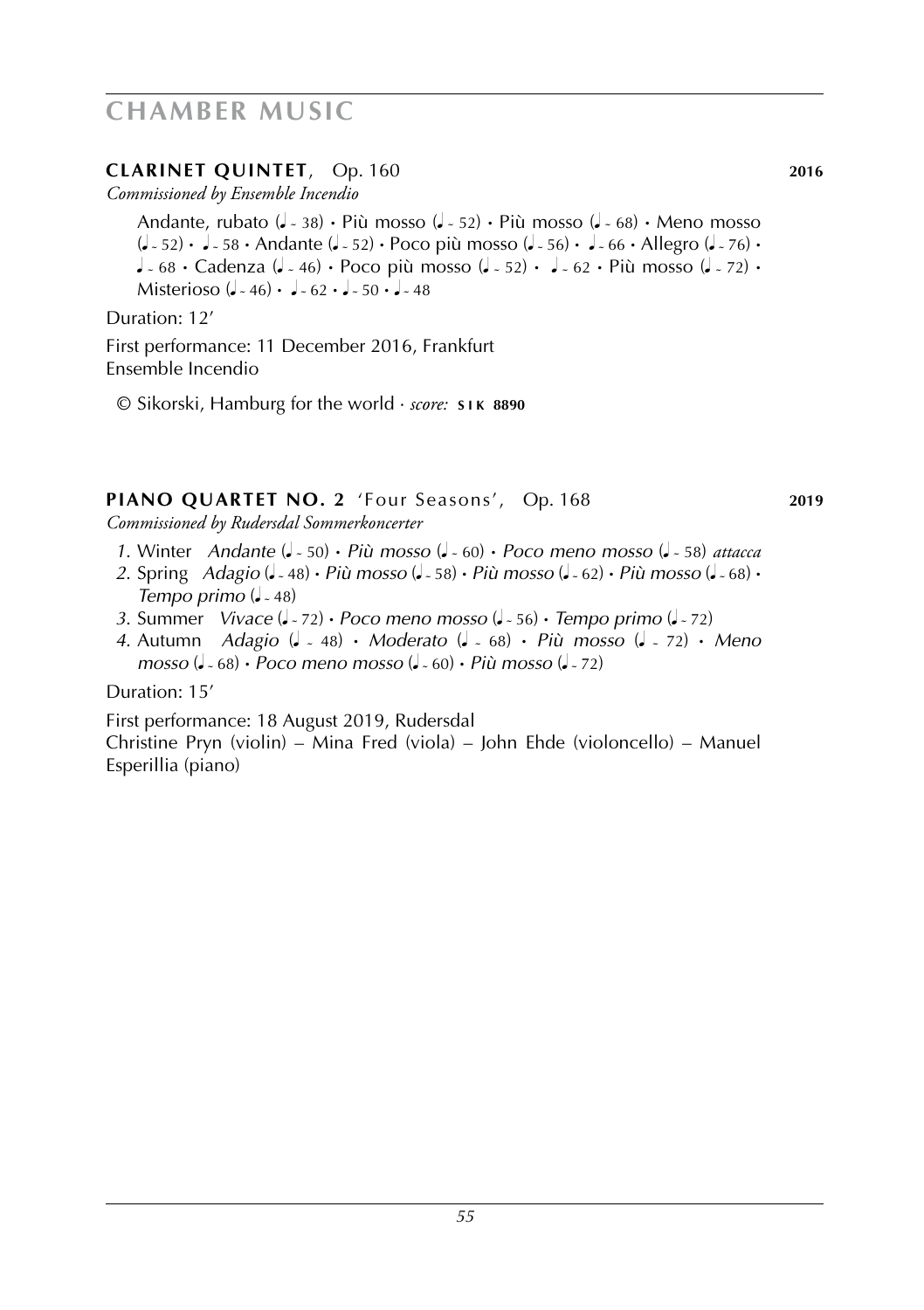#### **Invention à two 1966**

for piano solo Duration: 1'

Score: Sovetsky Kompozitor Publishers, Moscow, 1982 in 'Polyphonic Pieces for Piano', vol. 1

#### **Two Polyphonic Pieces 1966**

for piano

- *1*. Andante
- *2*. Allegro ma non troppo

Duration: 2'

#### **Suite for viola solo**, Op. 2 **1967**

- *1*. Moderato con moto ed espressivo
- *2*. Andante
- *3*. Allegretto
- *4*. Moderato con moto

Duration: 10'

First performance: May 1968, Music College, Moscow Veronika Orlova

- © Sikorski, Hamburg for the world · *score:* Sovetsky Kompozitor Publishers, Moscow, 1979 in the collection 'Pieces by Soviet Composers for viola and piano', Vol. 3
- **cd**: Koch Schwann 3-1170-2 H1 Thomas Oepen

#### **SONATA FOR CLARINET SOLO**, Op. 16 **1976**

*Dedicated to Lev Mikhailov*

one movement

Duration: 6'

First performance: 31 October 1977, Union of Composers, Moscow Lev Mikhailov

© Sikorski, Hamburg for the world · *score:* Sovetsky Kompozitor Publishers, Moscow, 1978 in the collection 'Works by Soviet Composers for clarinet solo'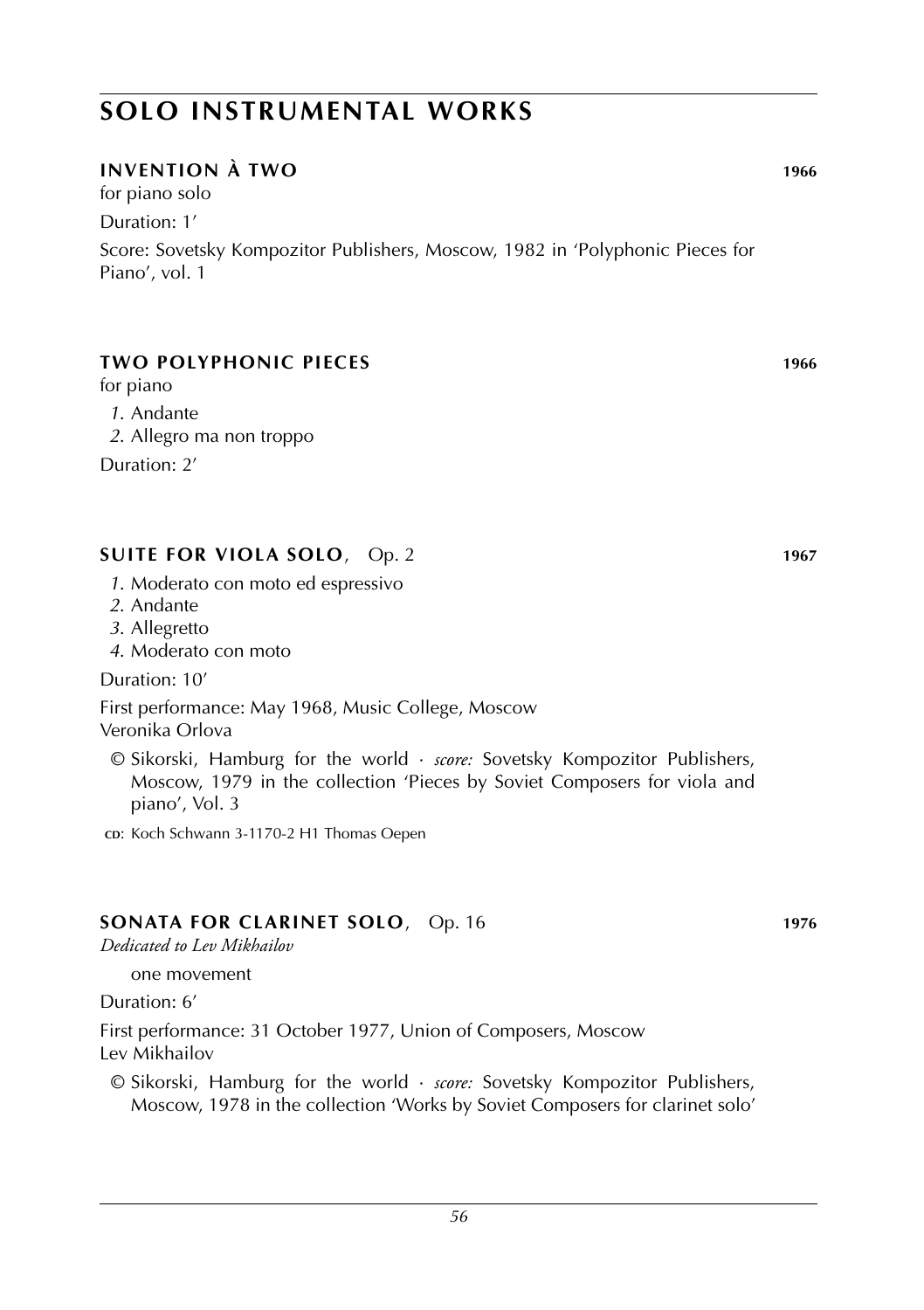#### **Two Inventions for Flute solo**, Op. 18a **1977**

- *1*. Andante
- *2*. Allegretto

Duration: 4'

© Sikorski, Hamburg for the world · *score:* Sovetsky Kompozitor Publishers, Moscow, 1980 in the collection 'Works by Soviet Composers for flute solo' (**s i k 6612**)

#### **Three Pieces for Xylophone solo 1978**

- 1. Impulses *Sostenuto*
- 2. Highlights *Andante*
- 3. Groteques *Allegretto*

Duration: 4'

© Sikorski, Hamburg for the world · *score:* Sovetsky Kompozitor Publishers, Moscow, 1979 in the collection 'A Xylophone Tutor' by V. Blok and V. Snegiryov

#### **Elegy**, Op. 21 **1979**

for piano solo

one movement: Adagio

Duration: 9'

First performance: 15 October 1980, Moscow, Gnesin Concert Hall Vasily Lobanov

© Sikorski, Hamburg for the world · *score:* Muzyka Publishers, Moscow, 1980 in the collection 'Piano Works by Soviet Composers', Vol. 3

cp: Dreyer · Gaido 21004 Judith Pfeiffer

#### **Sphinx 1982**

for harp solo

one movement: Adagio – più mosso Duration: 1'

© Sikorski, Hamburg for the world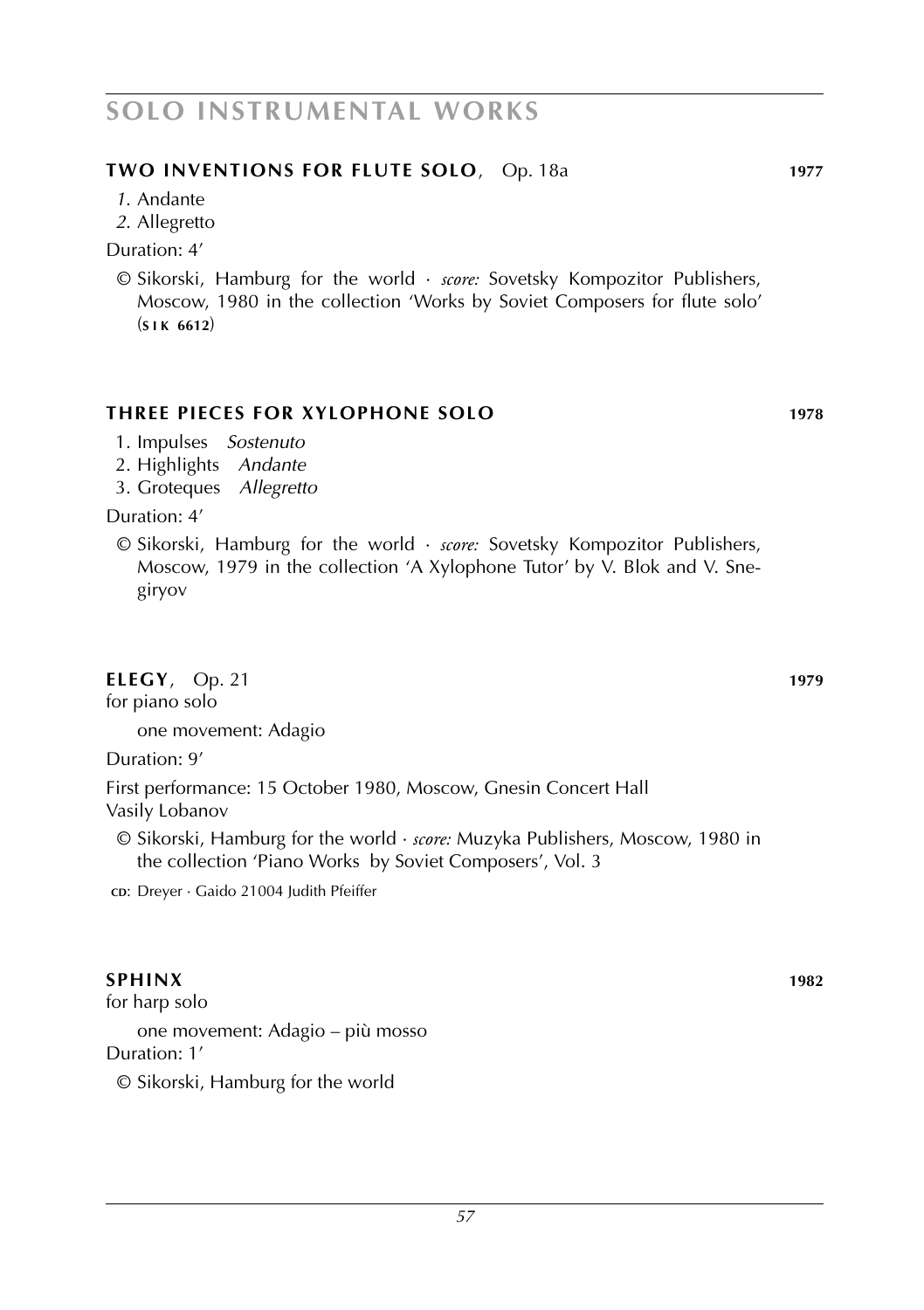| $FANTASIA$ , Op. 32<br>for violin solo                                                                                                                                     | 1985 |
|----------------------------------------------------------------------------------------------------------------------------------------------------------------------------|------|
| one movement: Andante - Allegro - Tempo I                                                                                                                                  |      |
| Duration: 9'                                                                                                                                                               |      |
| © Sikorski, Hamburg for the world, except CIS · score: SIK 1802 (with Dmitri<br>Smirnov's Partita, Op. 43)                                                                 |      |
| <b>SONATA FOR PIANO</b> , Op. 35                                                                                                                                           | 1986 |
| one movement: Andante con moto – Allegro non troppo – Andante                                                                                                              |      |
| Duration: 6'                                                                                                                                                               |      |
| First performance: 1987, Moscow<br>Vasily Lobanov                                                                                                                          |      |
| $\odot$ Sikorski, Hamburg for the world $\cdot$ <i>score:</i> Sovetsky Kompozitor Publishers,<br>Moscow, 1989 in the collection 'Compositions for Piano'                   |      |
| MONOLOGUE, Op. 41<br>for bassoon solo                                                                                                                                      | 1989 |
| one movement: Moderato, rubato                                                                                                                                             |      |
| Duration: 5'                                                                                                                                                               |      |
| First performance: Autumn 1990, Moscow<br>Valeri Popov                                                                                                                     |      |
| $\odot$ Sikorski, Hamburg for the world $\cdot$ <i>score</i> : $\boldsymbol{s}$ 1 $\boldsymbol{\kappa}$ 1841 in the collection 'Neue russi-<br>sche Musik für Fagott solo' |      |
|                                                                                                                                                                            |      |

### **STARRY FLUTE**, Op. 56 **1992**

for flute solo *Dedicated to Aurèle Nicolet*

one movement: Andante

Duration: 6'

First performance: 13 December 1992, Walter Hall, University of Toronto Aurèle Nicolet

© Boosey & Hawkes, London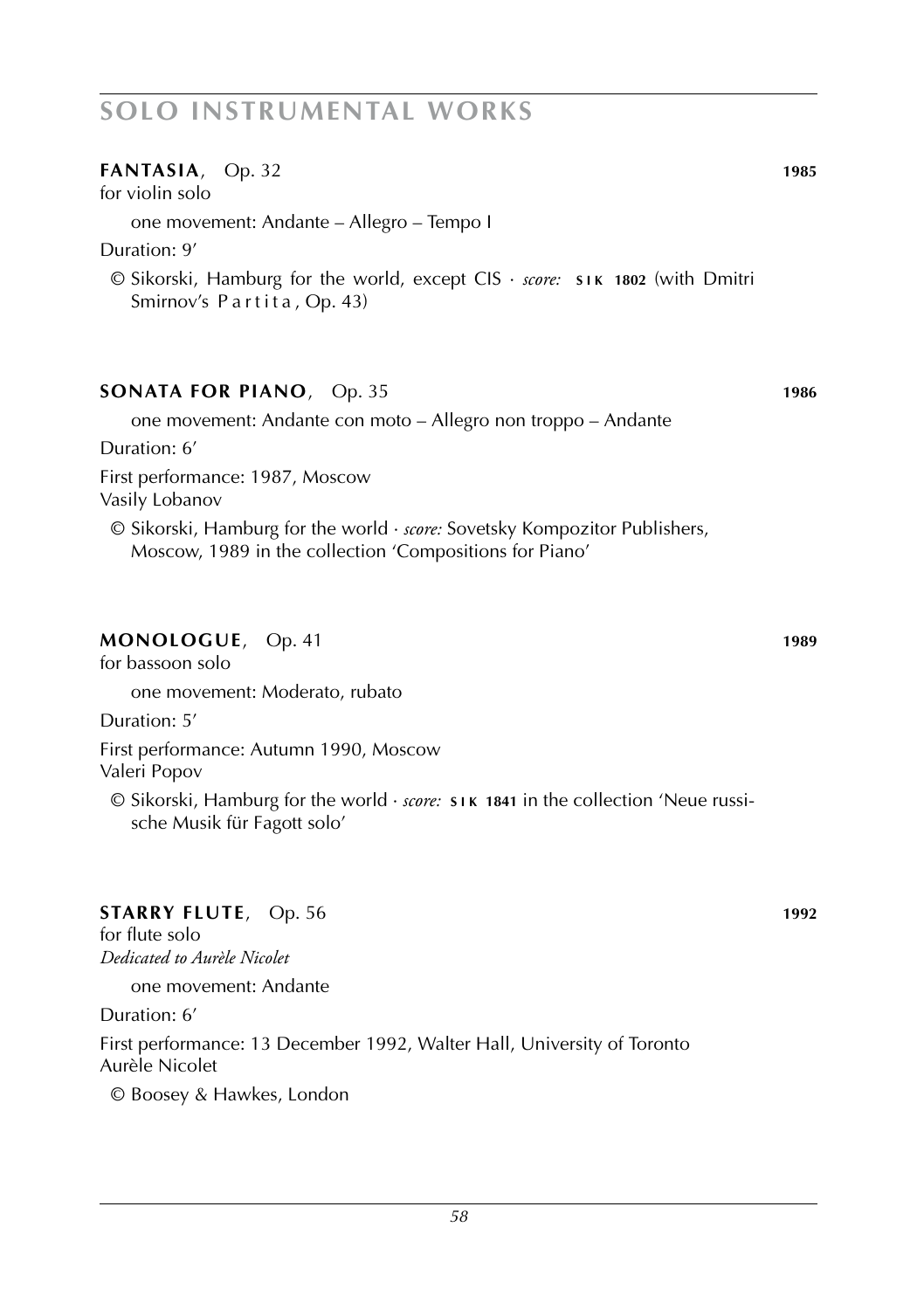| HYMN TO SPRING (HYMNE AN DEN FRÜHLING), Op. 64<br>for piano                      | 1993 |
|----------------------------------------------------------------------------------|------|
| Commissioned by Yvar Mikhashoff                                                  |      |
| one movement                                                                     |      |
| Duration: 6'                                                                     |      |
| First performance: 10 July 1993, London<br>Yvar Mikhashoff                       |      |
| © Sikorski, Hamburg for the world                                                |      |
| MONOLOGUE, Op. 65<br>for alto saxophone solo<br>Commissioned by Gele Zaal, Ghent | 1993 |
| one movement: Lento, rubato – Largo                                              |      |
| Duration: 7'                                                                     |      |
| First performance: 21 April 1994, Gele Zaal, Ghent<br>Hans de Jong               |      |
| © Sikorski, Hamburg for the world                                                |      |
| <b>QUESTIONS AND ANSWERS</b> , Op. 70a<br>for solo flute                         | 1995 |
| Duration: 2'                                                                     |      |
| © Sikorski, Hamburg for the world                                                |      |
| EVENING MUSIC, Op. 77<br>for piano                                               | 1996 |
| one movement: Adagio (rubato)                                                    |      |
| Duration: 6'                                                                     |      |
| First performance: 7 February 2003, Wuppertal<br>Judith Pfeiffer                 |      |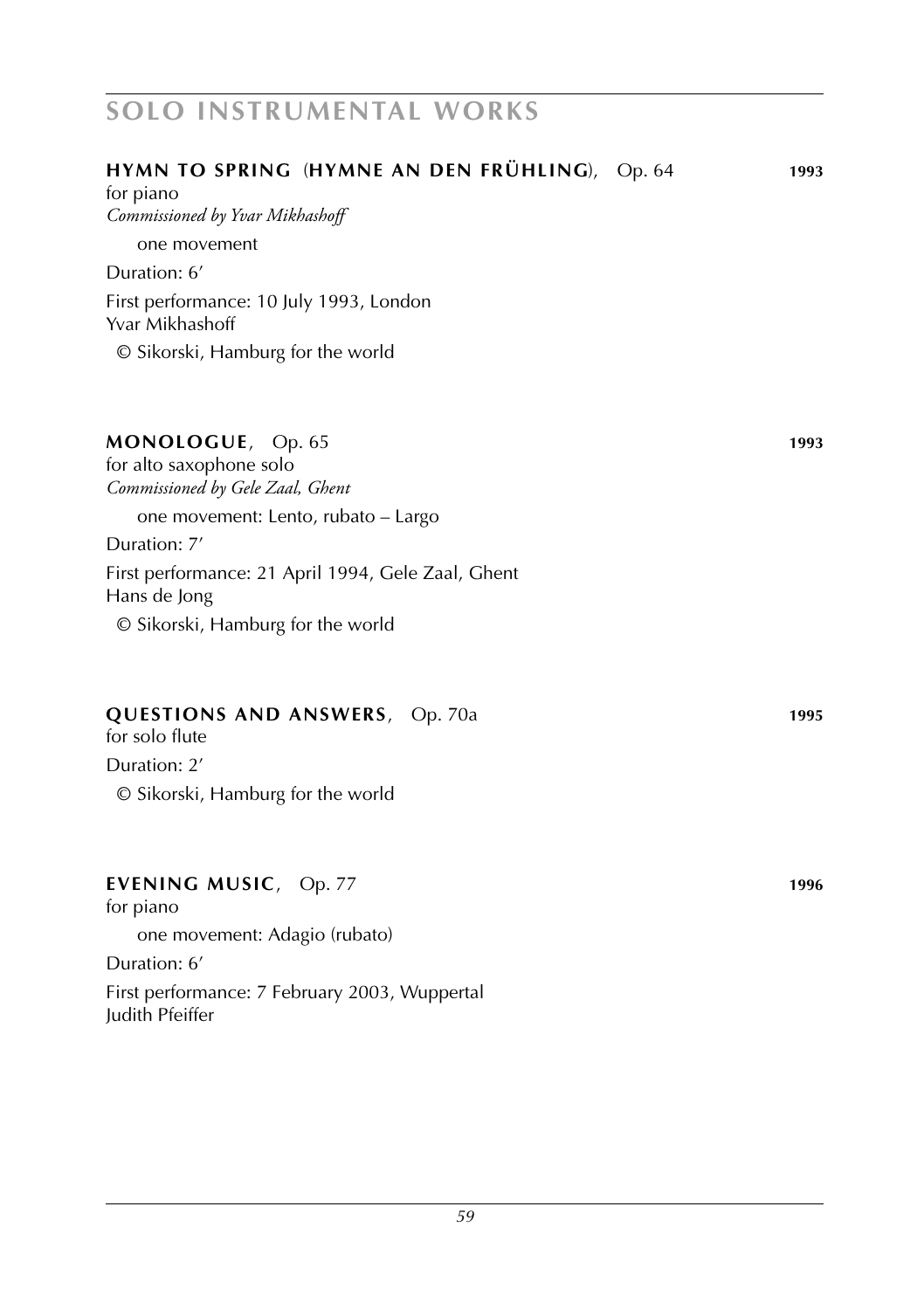#### **the rest is silence**, Op. 101 **2002**

for violoncello solo *Commissioned by and dedicated to Tim Coates*

one movement

Duration: 6'

First performance: 12 December 2003, London, National Portrait Gallery Oliver Coates

#### **for Alissa**, Op. 102 **2003**

Variations for piano *Dedicated to Alissa Firsova*

one movement

Duration: 8'

First performance: 9 March 2003, London, Purcell Room Alissa Firsova

#### **alone**, Op. 110 **2004**

for clarinet one movement

#### Duration: 4'

© ABRSM (Associated Board of the Royal Schools of Music)

#### **lament**, Op. 112 **2004**

for violin *Commissioned by the Cork Music Festival and Cheltenham Festival Dedicated to the memory of my mother*

one movement

Duration: 6'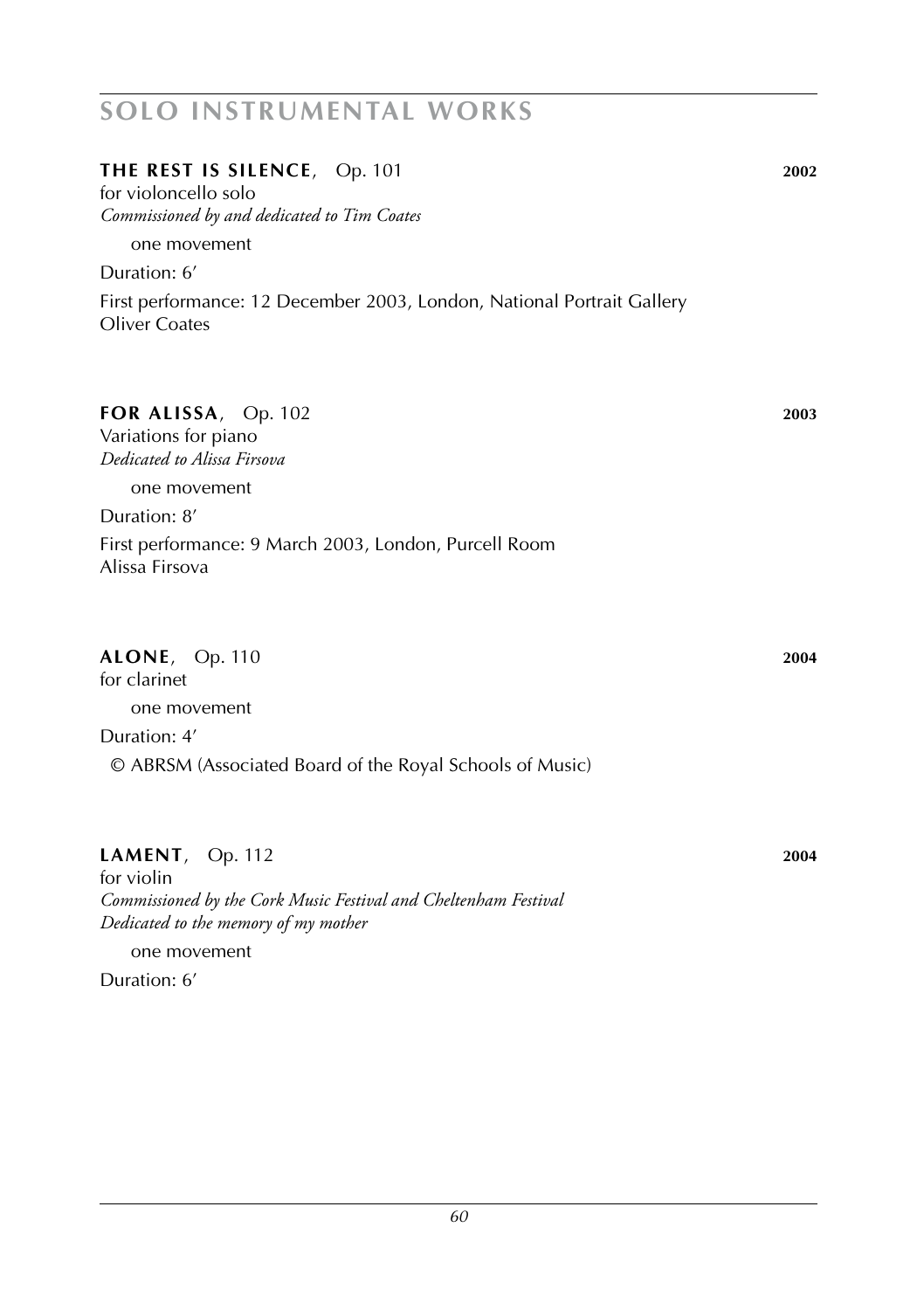| FOR SLAVA, Op. 120                                                  | 2007      |
|---------------------------------------------------------------------|-----------|
| for violoncello<br>Dedicated to the memory of Mstislav Rostropovich |           |
|                                                                     |           |
| one movement                                                        |           |
| Duration: 5'                                                        |           |
| First performance: 13 August 2007, Dartington<br>Karine Georgian    |           |
| CD: Meridian CDE 84635 Valerie Welbanks (violoncello)               |           |
| IN THE WORLD OF BEAUTY, Op. 89<br>for piano                         | 1998-2008 |
| First performance: 2008, London<br>Alissa Firsova                   |           |
| BURLESQUE, Op. 134<br>for piano                                     | 2012      |
| Dedicated to Elise Vessel                                           |           |
| one movement                                                        |           |
| Duration: 2'                                                        |           |
| LOST VISION, Op. 137<br>for piano                                   | 2011      |
| one movement                                                        |           |
| Duration: 8'                                                        |           |
| First performance: 6 May 2015, London<br>Fei Ren                    |           |
| co: Meridian CDE 84635 Fei Ren                                      |           |
| SOLO FOR CELLO, Op. 149                                             | 2014      |

for violoncello *Dedicated to the memory of Alexander Ivashkin* Duration: 4'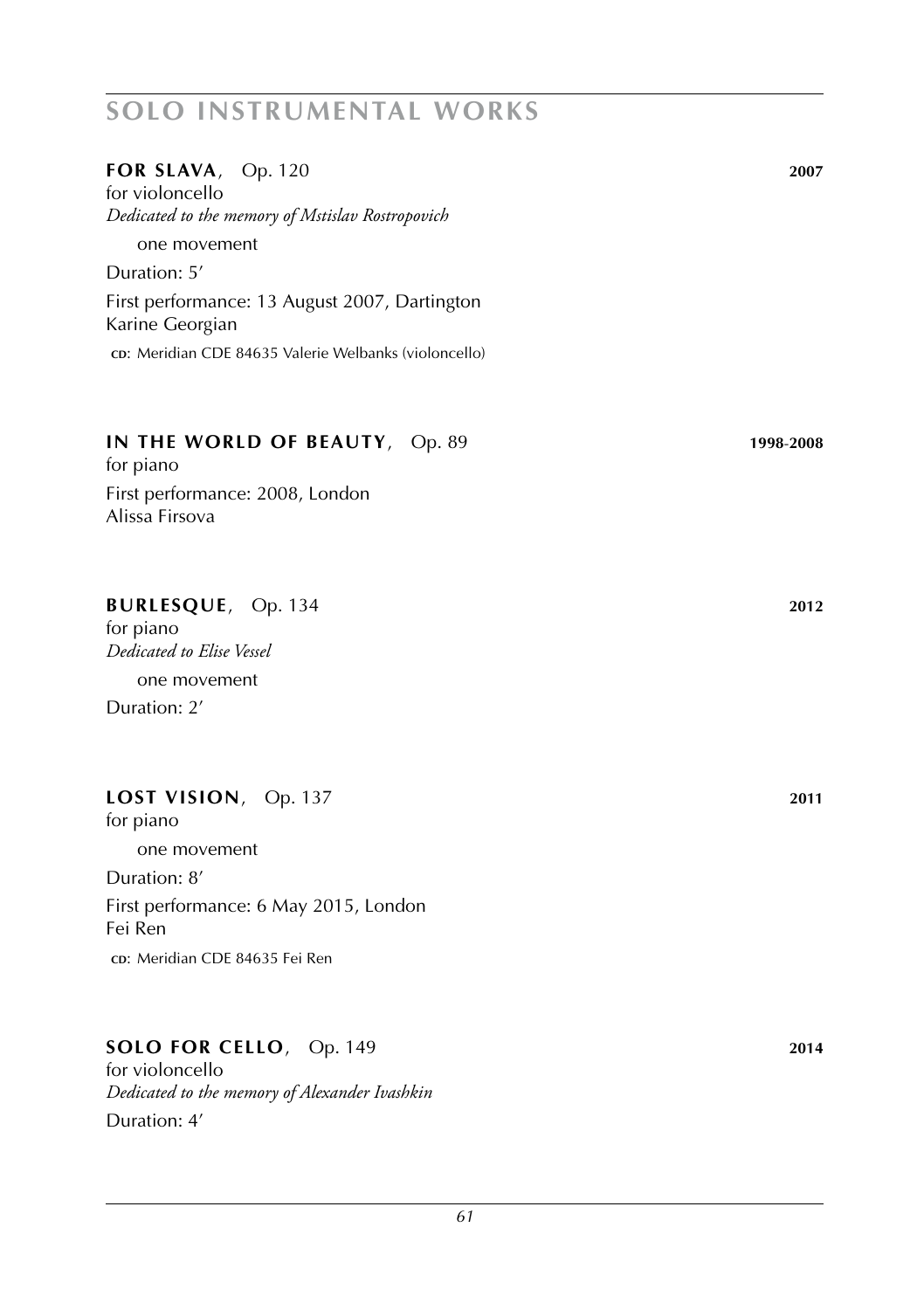#### **burlesQUE**, Op. 162a **2016**

for flute and piano

Duration: 4'

First performance: 7 August 2019, Ambleside Emma Halnan (flute) – Maksim Stsura (piano)

#### **a fearful fairy tale** 'Prophetic Birds', Op. 171 **2018**

for piano *Dedicated to Elena Basilova* Duration: 5' First performance: 13 August 2019, Rudersdal Elena Basilova

#### **memoria**, Op. 162 **2016**/**2019**

for violin Duration: 5' First performance: 8 March 2020, New York Elmira Darvarova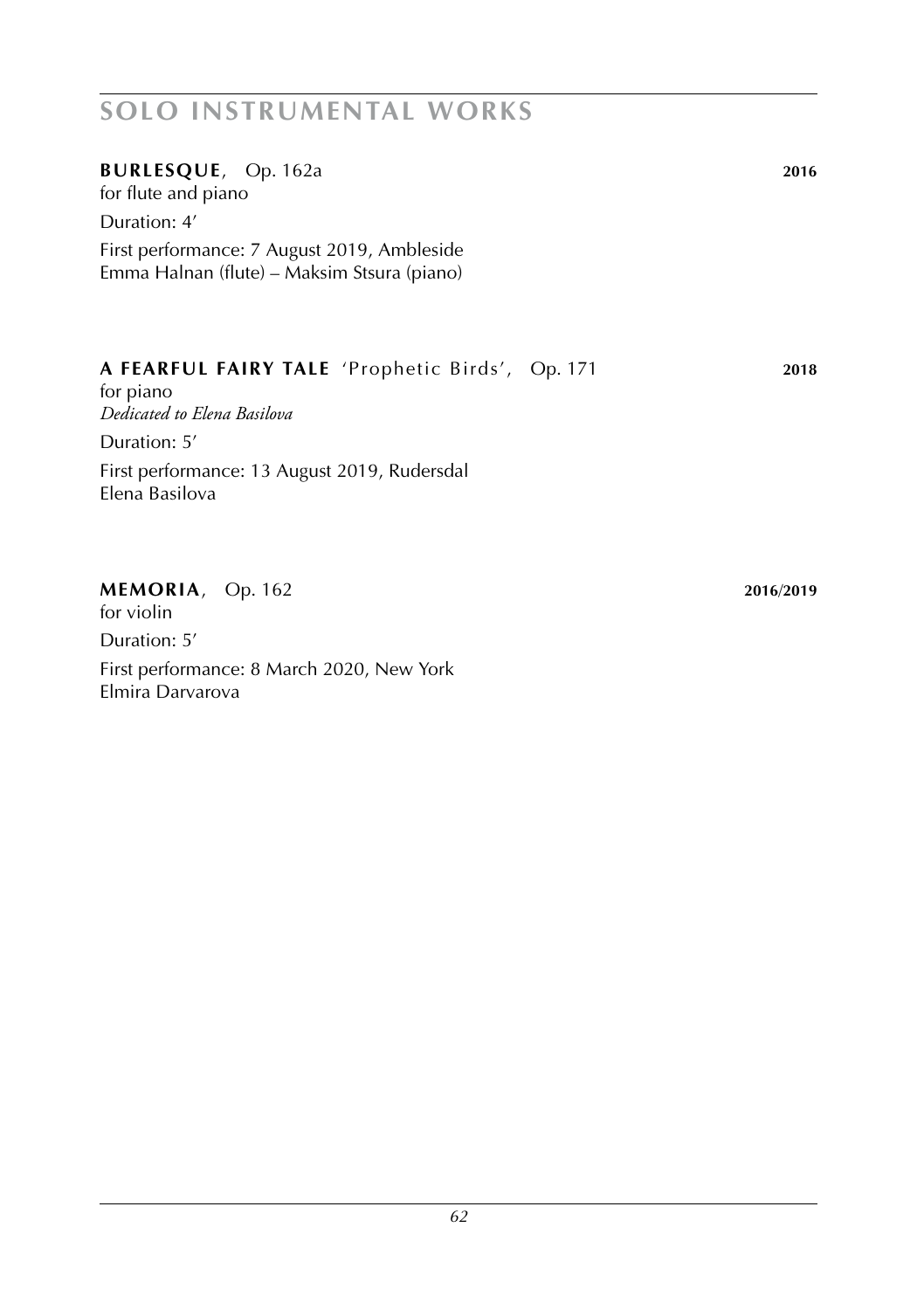# **film music**

**Hermitage 1979** Music for three TV-documentaries: 'The Art of Ancient Greece' – 'The Art of Ancient Rome' – 'The Art of the Middle Ages' (composed in collaboration with Dmitri Smirnov)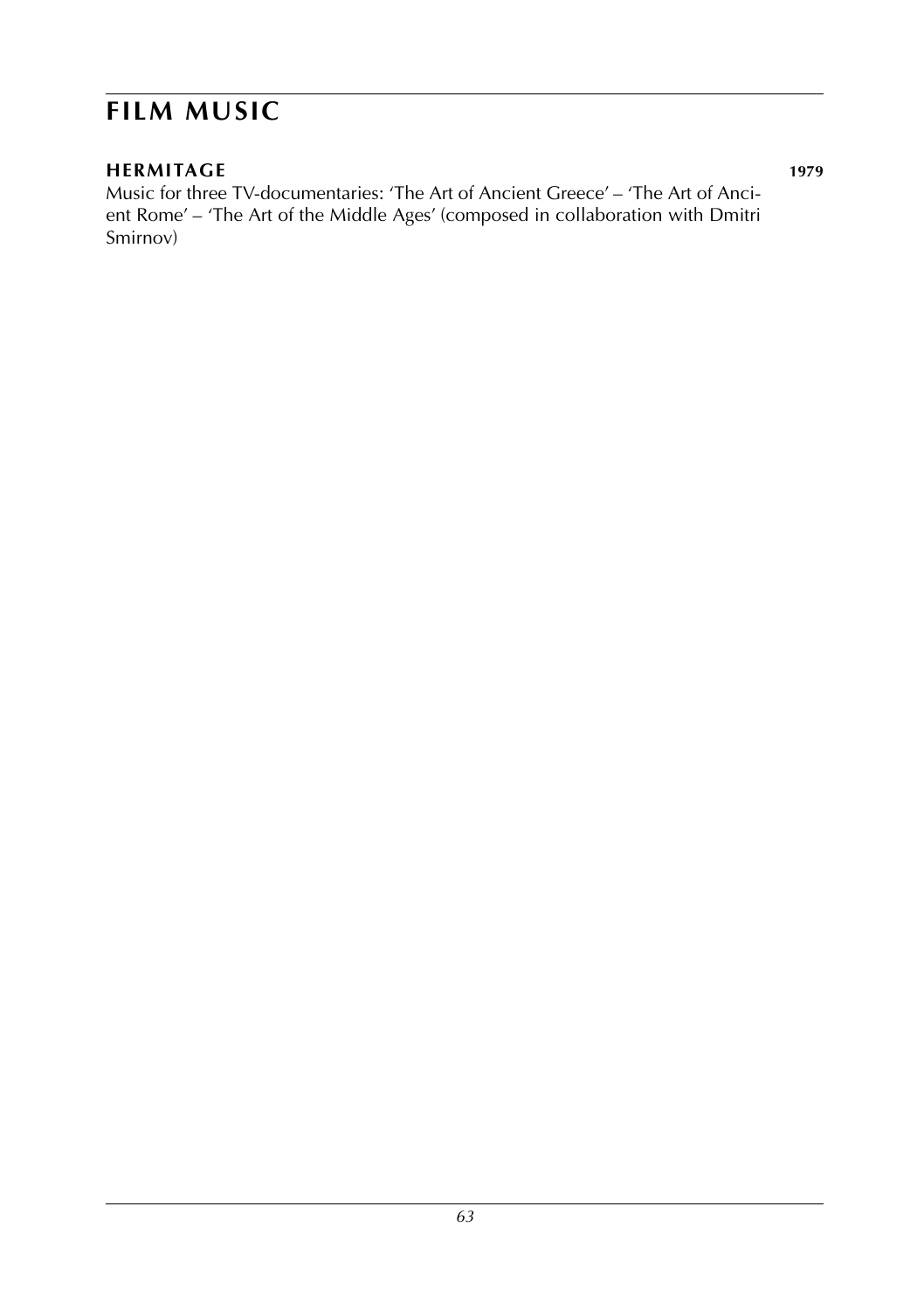# **arrangements**

#### **L'écume des Jours 1980**

[ **e d i s o n d e n i s o v** ] Vocal score of the opera (in collaboration with Dmitri Smirnov)

#### **Intermezzo from the ballet 'The Age of gold' 1980**

[ **d m i t r i s h o s t a k o v i c h** ]

Arrangement for flute and piano of No. 23, Intermezzo 'Everyone Amuses Himself in His Own Way' from the ballet  $The A ge of Gold, Op. 22 (1930)$ 

Andantino

Duration: 2'

Score: Sovetsky Kompozitor Publishers, Moscow, 1981 in the collection 'Pieces by Soviet Composers for flute and piano'

© Sikorski, Hamburg for the world

#### **Pimpinella**, Op. 40a **1989**

[ **p y o t r t c h a i k o v s k y** ]

Arrangement for soprano and orchestra of Tchaikovsky's setting of a Florentine song, Op. 38 No. 6

 $2.2.2.2 - 4.2.1.0 -$  perc (timp, cast, glsp, xyl), strings

Duration: 8'

First performance: 11 November 1989, Mestre Sandra Pacetti (soprano) – Teatro La Fenice Orchestra – Daniel Oren (conductor)

© Ricordi, Milan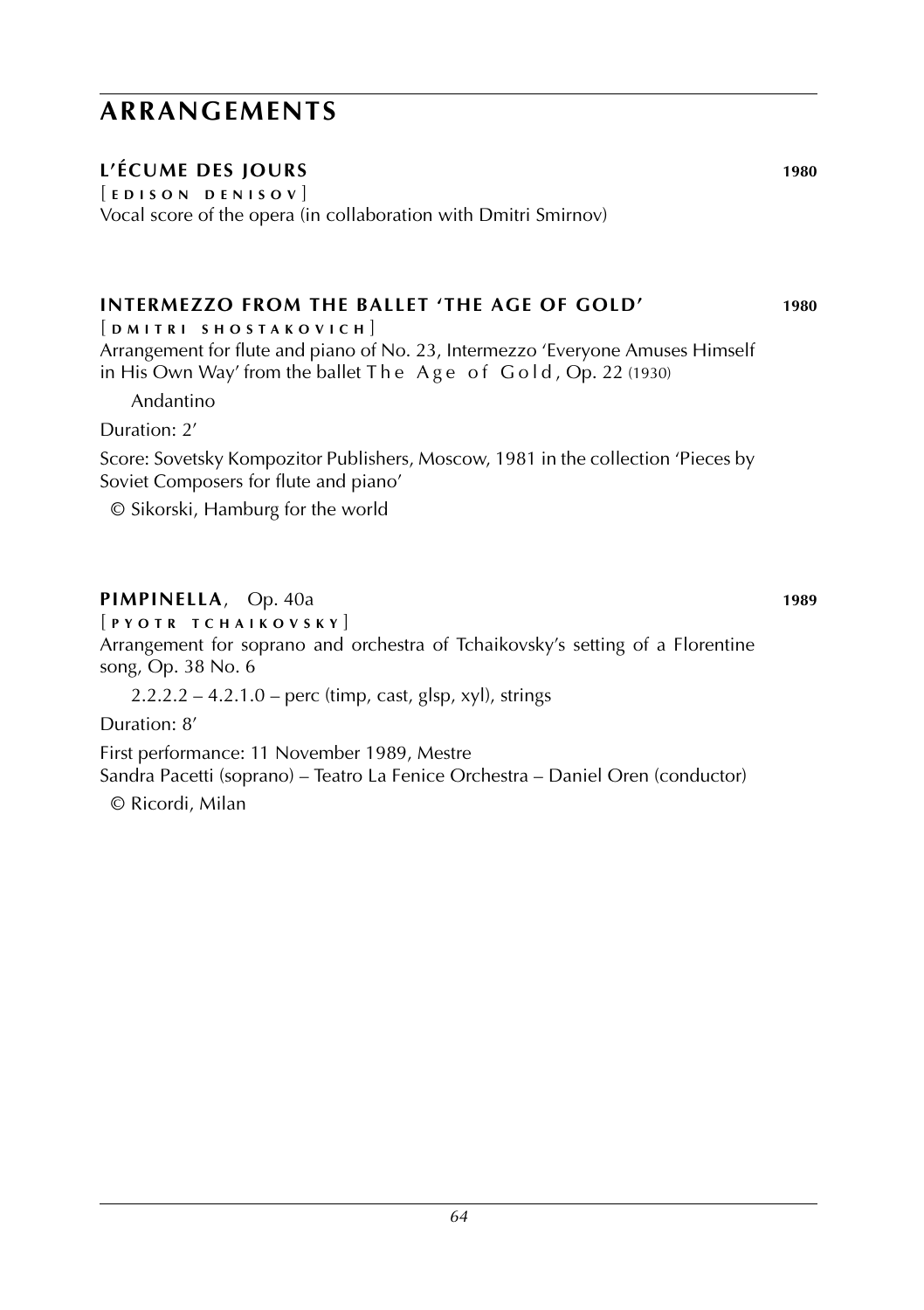#### **o p u s**

#### WORKS WRITTEN AT MUSIC COLLEGE

| <b>Two Polyphonic Pieces</b> for piano<br>1966  55 |  |
|----------------------------------------------------|--|

#### **Two Romances on Poems by Boris Pasternak**

| 1              | <b>Scherzo</b> for flute, clarinet, bassoon and piano. 1967 41                      |  |
|----------------|-------------------------------------------------------------------------------------|--|
| $\overline{2}$ |                                                                                     |  |
|                | <b>Legend (Nocturne)</b> for horn and piano entermination of the set of 1967 and 41 |  |
|                | Two Romances on Poems by Anna Akhmatova                                             |  |
|                |                                                                                     |  |
|                | <b>Three Romances on Poems by Vladimir Mayakovsky</b>                               |  |
| 3              | <b>Three Poems by Osip Mandelstam</b> for mixed choir <b>container 1970</b> 37      |  |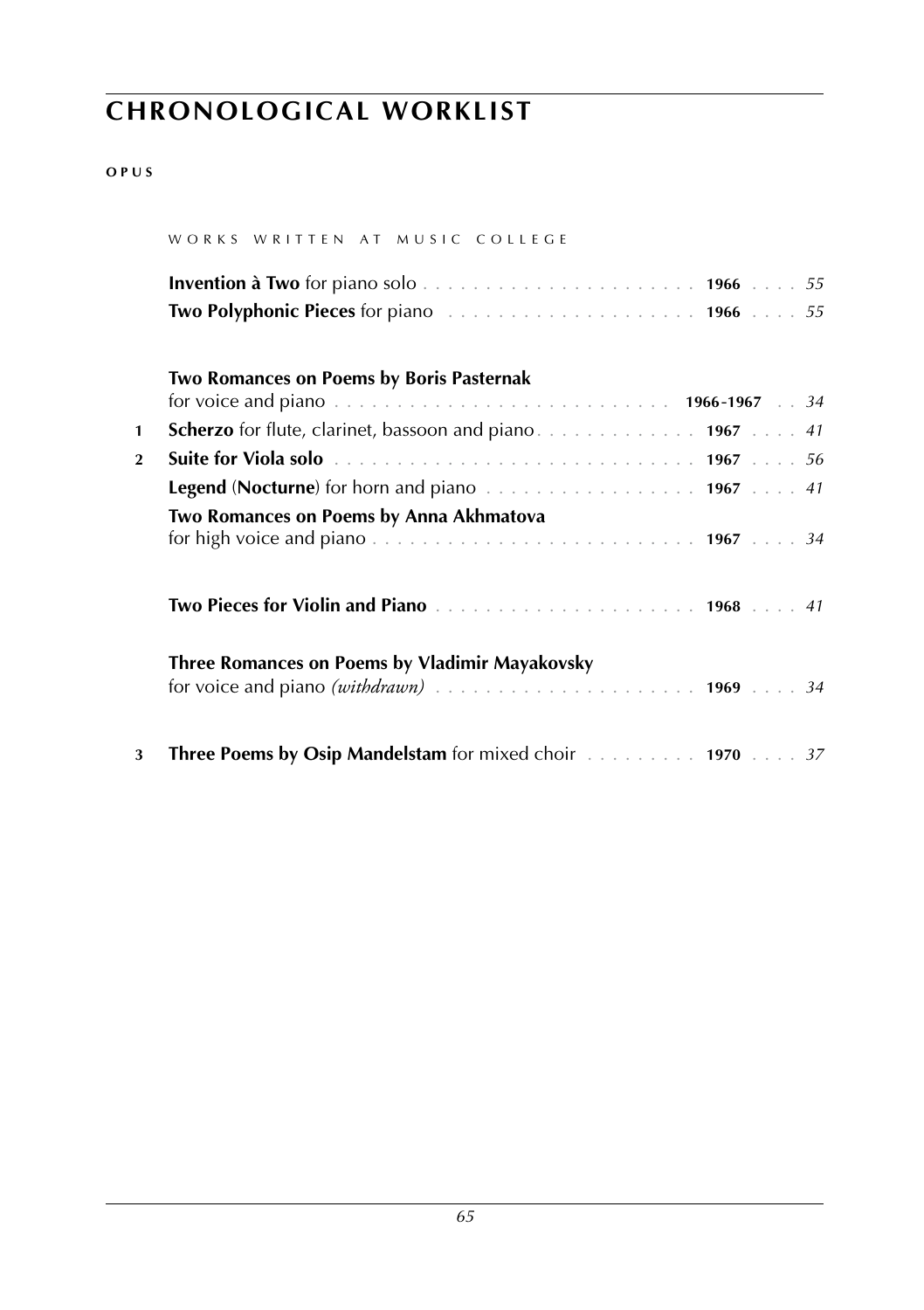|    | WORKS WRITTEN AT CONSERVATOIRE                                                                                                 |  |
|----|--------------------------------------------------------------------------------------------------------------------------------|--|
| 4  |                                                                                                                                |  |
| 5  | Sonata for Violoncello and Piano <b>Famo Election 2010</b> 1971 <b>1971 1971 1971 1971</b>                                     |  |
| 6  |                                                                                                                                |  |
|    |                                                                                                                                |  |
| 7  | Feast in Plague Time chamber opera (Pushkin) 1972 9                                                                            |  |
| 8  |                                                                                                                                |  |
|    |                                                                                                                                |  |
| 9  | <b>Chamber Music</b> for string orchestra (withdrawn) 1973                                                                     |  |
| 10 |                                                                                                                                |  |
|    |                                                                                                                                |  |
| 11 |                                                                                                                                |  |
| 12 | <b>Autumn Songs</b> for voice and piano                                                                                        |  |
|    | (Tsvetaeva, Mandelstam, Blok, Pasternak) 1974 34                                                                               |  |
|    |                                                                                                                                |  |
| 13 | Stanzas for orchestra <i>mass and contract to the contract of the contract to the contract to the contract to the standard</i> |  |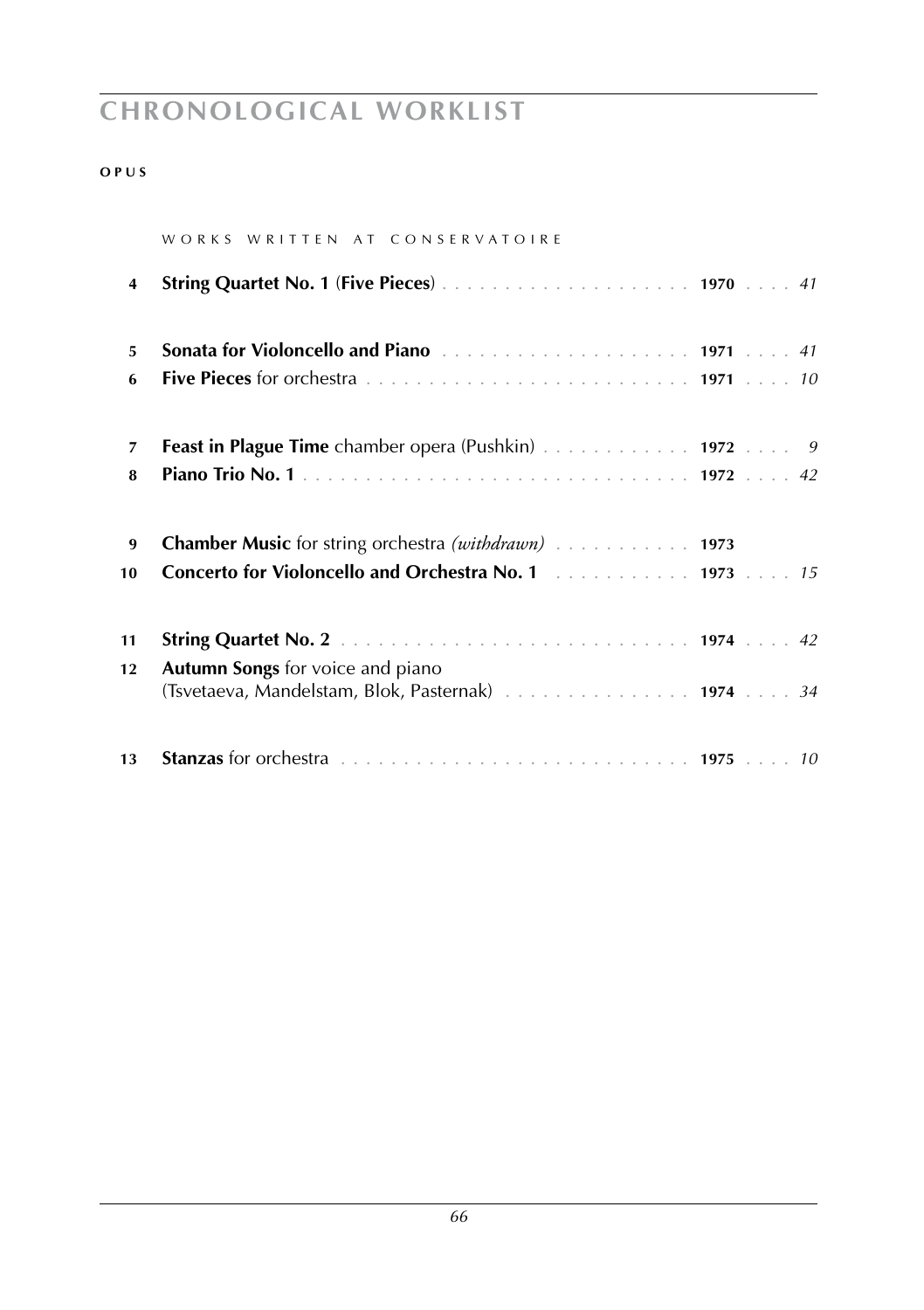#### **o p u s**

#### WORKS WRITTEN AFTER LEAVING CONSERVATOIRE

| 14 | Concerto for Violin and Orchestra No. 1 1976 15                                                                                                                                                                                               |  |
|----|-----------------------------------------------------------------------------------------------------------------------------------------------------------------------------------------------------------------------------------------------|--|
| 15 | Capriccio for flute and saxophone quartet 1976 43                                                                                                                                                                                             |  |
| 16 |                                                                                                                                                                                                                                               |  |
| 17 | <b>Petrarcha Sonnets</b> for voice and ensemble 1976 25                                                                                                                                                                                       |  |
|    | <b>The Bell</b> for mixed choir (Esenin) ( <i>withdrawn</i> ) 1976 37                                                                                                                                                                         |  |
|    |                                                                                                                                                                                                                                               |  |
| 18 | <b>Postlude</b> for harp and orchestra <b>container and the contract of the Postlude</b> for harp and orchestra <b>container</b> to the set of the set of the set of the set of the set of the set of the set of the set of the set of the se |  |
|    |                                                                                                                                                                                                                                               |  |
|    |                                                                                                                                                                                                                                               |  |
| 19 | Chamber Concerto No. 1 for flute and strings 1978 16                                                                                                                                                                                          |  |
| 20 | Night for voice and saxophone quartet (Pasternak) 1978 25                                                                                                                                                                                     |  |
|    | Three Pieces for Xylophone solo<br>1978  57                                                                                                                                                                                                   |  |
| 21 |                                                                                                                                                                                                                                               |  |
| 22 | Tristia Cantata for soprano and chamber orchestra                                                                                                                                                                                             |  |
|    |                                                                                                                                                                                                                                               |  |
|    |                                                                                                                                                                                                                                               |  |
|    |                                                                                                                                                                                                                                               |  |
| 23 | <b>Three Poems by Osip Mandelstam</b> for voice and piano 1980 35                                                                                                                                                                             |  |
| 24 |                                                                                                                                                                                                                                               |  |
|    |                                                                                                                                                                                                                                               |  |
|    | L'écume des jours $[EDISON DENISOV]$ vocal score  1980  64                                                                                                                                                                                    |  |
|    | Interlude from 'The Age of Gold' [DMITRI SHOSTAKOVICH]                                                                                                                                                                                        |  |
|    |                                                                                                                                                                                                                                               |  |
| 25 | Two sonnets of Shakespeare for voice and organ Alberts 2014 1981 35                                                                                                                                                                           |  |
|    | 25 a Two sonnets of Shakespeare for voice and saxophone quartet 1981 26                                                                                                                                                                       |  |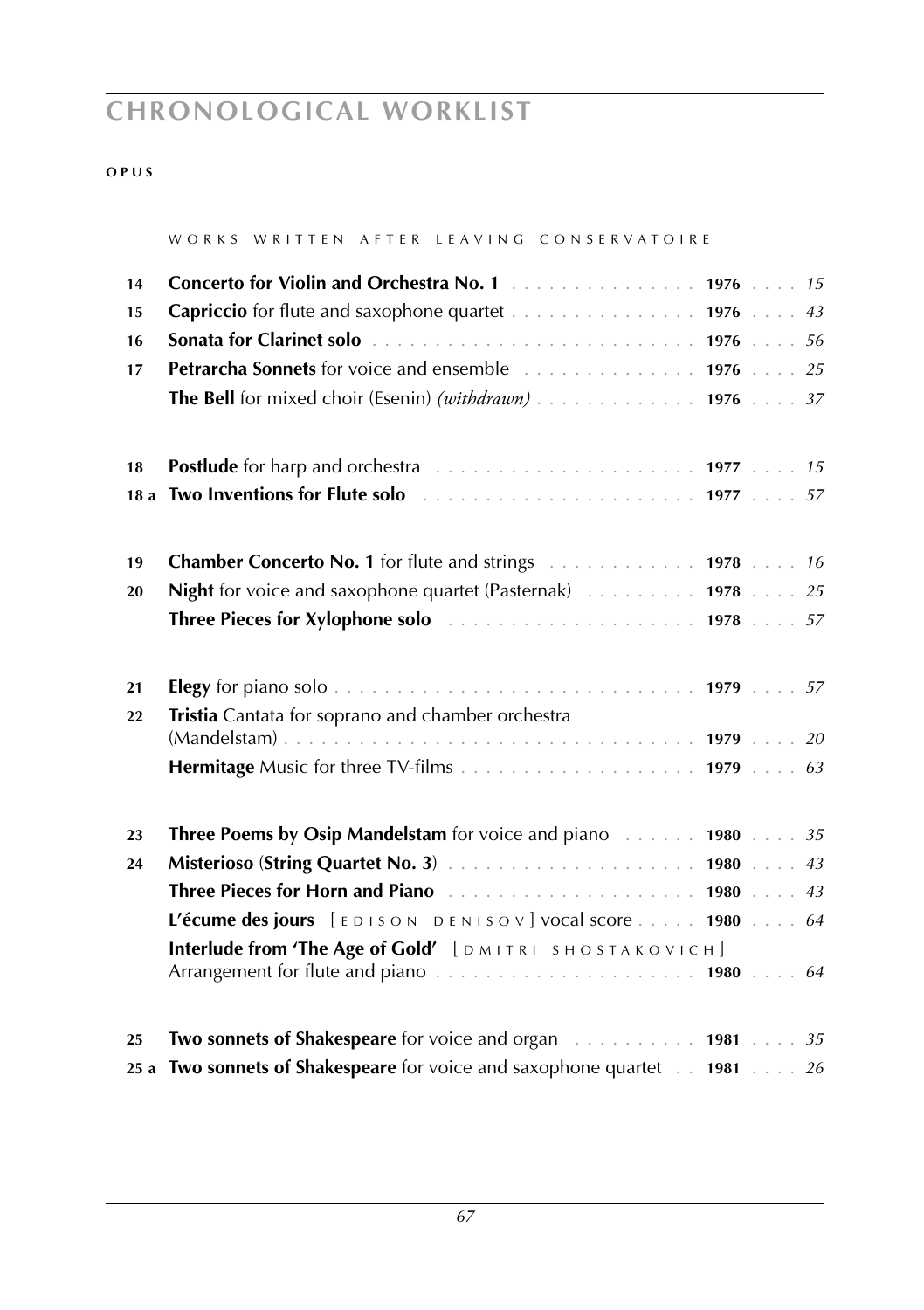| 26   | <b>Chamber Concerto No. 2</b><br>(Concerto for Violoncello and Orchestra No. 2) 1982 16                                      |  |  |
|------|------------------------------------------------------------------------------------------------------------------------------|--|--|
| 27   |                                                                                                                              |  |  |
|      | <b>Sphinx</b> for harp solo $\ldots \ldots \ldots \ldots \ldots \ldots \ldots \ldots \ldots \ldots \ldots$ 1982  57          |  |  |
| 28   | <b>The Stone</b> Cantata for soprano and orchestra (Mandelstam) 1983 20                                                      |  |  |
| 29   | Concerto for Violin and Orchestra No. 2 1983 16                                                                              |  |  |
| 30   | Mysteria for organ and percussion <i>manufacture of the state of 1984</i> manufacture 44                                     |  |  |
| 31   | <b>Earthly Life</b> Cantata for soprano and ensemble (Mandelstam) 1984 26                                                    |  |  |
| 32   |                                                                                                                              |  |  |
| 33   | <b>Chamber Concerto No. 3</b> for piano and orchestra 1985 17                                                                |  |  |
| 34   |                                                                                                                              |  |  |
| 35   |                                                                                                                              |  |  |
| 36   | Forest Walks Cantata for soprano and ensemble (Mandelstam) 1987 26                                                           |  |  |
| 37   | Chamber Concerto No. 4 for horn and ensemble 1987 39                                                                         |  |  |
| 38   | Augury for choir and orchestra (Blake) 1988 21                                                                               |  |  |
| 39   | <b>Autumn Music</b> for chamber orchestra 1988 10                                                                            |  |  |
|      | 39 a The Dream for mezzo-soprano and piano (Pasternak) 1988 35                                                               |  |  |
| 40   |                                                                                                                              |  |  |
| 40 a | Pimpinella [PYOTR TCHAIKOVSKY]<br>Arrangement for soprano and orchestra <i>manufactorial</i> contract and 1989 manufactorial |  |  |
| 41   |                                                                                                                              |  |  |
| 42   |                                                                                                                              |  |  |
| 43   | Stygian Song for soprano and chamber ensemble                                                                                |  |  |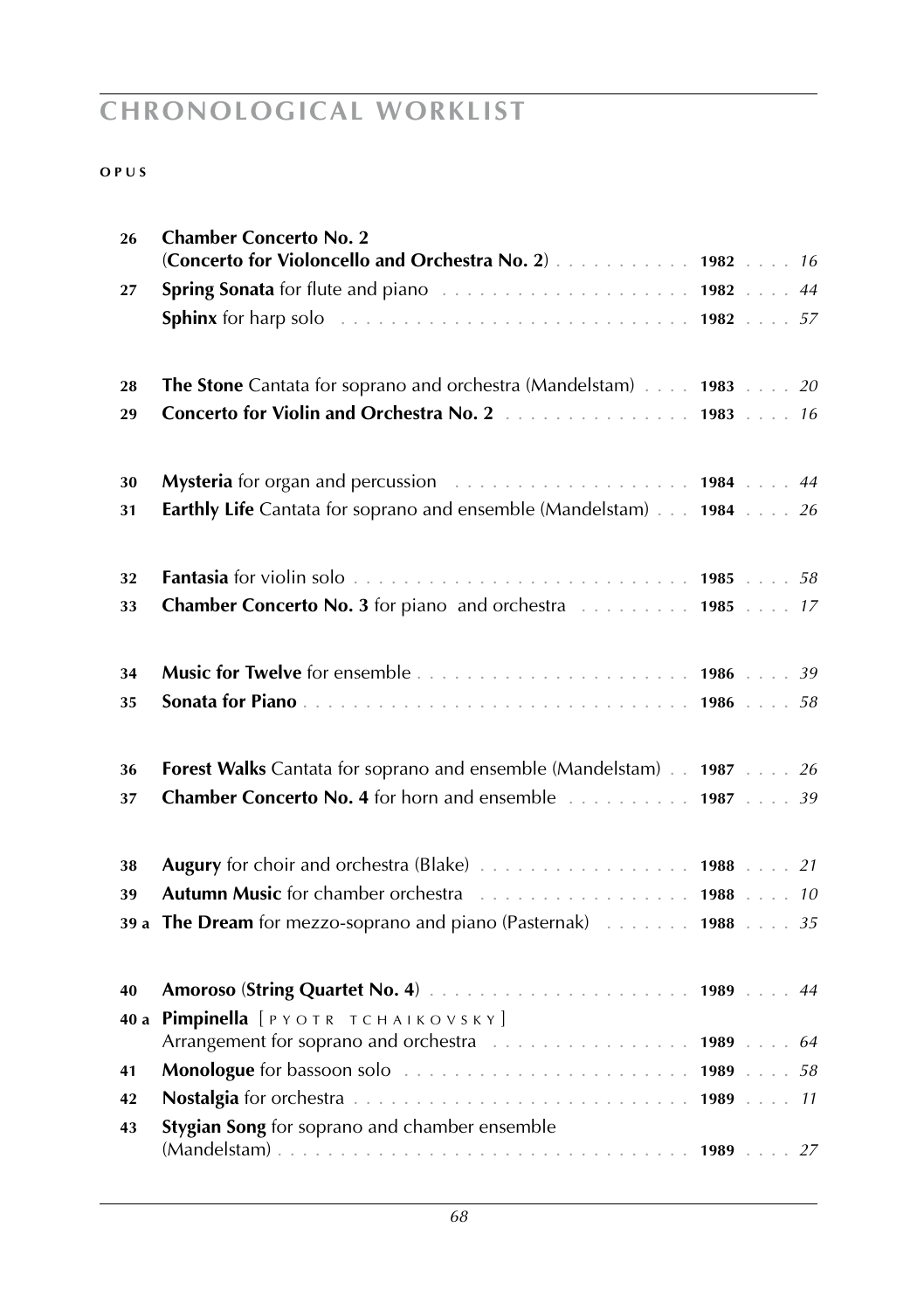| 44   | <b>Odyssey</b> for chamber ensemble <i>entering the subseterministy</i> 1990 <i>b</i> 39                                                                                                                                            |  |
|------|-------------------------------------------------------------------------------------------------------------------------------------------------------------------------------------------------------------------------------------|--|
| 45   |                                                                                                                                                                                                                                     |  |
|      |                                                                                                                                                                                                                                     |  |
| 46   | The Nightingale and the Rose Chamber Opera                                                                                                                                                                                          |  |
|      |                                                                                                                                                                                                                                     |  |
| 47   |                                                                                                                                                                                                                                     |  |
| 48   |                                                                                                                                                                                                                                     |  |
| 49   | The Shell for soprano and ensemble (Mandelstam) 1991 27                                                                                                                                                                             |  |
| 50   | Whirlpool for mezzo-sporano, flute and percussion                                                                                                                                                                                   |  |
|      |                                                                                                                                                                                                                                     |  |
| 51   | <b>Silentium</b> for voice and string quartet (Mandelstam) $\ldots \ldots \ldots$ 1991 $\ldots \cdot 28$                                                                                                                            |  |
|      |                                                                                                                                                                                                                                     |  |
| 52   | Secret Way for mezzo-soprano and orchestra (Mandelstam) 1.1.1992  21                                                                                                                                                                |  |
| 53   | <b>Distance</b> for voice, clarinet and string quartet (Tsvetayeva) 1992 28                                                                                                                                                         |  |
| 54   | <b>Meditation in the Japanese Garden</b> for flute, viola and piano 1992 45                                                                                                                                                         |  |
| 55   | You and I Duet for violoncello and piano 1992 46                                                                                                                                                                                    |  |
| 56   |                                                                                                                                                                                                                                     |  |
| 57   | Vigilia for violin and piano $\ldots \ldots \ldots \ldots \ldots \ldots \ldots \ldots \ldots$ 1992 $\ldots$ 46                                                                                                                      |  |
| 58   |                                                                                                                                                                                                                                     |  |
| 59   |                                                                                                                                                                                                                                     |  |
| 59 a |                                                                                                                                                                                                                                     |  |
| 60   | Cassandra for orchestra <i>mass and contained a serie of the contained a serie and contained a serie 11</i>                                                                                                                         |  |
|      |                                                                                                                                                                                                                                     |  |
| 61   |                                                                                                                                                                                                                                     |  |
| 61a  |                                                                                                                                                                                                                                     |  |
| 62   |                                                                                                                                                                                                                                     |  |
| 63   |                                                                                                                                                                                                                                     |  |
| 64   |                                                                                                                                                                                                                                     |  |
| 65   | Monologue for saxophone solo <i>political</i> contract the contract of the solo and the solo and the set of the set of the set of the set of the set of the set of the set of the set of the set of the set of the set of the set o |  |
| 66   | The Enchanted Island for violoncello and piano 1993 48                                                                                                                                                                              |  |
| 67   |                                                                                                                                                                                                                                     |  |
| 68   |                                                                                                                                                                                                                                     |  |
| 69   | <b>Insomnia</b> for four male singers (Pushkin) 1993 37                                                                                                                                                                             |  |
|      |                                                                                                                                                                                                                                     |  |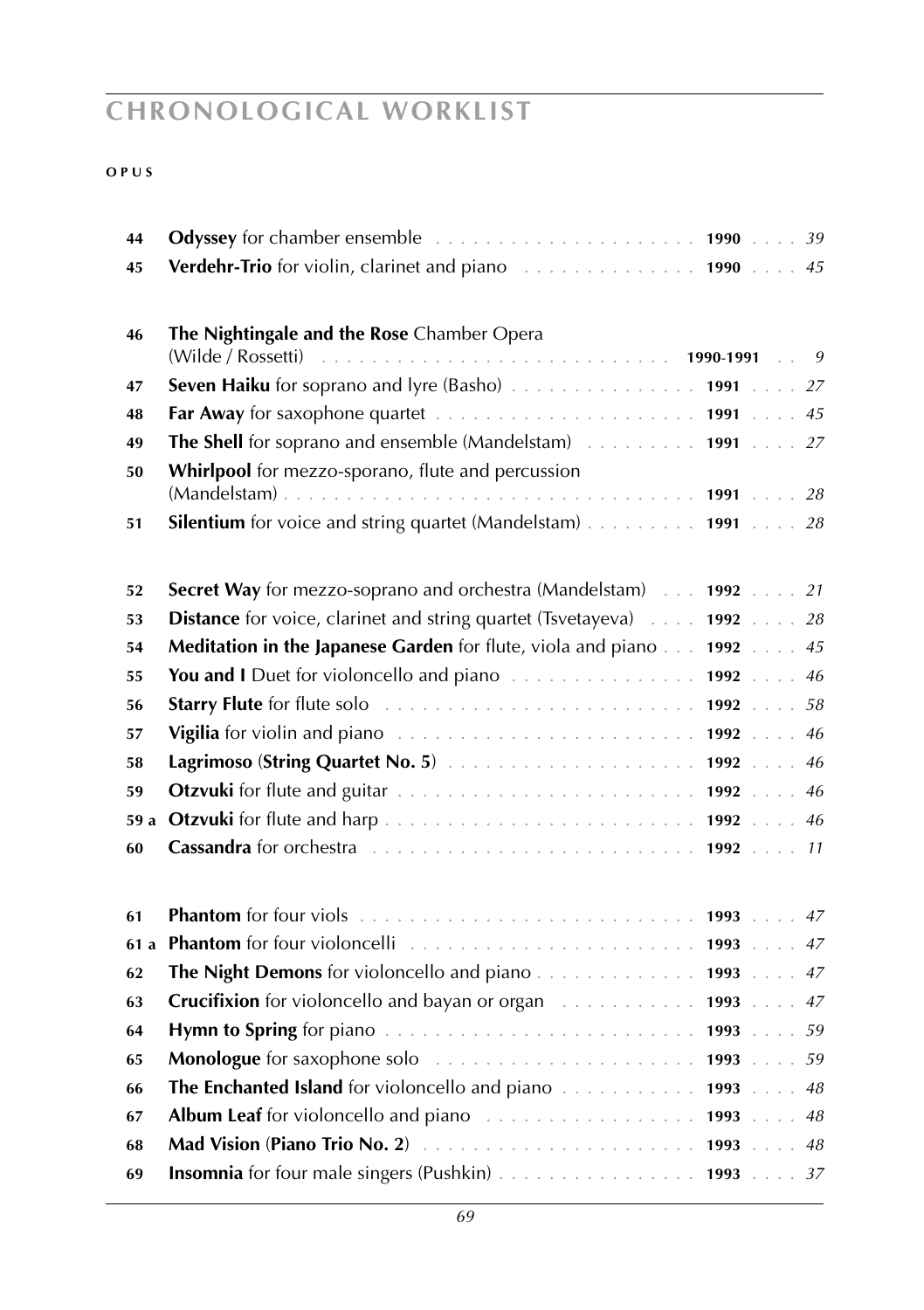| 70   | Before the Thunderstorm Cantata for soprano and ensemble                                                                 |  |  |
|------|--------------------------------------------------------------------------------------------------------------------------|--|--|
| 71   |                                                                                                                          |  |  |
| 70 a |                                                                                                                          |  |  |
| 72   |                                                                                                                          |  |  |
| 73   |                                                                                                                          |  |  |
| 74   | The Stone Guest (String Quartet No. 8) 1995 49                                                                           |  |  |
| 75   |                                                                                                                          |  |  |
| 76   | No, It is Not a Migraine for baritone and piano (Mandelstam) 1995 36                                                     |  |  |
| 77   |                                                                                                                          |  |  |
| 78   | Chamber Concerto No. 5 for violoncello, harp, celesta and string                                                         |  |  |
|      | orchestra (Concerto for Violoncello and Orchestra No. 3) 1996 17                                                         |  |  |
| 79   | The Door is Closed (String Quartet No. 9) According the Door is Closed (String Quartet No. 9)                            |  |  |
| 80   | <b>Chamber Concerto No. 6 (The Temple of Mnemosyne)</b>                                                                  |  |  |
|      | for piano and chamber orchestra <i>manufacture in the content of the state of the state in the state in the state in</i> |  |  |
| 81   | The River of Time for mixed choir and chamber orchestra                                                                  |  |  |
| 82   | The Secrets of Wisdom for (mezzo) soprano, recorder and                                                                  |  |  |
|      |                                                                                                                          |  |  |
| 83   | The Sound of Time Passing for orchestra 1997 11                                                                          |  |  |
| 84   |                                                                                                                          |  |  |
| 85   | <b>Captivity</b> for wind orchestra, harp, celesta, and percussion 1998 12                                               |  |  |
| 86   |                                                                                                                          |  |  |
| 87   | <b>Equinox</b> for mixed choir (Mandelstam) 1998 37                                                                      |  |  |
| 88   | The Scent of Absence for bass, harp, and flute (Prokofiev) 1998 29                                                       |  |  |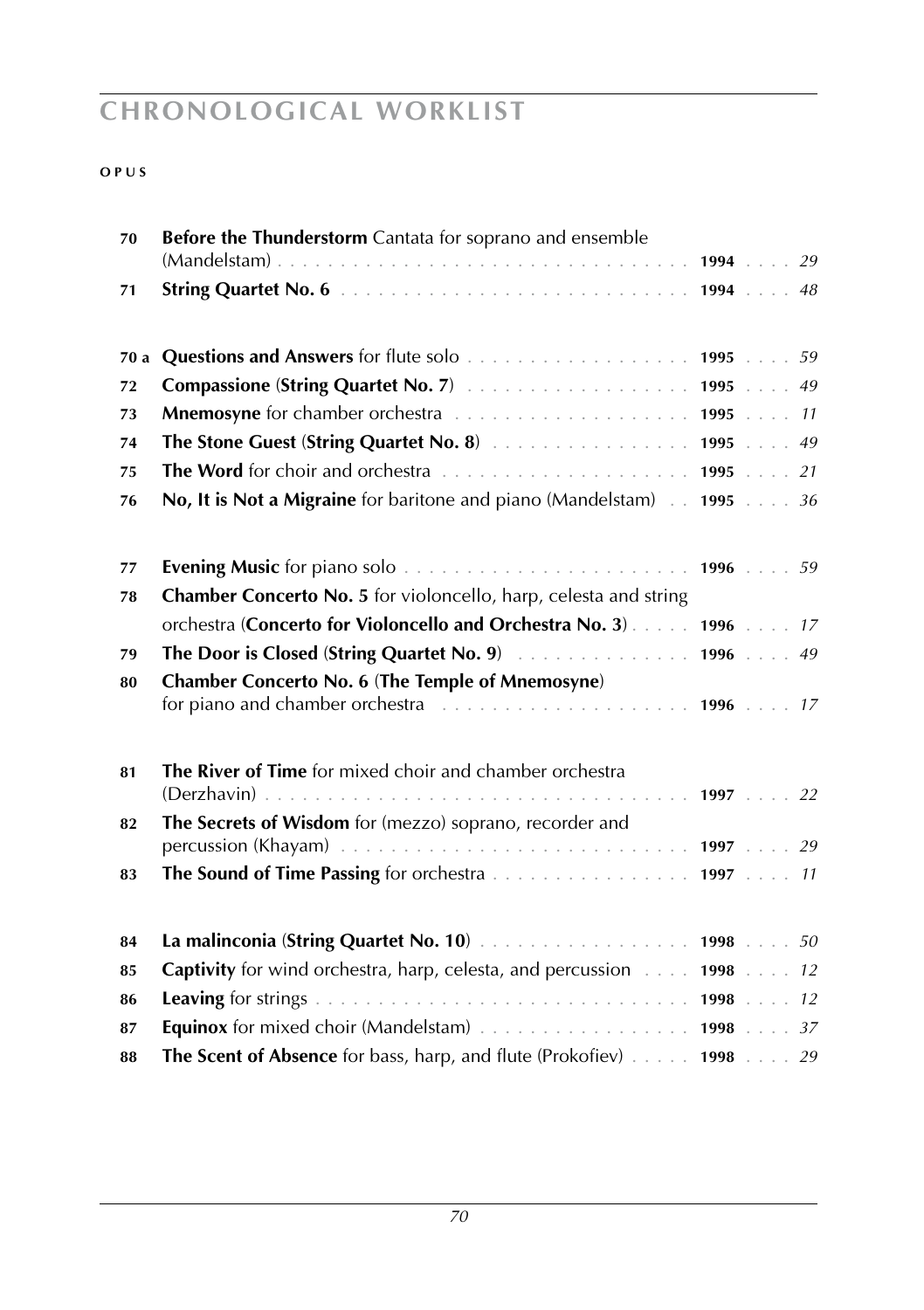| 90                        | <b>Frozen Time</b> for piano quartet $\ldots \ldots \ldots \ldots \ldots \ldots \ldots \ldots$ 1999 $\ldots \ldots$ 50 |  |
|---------------------------|------------------------------------------------------------------------------------------------------------------------|--|
| 91                        | Winter Elegy for couter-tenor and string trio (Pushkin) 1999 30                                                        |  |
| 92                        | The Singing Forest for four recorders and strings 1999 12                                                              |  |
| 93                        | Das Erste ist vergangen for soprano, bass, mixed choir                                                                 |  |
| 94                        | Vernal Equinox for violin and piano<br>1999  50                                                                        |  |
| 95                        | <b>Perpetual Return</b> sextet for flute, oboe, harp and string trio 2000 51                                           |  |
| 96                        |                                                                                                                        |  |
| 97,1                      |                                                                                                                        |  |
| 100                       |                                                                                                                        |  |
| 101<br>102<br>102a<br>103 | Beauty will Save the World for mixed choir (Dostoevsky) 2002 38                                                        |  |
| 97.2                      | The Night Moment for mixed choir 2003 38                                                                               |  |
| 104                       | Winter Songs for soprano and violoncello (Mandelstam) 2003 30                                                          |  |
| 106                       | <b>Romantic Fragments</b> for solo violin and chamber ensemble 2003 40                                                 |  |
| 105                       |                                                                                                                        |  |
| 107                       | <b>The Prophet</b> for baritone, choir and bayan                                                                       |  |
| 108                       | <b>Euphonisms</b> for euphonium and piano $\ldots \ldots \ldots \ldots \ldots \ldots 2003 \ldots 51$                   |  |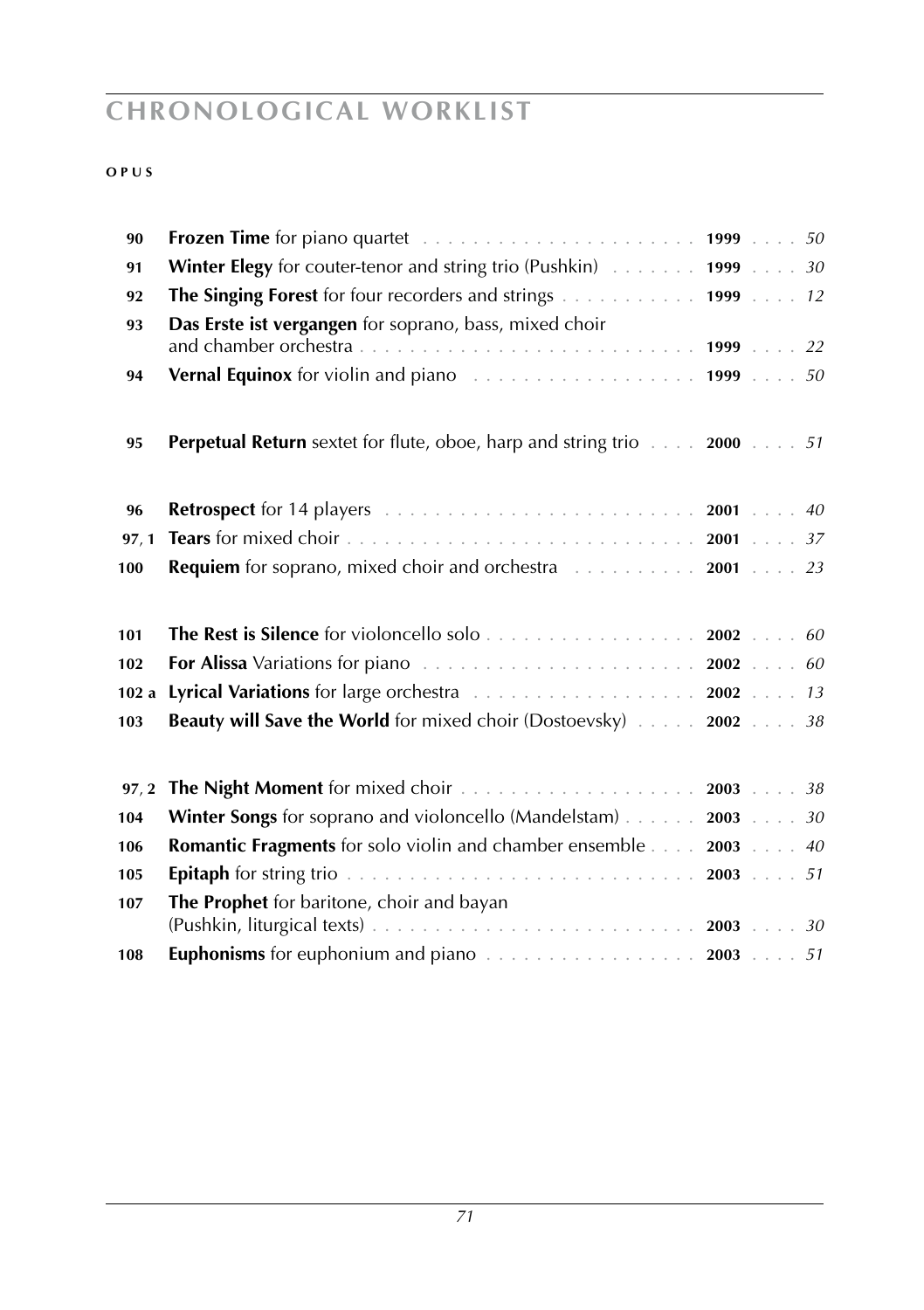| 98   |                                                                                                                                                                                                                                     |  |
|------|-------------------------------------------------------------------------------------------------------------------------------------------------------------------------------------------------------------------------------------|--|
| 99   |                                                                                                                                                                                                                                     |  |
| 109  | <b>Invocation</b> for clarinet and bayan (or accordion) 2004 52                                                                                                                                                                     |  |
| 110  |                                                                                                                                                                                                                                     |  |
| 110a | <b>Twilight Bells</b> for flute and piano<br>1.1.1.1.1.1.1.1.1.1.1.1.1.1.1.1.2004<br>1.1.1.52                                                                                                                                       |  |
| 111  | The Garden of Dreams (Hommage to Shostakovich)                                                                                                                                                                                      |  |
|      | for orchestra $\ldots \ldots \ldots \ldots \ldots \ldots \ldots \ldots \ldots \ldots \ldots \ldots 2004 \ldots 13$                                                                                                                  |  |
| 112  |                                                                                                                                                                                                                                     |  |
|      |                                                                                                                                                                                                                                     |  |
|      |                                                                                                                                                                                                                                     |  |
| 113  |                                                                                                                                                                                                                                     |  |
| 115  | Black Bells (Hommage to Shostakovich) 2005 40                                                                                                                                                                                       |  |
|      |                                                                                                                                                                                                                                     |  |
| 118  |                                                                                                                                                                                                                                     |  |
|      |                                                                                                                                                                                                                                     |  |
|      |                                                                                                                                                                                                                                     |  |
| 120  |                                                                                                                                                                                                                                     |  |
|      |                                                                                                                                                                                                                                     |  |
| 89   | In the World of Beauty for piano<br>1.1.1.1.1.1.1.1.1.1.1.1.1.1.1.1.1.1.2.2008<br>1.1.61                                                                                                                                            |  |
| 122  | Concerto-Elegy (Concerto for Violoncello and Chamber Orchestra). 2008 18                                                                                                                                                            |  |
|      |                                                                                                                                                                                                                                     |  |
| 121  | From the Voronezh Notebooks <b>Exetiment Contract Contract Contract Contract Contract Contract Contract Contract</b> Contract Contract Contract Contract Contract Contract Contract Contract Contract Contract Contract Contract Co |  |
| 125  | <b>Night Songs <i>Reserves</i></b> <i>Reserves Reserves Reserves Reserves Reserves Reserves Reserves Resp. 2009 Reserves Resp. 31</i>                                                                                               |  |
|      |                                                                                                                                                                                                                                     |  |
| 119  | Beyond the Seven Seals <b>Election 2010</b> Line 2010 Line 2010 Line 2010 Line 2010                                                                                                                                                 |  |
| 128  |                                                                                                                                                                                                                                     |  |
| 129  |                                                                                                                                                                                                                                     |  |
| 130  | <b>Tender is the Sorrow</b> for flute, string trio and piano (or harp) 2010 53                                                                                                                                                      |  |
| 135  | Consuelo for mezzo-soprano, male chamber choir and                                                                                                                                                                                  |  |
|      |                                                                                                                                                                                                                                     |  |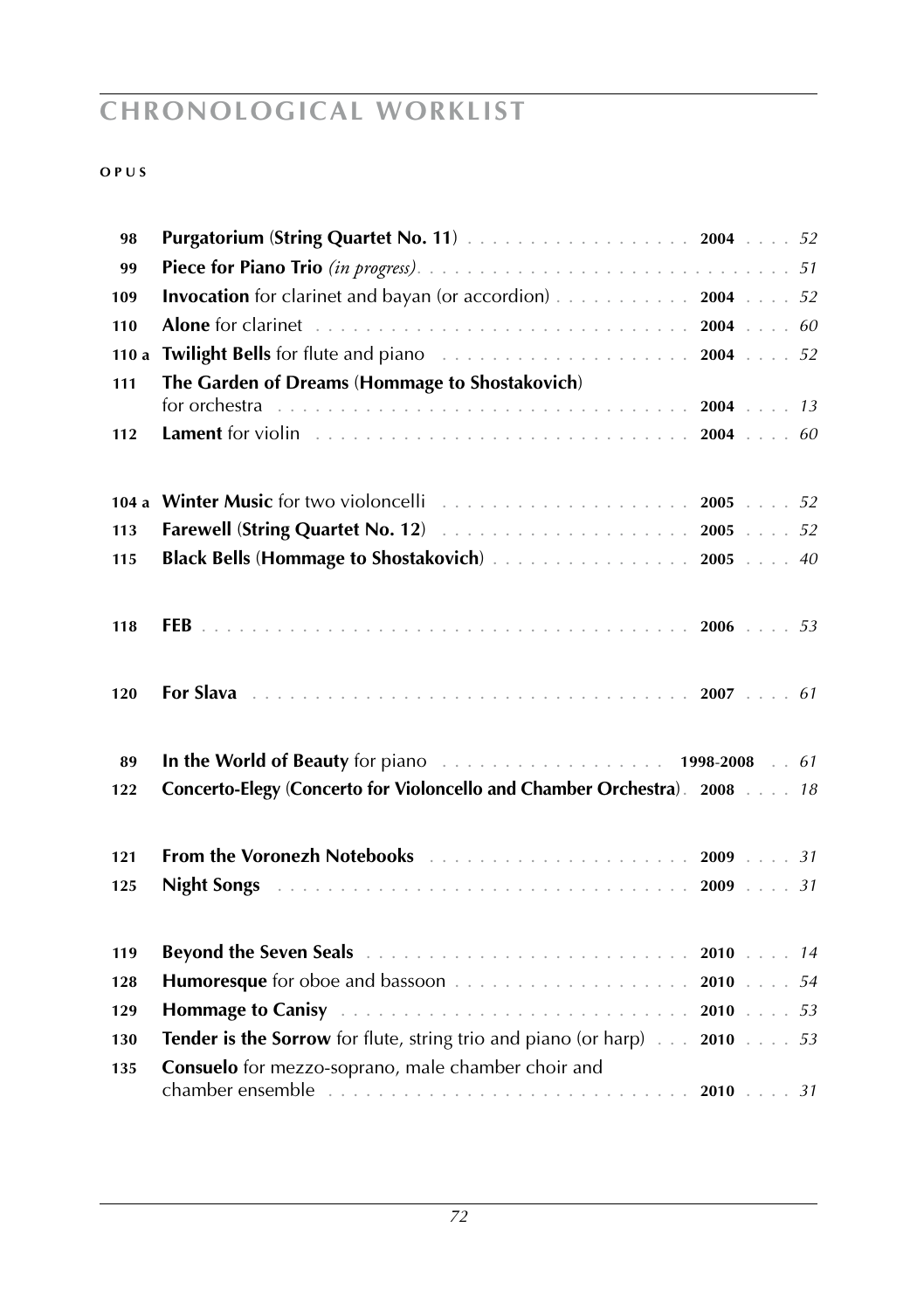| 131  |                                                                                                                                                                                                                                                                                                            |  |  |
|------|------------------------------------------------------------------------------------------------------------------------------------------------------------------------------------------------------------------------------------------------------------------------------------------------------------|--|--|
| 132a |                                                                                                                                                                                                                                                                                                            |  |  |
| 137  |                                                                                                                                                                                                                                                                                                            |  |  |
|      |                                                                                                                                                                                                                                                                                                            |  |  |
|      |                                                                                                                                                                                                                                                                                                            |  |  |
| 126  |                                                                                                                                                                                                                                                                                                            |  |  |
| 132  | A Triple Portrait for flute, violoncello and piano 2012 54                                                                                                                                                                                                                                                 |  |  |
| 134  |                                                                                                                                                                                                                                                                                                            |  |  |
|      |                                                                                                                                                                                                                                                                                                            |  |  |
| 144  |                                                                                                                                                                                                                                                                                                            |  |  |
| 145  | <b>Sorrows</b> for soprano and violoncello (Mandelstam) 2014 32                                                                                                                                                                                                                                            |  |  |
| 147  | <b>Birth of a Smile</b> for soprano, vibraphone and four trombones                                                                                                                                                                                                                                         |  |  |
|      |                                                                                                                                                                                                                                                                                                            |  |  |
| 148  | <b>Agnus Dei</b> for three female chamber choirs 2014 38                                                                                                                                                                                                                                                   |  |  |
| 149  | Solo for Cello <b>Collection Collection Collection</b> Collection Collection Collection Collection Collection Collection Collection Collection Collection Collection Collection Collection Collection Collection Collection Collect                                                                        |  |  |
| 151  | Gobelin for soprano, clarinet, violoncello and piano                                                                                                                                                                                                                                                       |  |  |
|      | Gothic for orchestra entertainment contains and container and container and container and container and contain                                                                                                                                                                                            |  |  |
| 152  |                                                                                                                                                                                                                                                                                                            |  |  |
|      |                                                                                                                                                                                                                                                                                                            |  |  |
| 154  | <b>Dalla luce alla luce</b> for accordion and string quintet <b>container 2015</b> 54                                                                                                                                                                                                                      |  |  |
| 155  | The Seasons for soprano (or tenor), string orchestra and                                                                                                                                                                                                                                                   |  |  |
|      | percussion (Nosarev) $\ldots \ldots \ldots \ldots \ldots \ldots \ldots \ldots \ldots 2015 \ldots 24$                                                                                                                                                                                                       |  |  |
| 157  | <b>Night Shadows</b> Concertino for harpsichord, seven strings (or string<br>orchestra) and three percussionists (and all contacts of the set of the set of the set of the set of the set of the set of the set of the set of the set of the set of the set of the set of the set of the set of the set of |  |  |
|      |                                                                                                                                                                                                                                                                                                            |  |  |
|      |                                                                                                                                                                                                                                                                                                            |  |  |
| 160  |                                                                                                                                                                                                                                                                                                            |  |  |
| 139  | Double Concerto for Violin, Violoncello and Orchestra 2016 19                                                                                                                                                                                                                                              |  |  |
|      |                                                                                                                                                                                                                                                                                                            |  |  |
|      |                                                                                                                                                                                                                                                                                                            |  |  |
| 171  |                                                                                                                                                                                                                                                                                                            |  |  |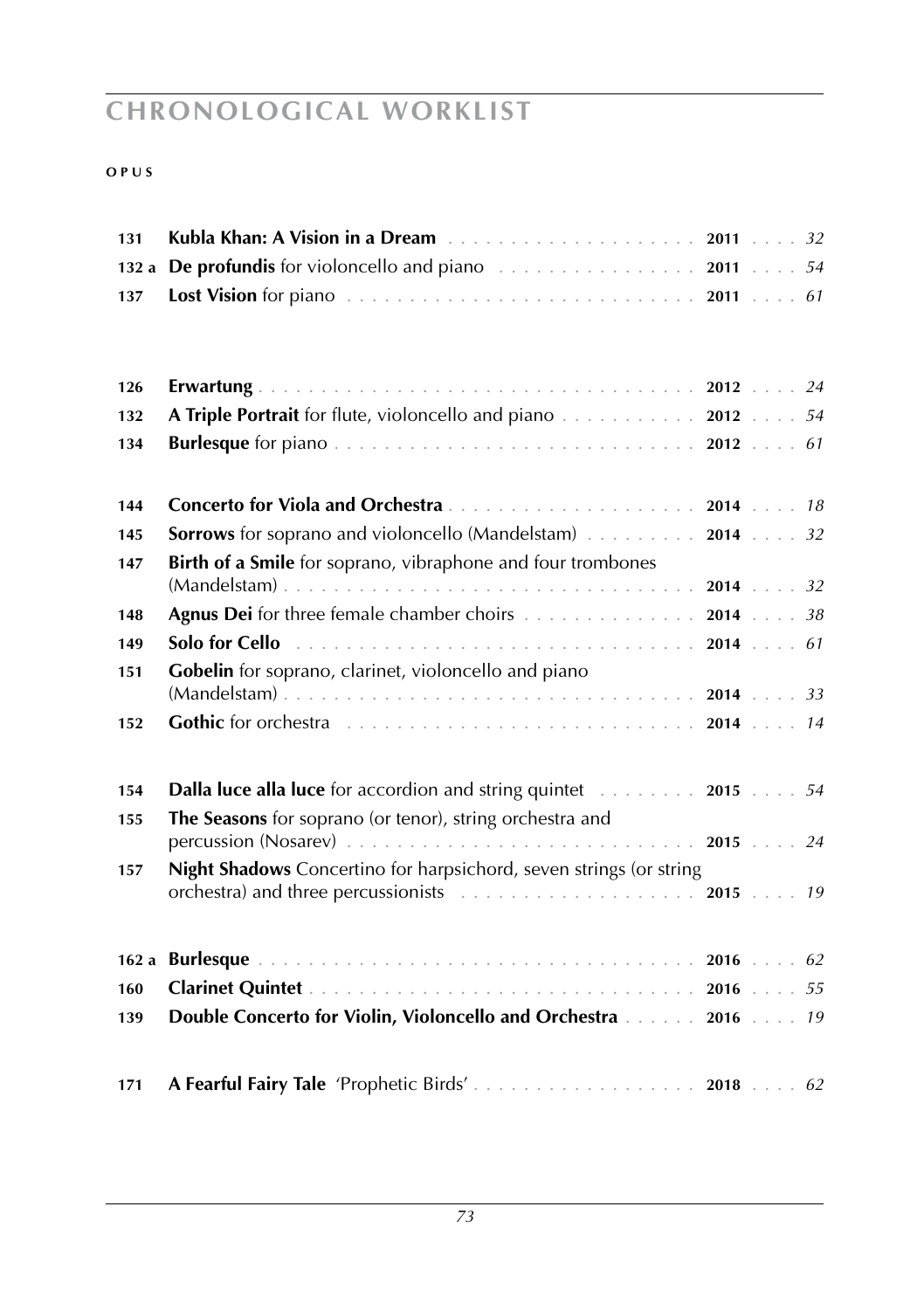| 168 Piano Quartet No. 2 'Four Seasons' 2019 55                                                                 |
|----------------------------------------------------------------------------------------------------------------|
| 175 Concerto for Piano and Orchestra entertainment of the case of the concerned of the Concerned States of the |
|                                                                                                                |
|                                                                                                                |
| 127 Night in Appen <b>128</b> Night in Appen <b>128</b> Night in Appen <b>128</b> Night in Appen <b>128</b> 12 |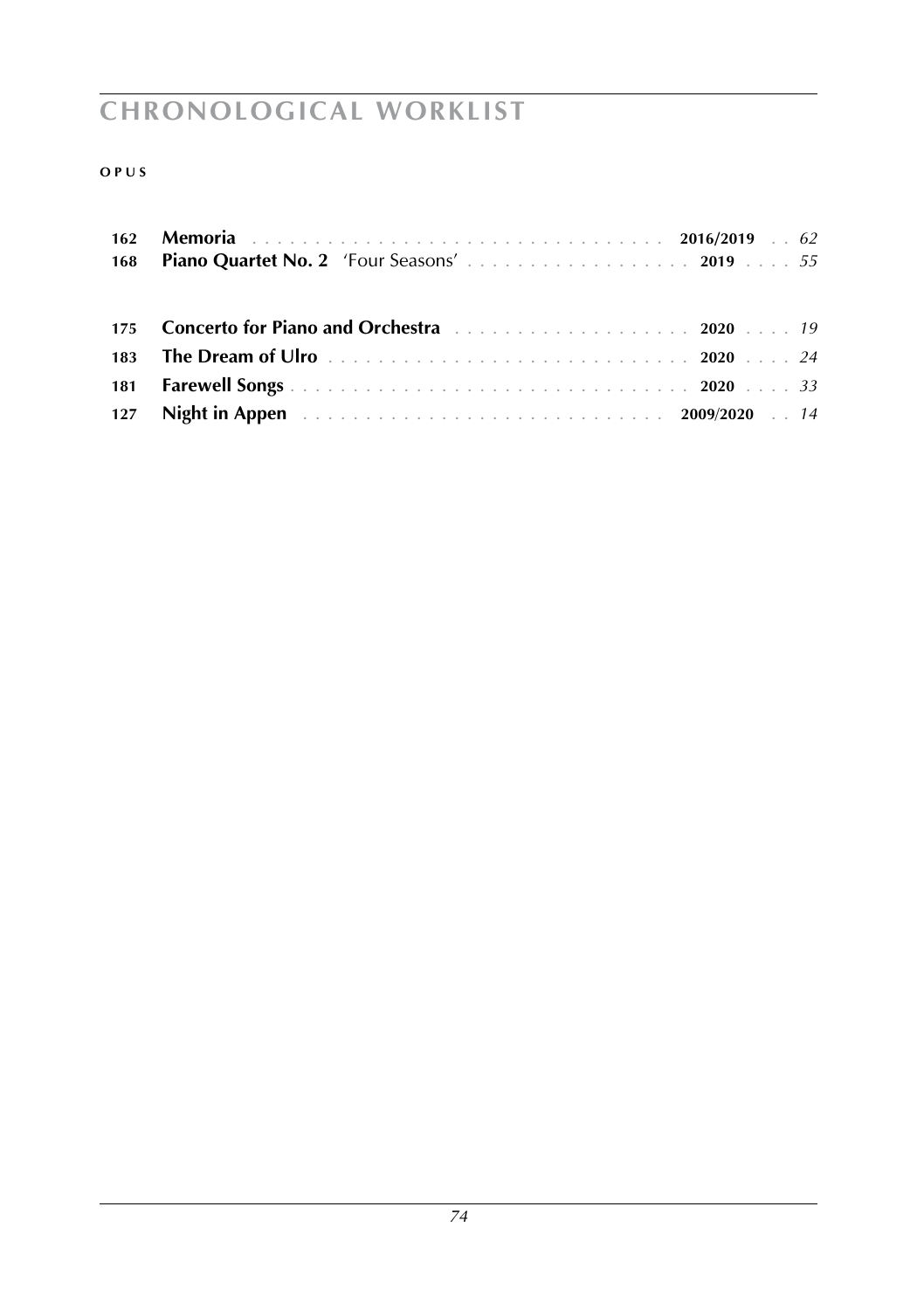| Chamber Concerto No. 2 (Concerto for Violoncello and Orchestra No. 2), Op. 26. . 16 |
|-------------------------------------------------------------------------------------|
|                                                                                     |
|                                                                                     |
| Chamber Concerto No. 5 (Concerto for Violoncello and Orchestra No. 3), Op. 78. 17   |
| <b>Chamber Concerto No. 6 (The Temple of Mnemosyne), Op. 80. .</b> 17               |
| Christushymnus 2000 (Das Erste ist vergangen)                                       |
|                                                                                     |
|                                                                                     |
|                                                                                     |
| Concerto-Elegy (Concerto for Violoncello and Orchestra No. 4), Op. 122  18          |
|                                                                                     |
|                                                                                     |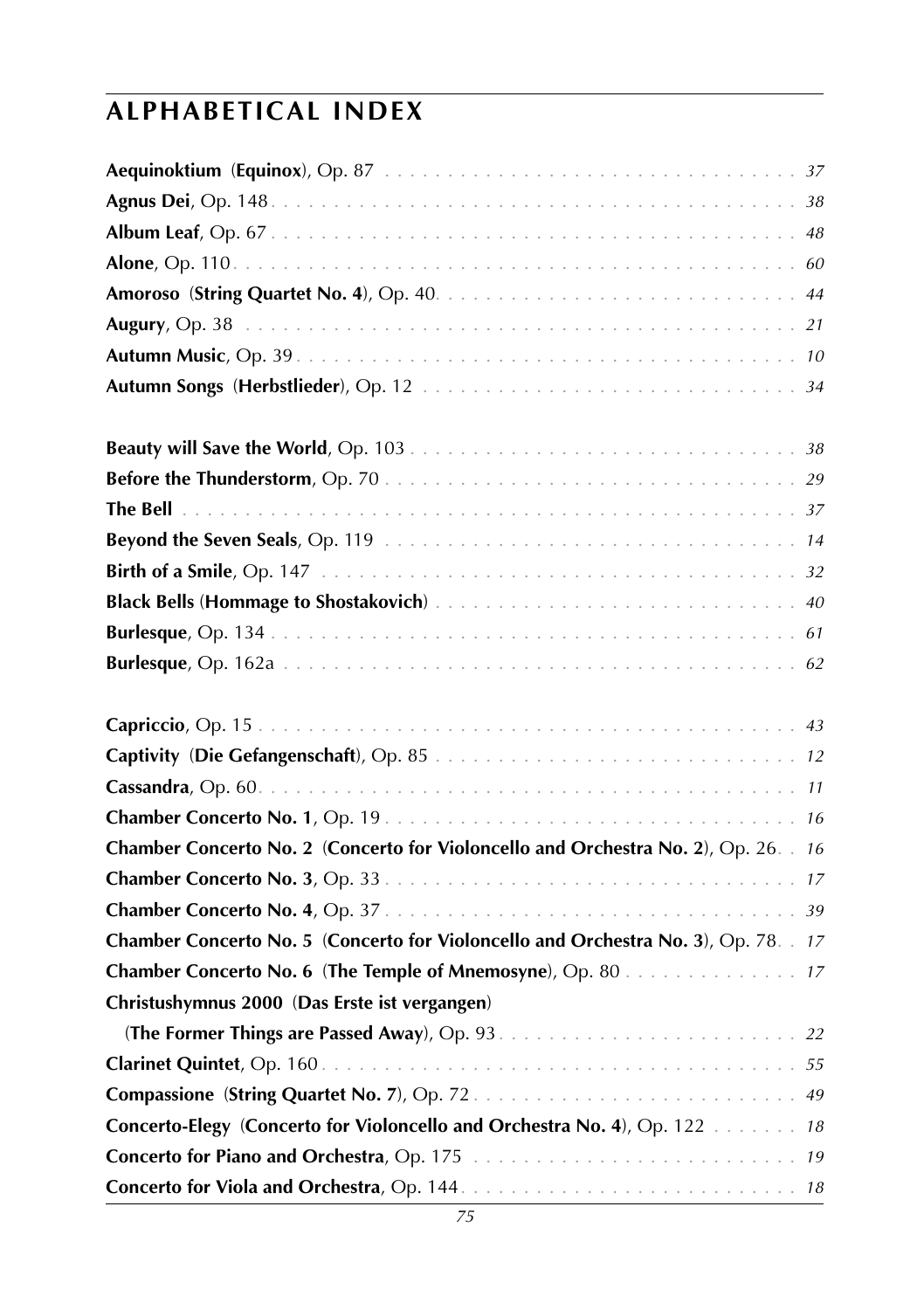| Concerto for Violoncello and Orchestra No. 1, Op. 10 <b>Fig. 10 Concerto for Violoncello and Orchestra No. 1</b> , Op. 10 <b>Fig. 10 Concert</b> |
|--------------------------------------------------------------------------------------------------------------------------------------------------|
| Concerto for Violoncello and Orchestra No. 2 (Chamber Concerto No. 2), Op. 26. . 16                                                              |
| Concerto for Violoncello and Orchestra No. 3 (Chamber Concerto No. 5), Op. 78. . 17                                                              |
| Concerto for Violoncello and Orchestra No. 4 (Concerto-Elegy), Op. 122  18                                                                       |
|                                                                                                                                                  |
|                                                                                                                                                  |
| Concerto for Violoncello and Orchestra No. 4 (Concerto - Elegy), Op. 122  18                                                                     |
|                                                                                                                                                  |
| Das Erste ist vergangen (Christushymnus 2000)                                                                                                    |
|                                                                                                                                                  |
|                                                                                                                                                  |
|                                                                                                                                                  |
| Double Concerto for Violin, Violoncello and Orchestra, Op. 139 19                                                                                |
|                                                                                                                                                  |
|                                                                                                                                                  |
|                                                                                                                                                  |
|                                                                                                                                                  |
|                                                                                                                                                  |
|                                                                                                                                                  |
|                                                                                                                                                  |
|                                                                                                                                                  |
|                                                                                                                                                  |
|                                                                                                                                                  |
|                                                                                                                                                  |
|                                                                                                                                                  |
|                                                                                                                                                  |
|                                                                                                                                                  |
|                                                                                                                                                  |
|                                                                                                                                                  |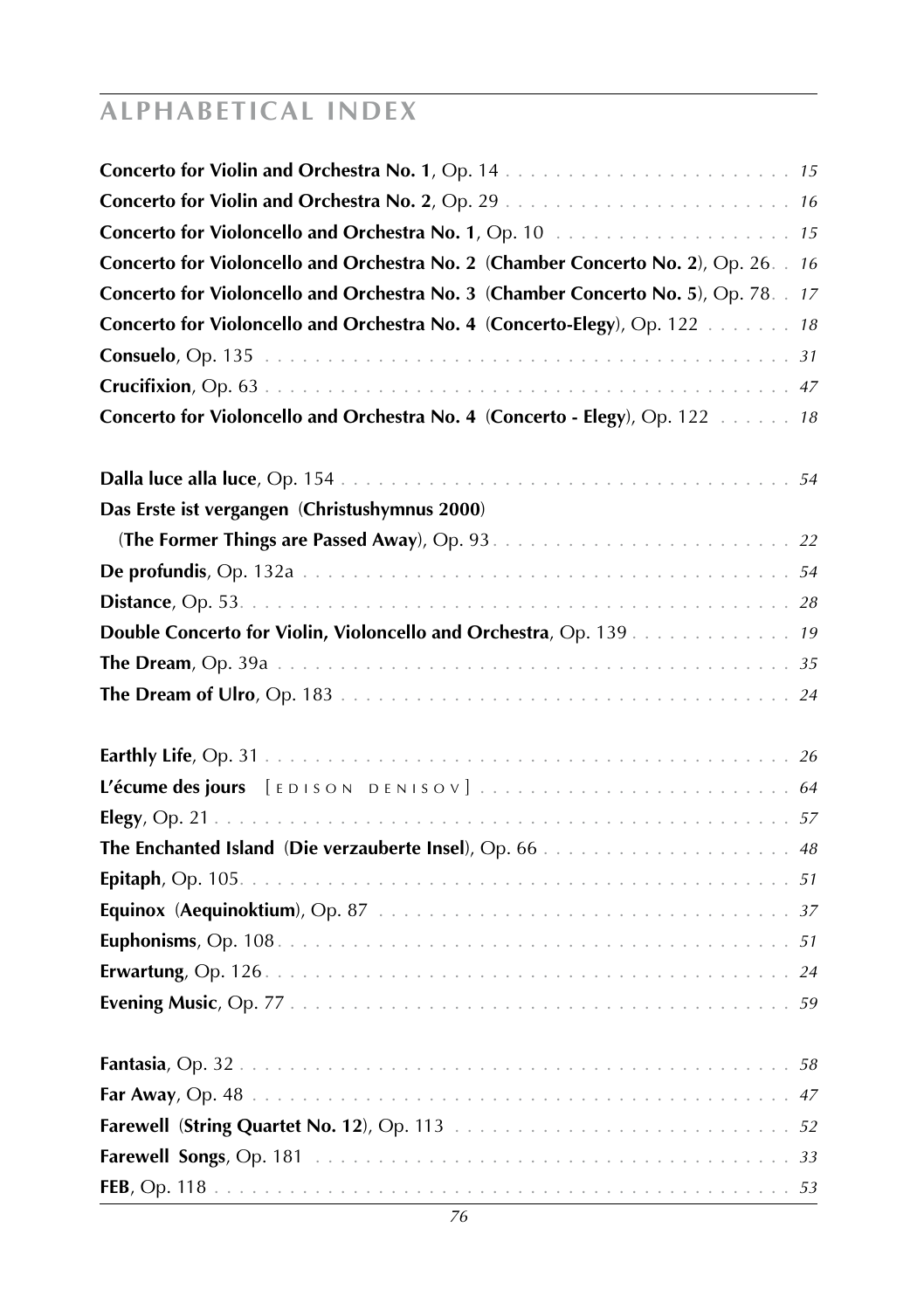| The Garden of Dreams (Hommage to Shostakovich), Op. 111 13             |
|------------------------------------------------------------------------|
|                                                                        |
|                                                                        |
|                                                                        |
|                                                                        |
|                                                                        |
|                                                                        |
|                                                                        |
|                                                                        |
|                                                                        |
|                                                                        |
|                                                                        |
| Intermezzo from the Ballet 'The Age of Gold' [DMITRI SHOSTAKOVICH]. 64 |
|                                                                        |
|                                                                        |
|                                                                        |
| Der Klang der vergehenden Zeit (The Sound of Time Passing), Op. 83. 11 |
|                                                                        |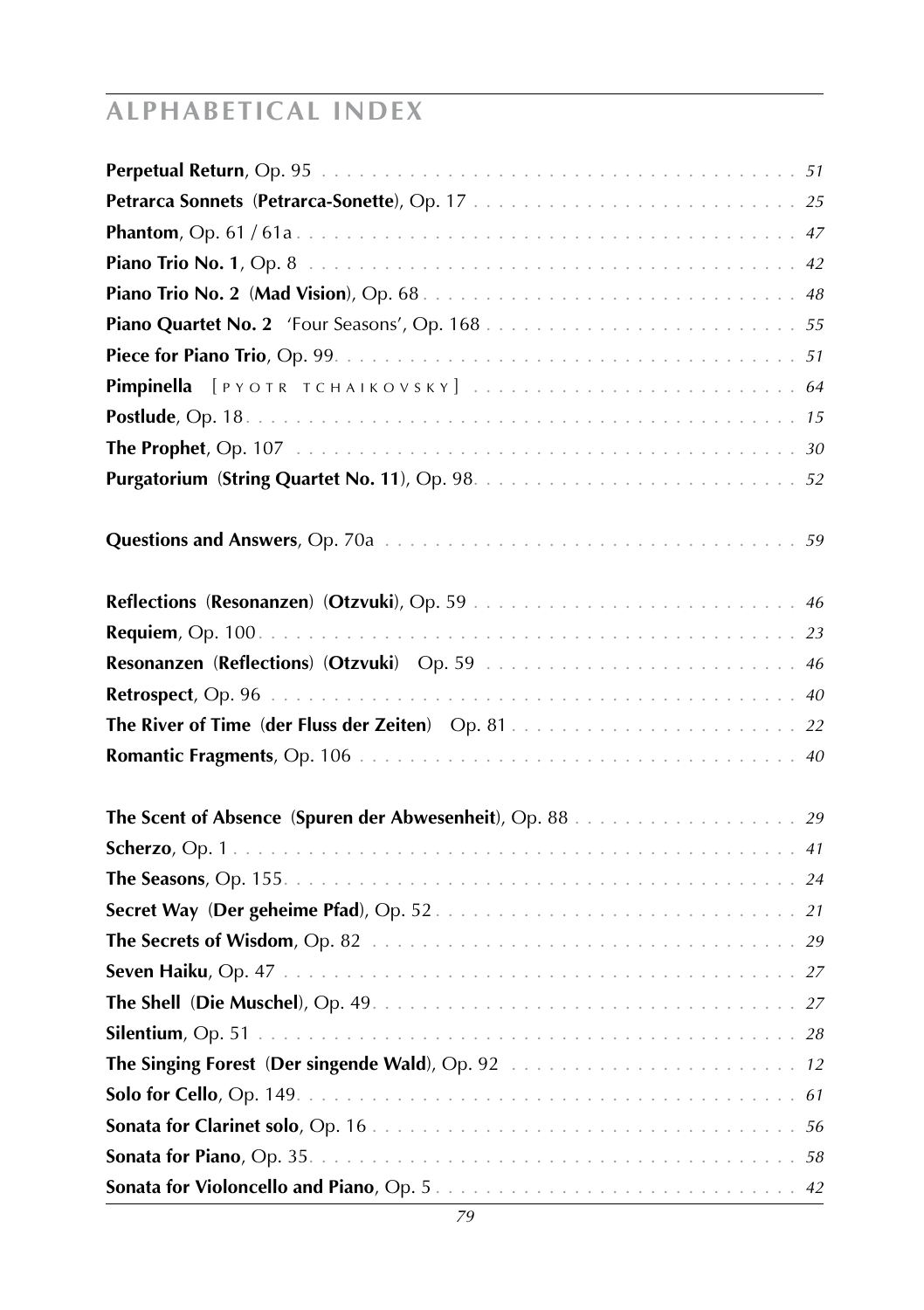| The Sound of Time Passing (Der Klang der vergehenden Zeit), Op. 83. 11 |
|------------------------------------------------------------------------|
|                                                                        |
|                                                                        |
|                                                                        |
|                                                                        |
|                                                                        |
|                                                                        |
| Der steinerne Gast (The Stone Guest) (String Quartet No. 8), Op. 74 49 |
|                                                                        |
| The Stone Guest (Der steinerne Gast) (String Quartet No. 8), Op. 74 49 |
|                                                                        |
|                                                                        |
|                                                                        |
|                                                                        |
|                                                                        |
|                                                                        |
|                                                                        |
| String Quartet No. 8 (The Stone Guest) (Der steinerne Gast), Op. 74 49 |
|                                                                        |
|                                                                        |
|                                                                        |
|                                                                        |
|                                                                        |
|                                                                        |
|                                                                        |
| <b>The Temple of Mnemosyne (Chamber Concerto No. 6), Op. 80</b> 17     |
|                                                                        |
|                                                                        |
| The Former Things are Passed Away (Das Erste ist vergangen)            |
|                                                                        |
|                                                                        |
|                                                                        |